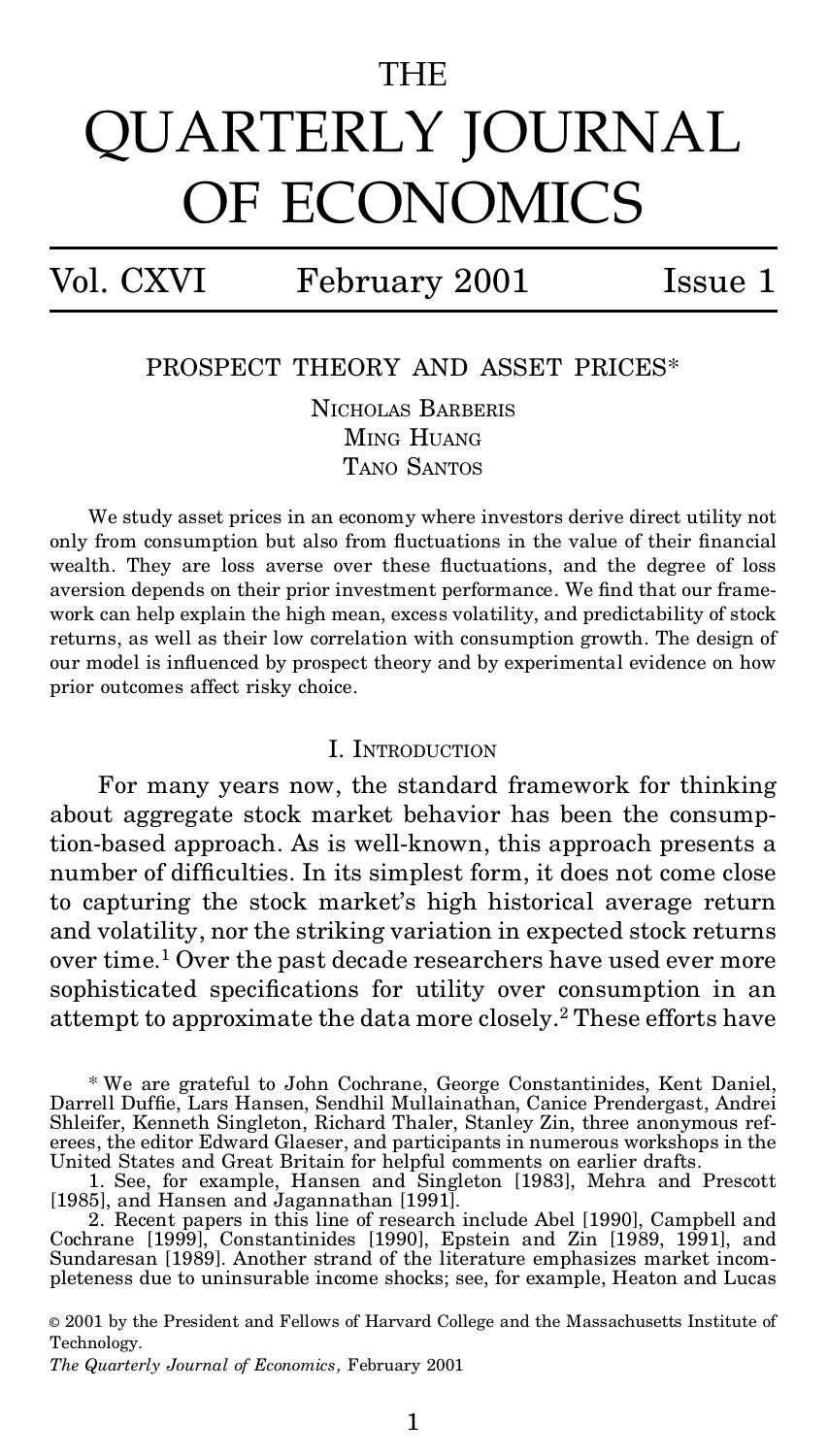yielded some success. However, some basic features of stock returns, such as their low correlation with consumption growth, remain hard to understand.

In this paper we make the case for an alternative way of thinking about the aggregate stock market. Instead of trying to refine the consumption-based model further, we propose departing from it in a particular way. In the model we present below, the investor derives direct utility not only from consumption but also from changes in the value of his financial wealth. When deciding how much to invest in the stock market, he takes both types of utility into account: the objective function he maximizes includes an extra term reflecting a direct concern about financial wealth fluctuations. This contrasts with the traditional approach to asset pricing which holds that the only thing people take into account when choosing a portfolio is the future consumption utility that their wealth will bring.

Our specification of this additional source of utility captures two ideas we think are important for understanding investor behavior. First, our investor is much more sensitive to reductions in his financial wealth than to increases, a feature sometimes known as *loss aversion.* Second, how loss averse the investor is, depends on his prior investment performance. After prior gains, he becomes less loss averse: the prior gains will cushion any subsequent loss, making it more bearable. Conversely, after a prior loss, he becomes more loss averse: after being burned by the initial loss, he is more sensitive to additional setbacks.

By extending the traditional asset pricing framework in this way, we find that we are able to understand many of the hitherto perplexing features of aggregate data. In particular, starting from an underlying consumption growth process with *low* variance, our model generates stock returns with a high mean, high volatility, significant predictability, and low correlation with consumption growth, while maintaining a low and stable riskless interest rate.

In essence, our story is one of changing risk aversion. After a run-up in stock prices, our agent is less risk averse because those gains will cushion any subsequent loss. After a fall in stock prices, he becomes more wary of further losses and hence more risk averse. This variation in risk aversion allows returns in our model to be much more volatile than the underlying dividends: an unusually

<sup>[1996]</sup> and Constantinides and Duffie [1996]. Cochrane [1998] and Kocherlakota [1996] provide excellent surveys.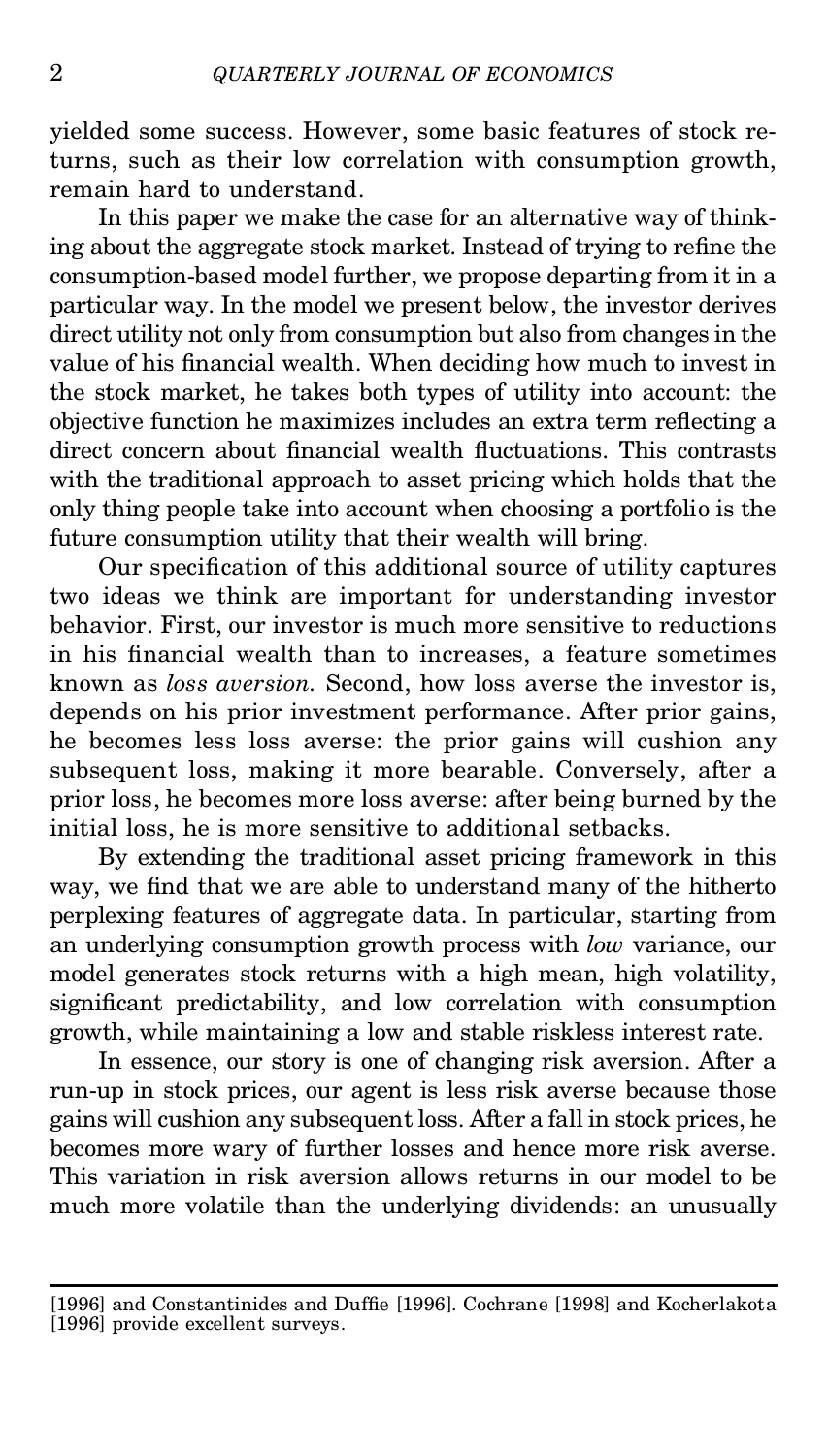good dividend raises prices, but this price increase also makes the investor less risk averse, driving prices still higher. We also generate predictability in returns much like that observed in the data: following a signicant rise in prices, the investor is less risk averse, and subsequent returns are therefore on average lower.

The model also produces a substantial equity premium: the high volatility of returns means that stocks often perform poorly, causing our loss-averse investor considerable discomfort. As a result, a large premium is required to convince him to hold stocks.

Our framework offers a distinct alternative to consumption based models that attempt to understand the high mean, high volatility, and significant predictability of equity returns. Campbell and Cochrane [1999] explain these empirical features using an external habit level for consumption which generates time varying risk aversion as current consumption moves closer to or farther from habit. Although our model is also based on changing risk aversion, we generate it by introducing loss aversion over financial wealth fluctuations and allowing the degree of loss aversion to be affected by prior investment performance.

The differences between our framework and a consumption based approach like Campbell and Cochrane [1999] are highlighted by the distinct predictions of each. In the consumption-based model, a large component of stock return volatility comes from changes in risk aversion that are ultimately driven by consumption. It is therefore inevitable that stock returns and consumption are signicantly correlated, although this is not the case in the data. In our frame work, changes in risk aversion are driven by past stock market movements and hence ultimately by news about dividends. Since dividends are only weakly correlated with consumption, returns in our model are also only weakly correlated with consumption.

Our approach is also related to the literature on first-order risk aversion, as introduced using recursive utility by Epstein and Zin [1990] among others. So far, this literature has not allowed for time-varying risk aversion and is therefore unable to account for the high volatility of stock returns, although this could be incorporated without difficulty. A more basic difference is that most implementations of first-order risk aversion effectively make the investor loss averse over *total* wealth fluctuations as opposed to financial wealth fluctuations, as in this paper. This distinction is important because it underlies a number of our predictions, including the low correlation between consumption growth and stock returns.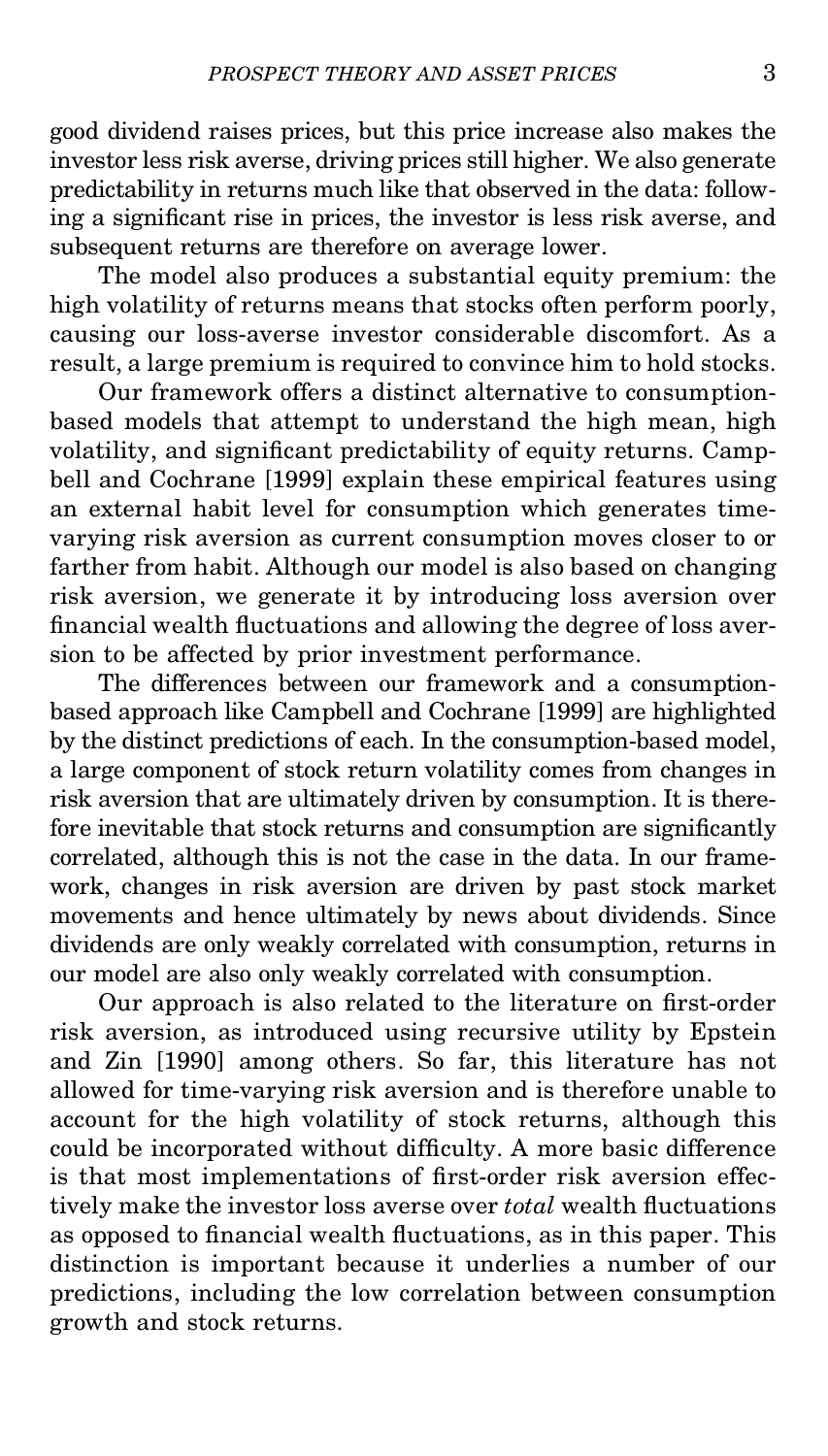At a more fundamental level, our framework differs from the consumption-based approach in the way it defines risk. In consumption-based models, assets are only risky to the extent that their returns covary with consumption growth. In our framework, the investor cares about fluctuations in financial wealth whether or not those fluctuations are correlated with consumption growth. Since we are measuring risk differently, it is not surprising that the level of risk aversion we need to explain the data is also affected. While we do assume a substantial level of risk aversion, it is not nearly as extreme as that required in many consumption-based approaches.

The design of our model draws on two long-standing ideas in the psychology literature. The idea that people care about changes in financial wealth and that they are loss averse over these changes is a central feature of the prospect theory of Kahneman and Tversky [1979]. Prospect theory is a descriptive model of decision making under risk, originally developed to help explain the numerous violations of the expected utility paradigm documented over the years.

The idea that prior outcomes may affect subsequent risk-taking behavior is supported by another strand of the psychology literature. Thaler and Johnson [1990], for example, find that when faced with sequential gambles, people are more willing to take risk ifthey made money on prior gambles, than if they lost. They interpret these ndings as revealing that losses are less painful to people if they occur after prior gains, and more painful if they follow prior losses. The result that risk aversion goes down after prior gains, confirmed in other studies, has been labeled the "house money" effect, reflecting gamblers' increased willingness to bet when ahead.

Our work is related to that of Benartzi and Thaler [1995], who examine single-period portfolio choice for an investor with prospect-type utility. They find that loss aversion makes investors reluctant to invest in stocks, even in the face of a sizable equity premium. This suggests that bringing prospect theory into a formal pricing model may help us understand the level of average returns. While our work confirms this, we find that loss aversion cannot *by itself* explain the equity premium; incorporating the effect of prior outcomes is a critical ingredient as well. To see this, we also examine a simpler model where prior outcomes are ignored and hence where the pain of a loss is the same, regardless of past history. The investor's risk aversion is then constant over time, and stock prices lose an important source of volatility. With less volatile returns and hence less risk, we are no longer able to produce a substantial equity premium.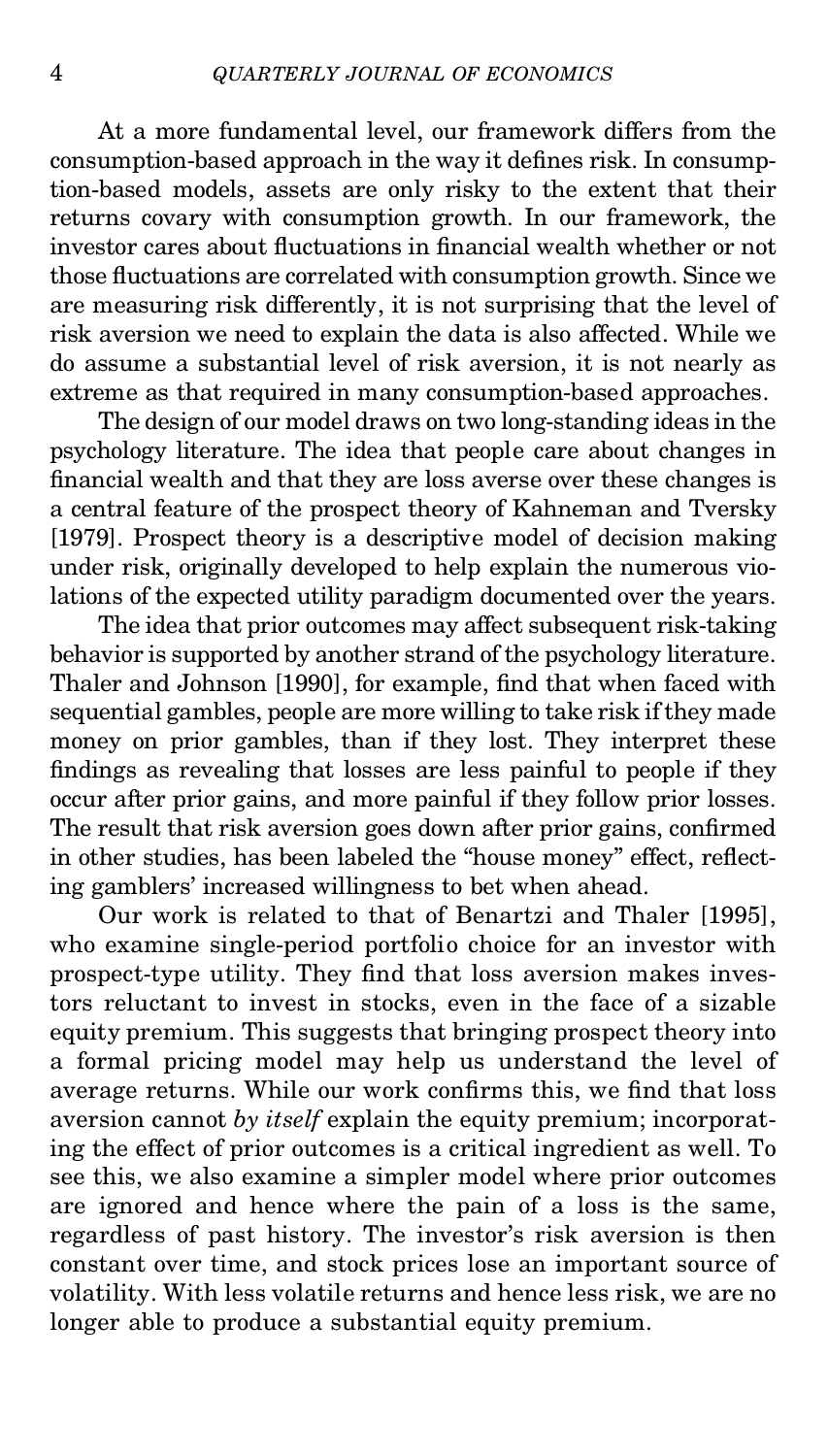Another set of papers, including Barberis, Shleifer, and Vishny [1998] and Daniel, Hirshleifer, and Subrahmanyam [1998], explains some empirical features of asset returns by assuming that investors exhibit irrationality when making forecasts of quantities such as cash flows. Other papers, including Hong and Stein [1999], suppose that investors are only able to process subsets of available information. Here, we take a different approach. While we do modify the investor's preferences to reflect experimental evidence about the sources of utility, the investor remains rational and dynamically consistent throughout.<sup>3</sup>

In Section II we show how loss aversion over financial wealth fluctuations and the effect of prior outcomes can be introduced into an asset pricing framework. Section III discusses studies in the psychology literature that we draw on in specifying the model. Section IV characterizes equilibrium asset prices and presents intuition for the results. In Section V we investigate the model's ability to explain the aggregate data through a detailed numeri cal analysis. In Section VI we examine the importance of taking account of prior outcomes by analyzing a simpler model where they are ignored. Section VII concludes.

#### II. INVESTOR PREFERENCES

Our starting point is the traditional consumption-based asset pricing model of Lucas [1978]. There is a continuum of identical infinitely lived agents in the economy, with a total mass of one, and two assets: a risk-free asset in zero net supply, paying a gross interest rate of  $R_{f,t}$  between time  $t$  and  $t + 1$ ; and one unit of a risky asset, paying a gross return of  $R_{t+1}$  between time  $t$  and  $t +$ 1. In the usual way, the risky asset—stock—is a claim to a stream of perishable output represented by the dividend sequence  ${D_t}$ , where dividend growth is given by

(1) 
$$
\log(D_{t+1}/D_t) = g_D + \sigma_D \epsilon_{t+1},
$$

where  $\epsilon_{t+1} \sim$  i.i.d. *N*(0,1).

Up to this point, our framework is entirely standard. We depart from the usual setup in the way we model investor pref erences. In particular, our agents choose a consumption level  $C_t$ and an allocation to the risky asset  $S_t$  to maximize

<sup>3.</sup> See Shleifer [1999] for a recent treatment of irrationality in financial markets.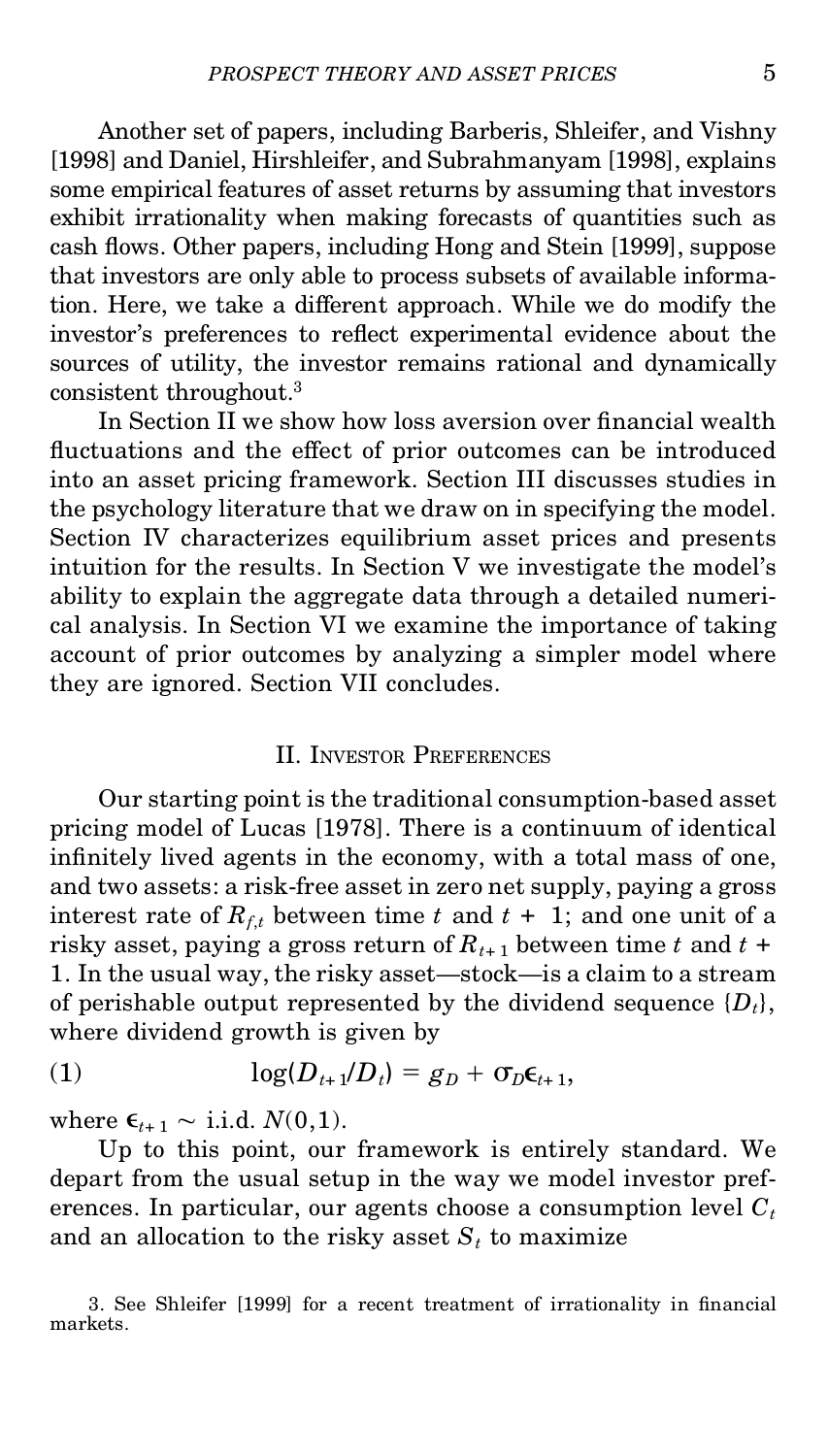(2) 
$$
E\left[\sum_{t=0}^{\infty}\left(\rho^t\frac{C_t^{1-\gamma}}{1-\gamma}+b_t\rho^{t+1}v(X_{t+1},S_t,z_t)\right)\right].
$$

The first term in this preference specification, utility over consumption  $C_t$ , is a standard feature of asset pricing models. Although our framework does not require it, we specialize to power utility, the benchmark case studied in the literature. The parameter  $\rho$  is the time discount factor, and  $\gamma > 0$  controls the curvature of utility over consumption.<sup>4</sup>

The second term represents utility from fluctuations in the value of financial wealth. The variable  $X_{t+1}$  is the gain or loss the agent experiences on his financial investments between time *t* and *t* + 1, a positive value indicating a gain and a negative value, a loss. The utility the investor receives from this gain or loss is  $v(X_{t+1}, S_t, z_t)$ . It is a function not only of the gain or loss  $X_{t+1}$ itself, but also of  $S_t$ , the value of the investor's risky asset holdings at time  $t$ , and a state variable  $z_t$  which measures the investor's gains or losses prior to time *t* as a fraction of  $S_t$ . By including  $S_t$  and  $z_t$  as arguments of *v*, we allow the investor's prior investment performance to affect the way subsequent losses are expe rienced, and hence his willingness to take risk. Finally,  $b_t$  is an exogenous scaling factor that we specify later.

The utility that comes from fluctuations in financial wealth can be interpreted in a number of different ways. We prefer to think of it as capturing feelings unrelated to consumption. After a big loss in the stock market, an investor may experience a sense of regret over his decision to invest in stocks; he may interpret his loss as a sign that he is a second-rate investor, thus dealing his ego a painful blow; and he may feel humiliation in front of friends and family when word leaks out.<sup>5</sup>

In summary, the preference specification in  $(2)$  recognizes

<sup>4.</sup> For  $\gamma = 1$ , we replace  $C_t^{1-\gamma}/(1-\gamma)$  with  $\log(C_t)$ .<br>5. One could potentially also interpret the second term in (2) as capturing utility over *anticipated* consumption: when an investor nds out that his wealth has gone up, he may get utility from savoring the thought of the additional future consumption that his greater wealth will bring. The difculty with this interpre tation is that it is really only an explanation of why people might get utility from<br>fluctuations in *total* wealth. To motivate utility over financial wealth fluctuations,<br>one would need to argue that investors track diff separately and get utility from fluctuations in each one. It would then be natural to add to (2) a term reflecting a concern for fluctuations in the value of human<br>capital, another major source of wealth. In fact, it turns out that doing so does not affect our results so long as the labor income process underlying human capital is exogenously specified.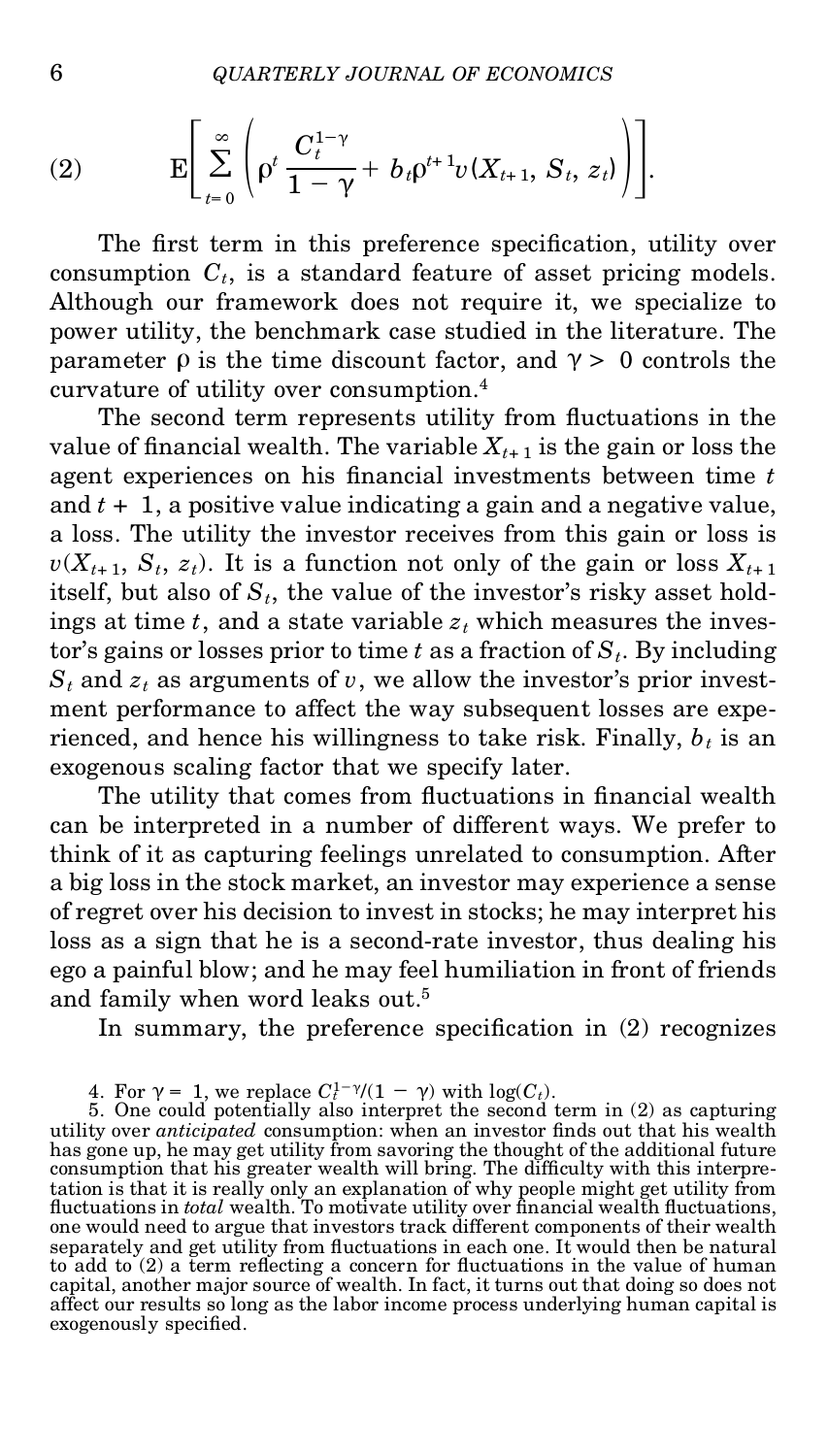that people may get direct utility from sources other than con sumption, and also says that they anticipate these other sources of utility when making decisions today. This is a departure from traditional approaches, which hold that the only thing people think about when choosing a portfolio is the future consumption utility that their wealth will bring. While our preferences are nonstandard, this does not mean that they are irrational in any sense: it is not irrational for people to get utility from sources other than consumption, nor is it irrational for them to anticipate these feelings when making decisions.

Introducing utility over gains and losses in financial wealth raises a number of issues: (i) how does the investor measure his gains and losses  $X_{t+1}$ ? (ii) how does  $z_t$  track prior gains and losses? (iii) how does utility *v* depend on the gains and losses  $X_{t+1}$ ? and (iv) how does  $z_t$  change over time? Subsections A through D below tackle each of these questions in turn. Finally, subsection E discusses the scaling factor  $b_t$ .

#### *A. Measuring Gains and Losses*

The gains and losses in our model refer to changes in the value of the investor's *financial wealth*, even if this is only one component of his overall wealth. For simplicity, we go one step farther. Even though there are two financial assets, we suppose that the investor cares only about fluctuations in the value of the risky asset. $6$ 

Next, we need to specify the horizon over which gains and losses are measured. Put differently, how often does the agent seriously evaluate his investment performance? We follow the suggestion of Benartzi and Thaler [1995] that the most natural evaluation period is a year. As they point out, we file taxes once a year and receive our most comprehensive mutual fund reports once a year; moreover, institutional investors scrutinize their money managers' performance most carefully on an annual basis. Since this is an important assumption, we will investigate its impact on our results later in the paper.

Our investor therefore monitors fluctuations in the value of his stock portfolio from year to year and gets utility from those fluctuations. To fix ideas, suppose that  $S_t$ , the time *t* value of the

<sup>6.</sup> A simple justication for this is that since the return on the risk-free asset is known in advance, the investor does not get utility from changes in its value in the way that he does from changes in risky asset value. We also show later that for one reasonable way of measuring gains and losses, it makes no difference whether they are computed over total nancial wealth or over the risky asset alone.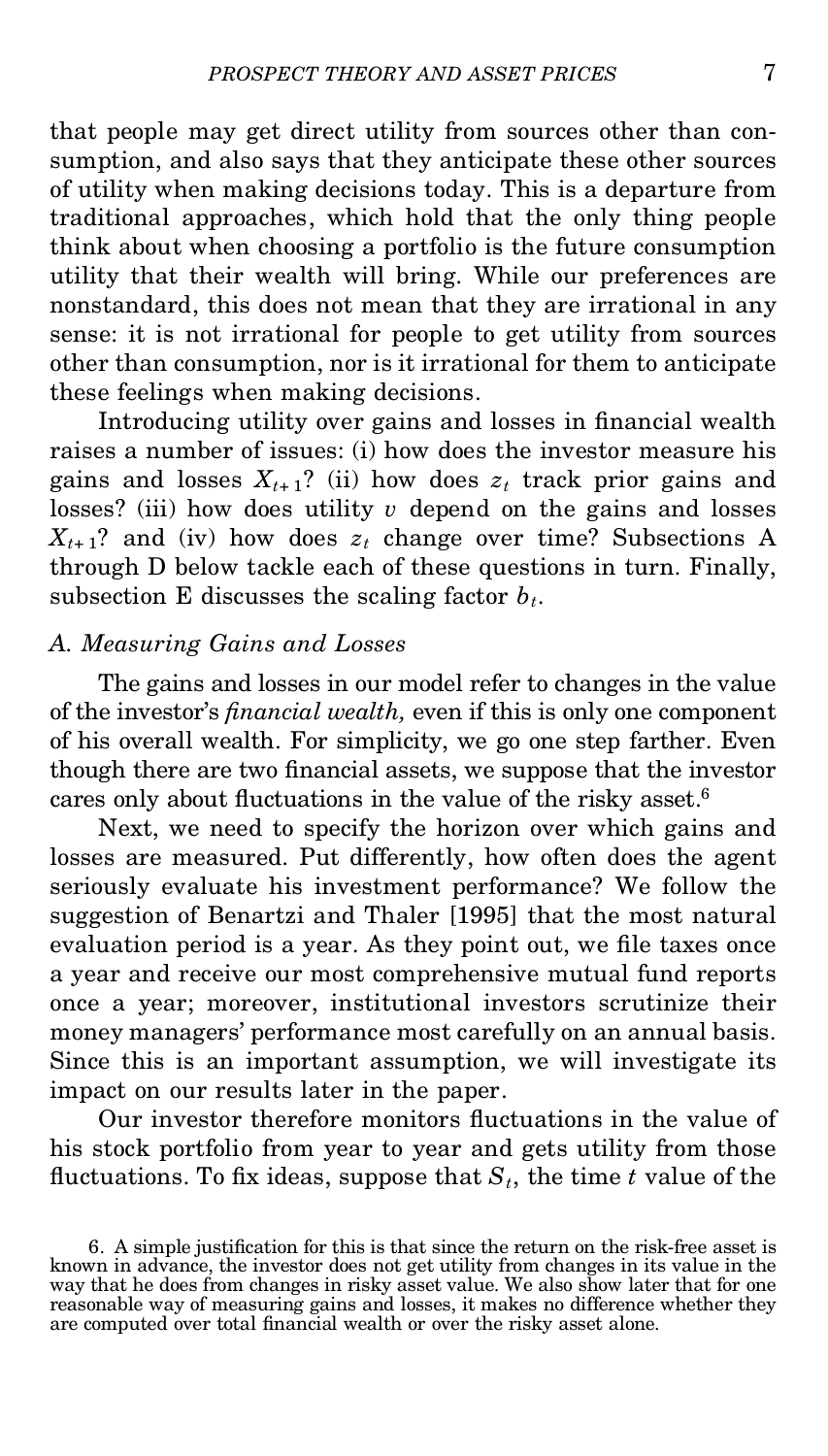investor's holdings of the risky asset, is \$100. Imagine that by time  $t + 1$ , this value has gone up to  $S_t R_{t+1} = $120$ . The exact way the investor measures this gain depends on the reference level with which \$120 is compared. One possible reference level is the status quo or initial value  $S_t = $100$ . The gain would then be measured as \$20, or more generally as  $X_{t+1} = S_t R_{t+1} - S_t$ .

This is essentially our approach, but for one modification which we think is realistic: we take the reference level to be the status quo *scaled up by the risk-free rate,*  $S_t R_{ft}$ . In our example, and with a risk-free rate of say 5 percent, this means a reference level of 105. An end-of-period risky asset value of 120 would then lead the investor to code a gain of 15, while a value of 100 would generate a loss of  $-5$ . In general terms, the investor will code a gain or loss of

(3) 
$$
X_{t+1} = S_t R_{t+1} - S_t R_{f,t}.
$$

The idea here is that in an economy offering a riskless return of 5 percent, the investor is likely to be disappointed if his stock market investment returns only 4 percent. The riskless return may not be the investor's only point of comparison, although we suggest that it is a reasonable one. We will examine the sensitivity of our results to this choice later in the paper.<sup>7</sup>

#### *B. Tracking Prior Investment Outcomes*

Now that we have explained how gains and losses are mea sured, we need to specify the utility they bring the investor. The simplest approach is to say that the utility of a gain or loss  $X_{t+1}$  is  $v(X_{t+1})$ , in other words, a function of the size of the gain or loss alone.

In our model, we allow the pain of a loss to depend not only on the size of the loss but also on investment performance *prior* to the loss. A loss that comes after substantial prior gains may be less painful than usual because it is cushioned by those earlier gains. Put differently, the investor may not care much about a stock market dip that follows substantial prior gains because he can still tell himself that he is "up, relative to a year ago," say.

Conversely, losses that come on the heels of substantial prior losses may be more painful than average for the investor. If he

<sup>7.</sup> Note that if the investor does use the risk-free rate as a reference level, it is irrelevant whether gains and losses are calculated over total financial wealth or over the risky asset alone: if  $B_t$  and  $S_t$  represent the investor's holdings of the risk-free asset and the risky asset, respectively, at time t, then  $(B_t R_{f,t} + S_t R_{f,t}) - (B_t + S_t) R_{f,t}$  is the same as  $S_t (R_{t+1} - R_{f,t})$ .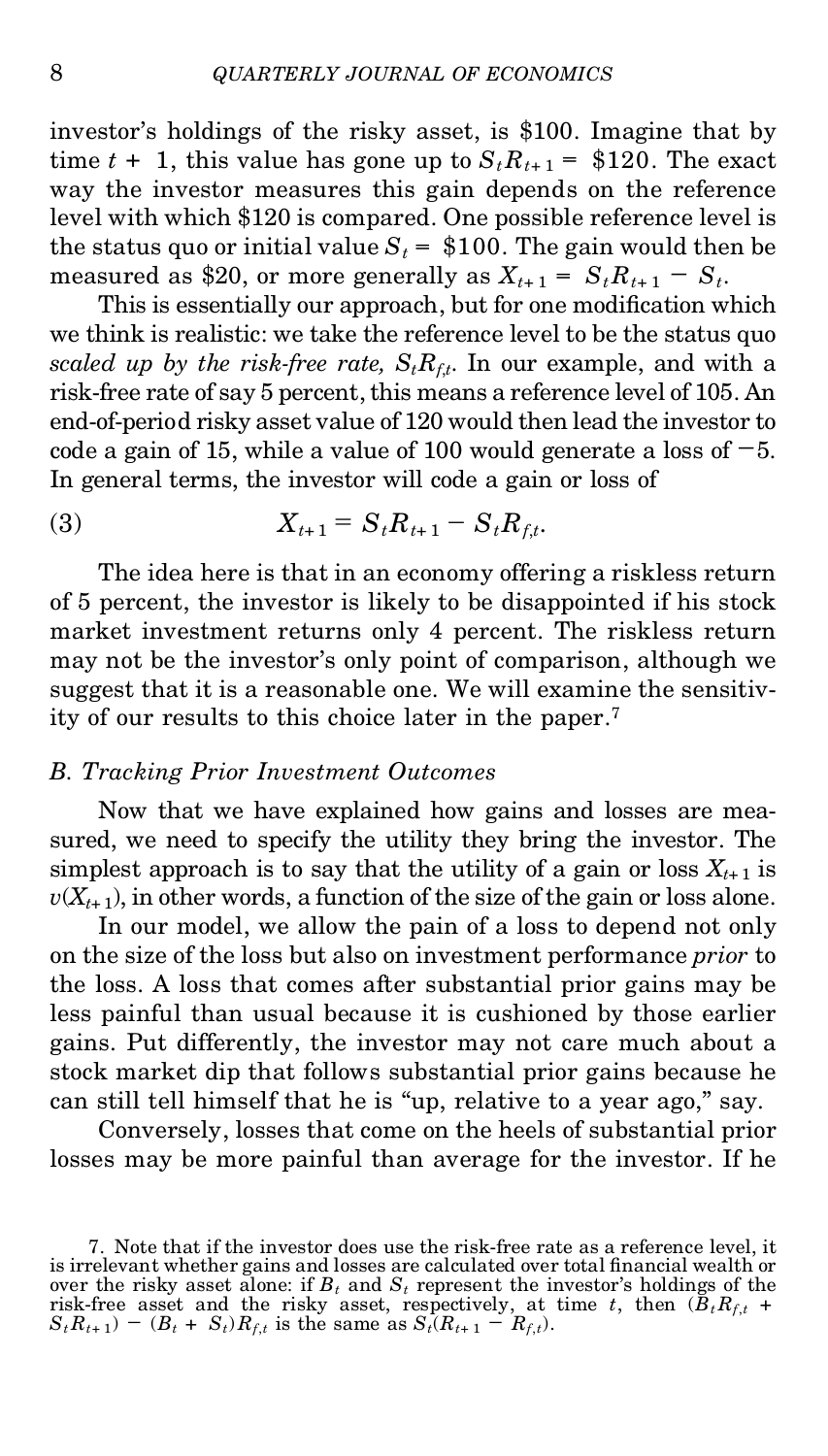has been burned by a painful loss, he may be particularly sensitive to additional setbacks.

To capture the influence of prior outcomes, we introduce the concept of a *historical benchmark level*  $Z_t$  for the value of the risky asset. $8$  We propose that when judging the recent performance of a stock, investors compare  $S_t$ , the value of their stock holdings today, with some value  $Z_t$  which represents a price that they remember the stock trading at in the past. Different investors will form this benchmark in different ways. For some investors, it may represent an average of recent stock prices. For others, it may be the specific stock price at salient moments in the past, such as the end of a year. Whichever way the benchmark level is formed, the difference  $S_t - Z_t$ , when positive, is the investor's personal measure of how much "he is up" on his invest ment at time *t* and conversely, when negative, how much "he is down."

Introducing  $Z_t$  is helpful in modeling the influence of prior outcomes on the way subsequent gains and losses are experi enced. When  $S_t > Z_t$ , the investor has had prior gains, making subsequent losses less painful and lowering the investor's risk aversion. Conversely, when  $S_t < Z_t$ , the investor has endured prior losses. Subsequent losses are more painful, and the investor is more risk averse than usual.

Since  $S_t$  and  $Z_t$  summarize how the investor perceives his past performance, a simple way of capturing the effect of prior outcomes would be to write the utility of financial wealth fluctuations as  $v(X_{t+1},S_t,Z_t)$ . For modeling purposes, we find it more convenient to write it as  $v(X_{t+1}, S_t, z_t)$ , where  $z_t = Z_t/S_t$ .

#### *C. Utility from Gains and Losses*

In defining  $v(X_{t+1},S_t,z_t)$ , we consider three separate cases:  $z_t = 1$ , where the investor has neither prior gains nor prior losses on his investments;  $z_t < 1$ , the case of prior gains; and  $z_t > 1$ , the case of prior losses.

We start with the case of  $z_t = 1$ . We want to model the idea that investors are much more sensitive to reductions in nancial

<sup>8.</sup> We use the term *benchmark* level to distinguish *Z<sup>t</sup>* from the *reference* level  $S_t R_f$ , The reference level determines the size of the gain or loss. The benchmark level  $Z_t$  determines the magnitude of the utility received from that gain or loss, in a way that we soon make precise. While we are careful to stick to this terminology, some readers may find it helpful to think of  $Z_t$  as a secondary reference level that also affects the investor's decisions.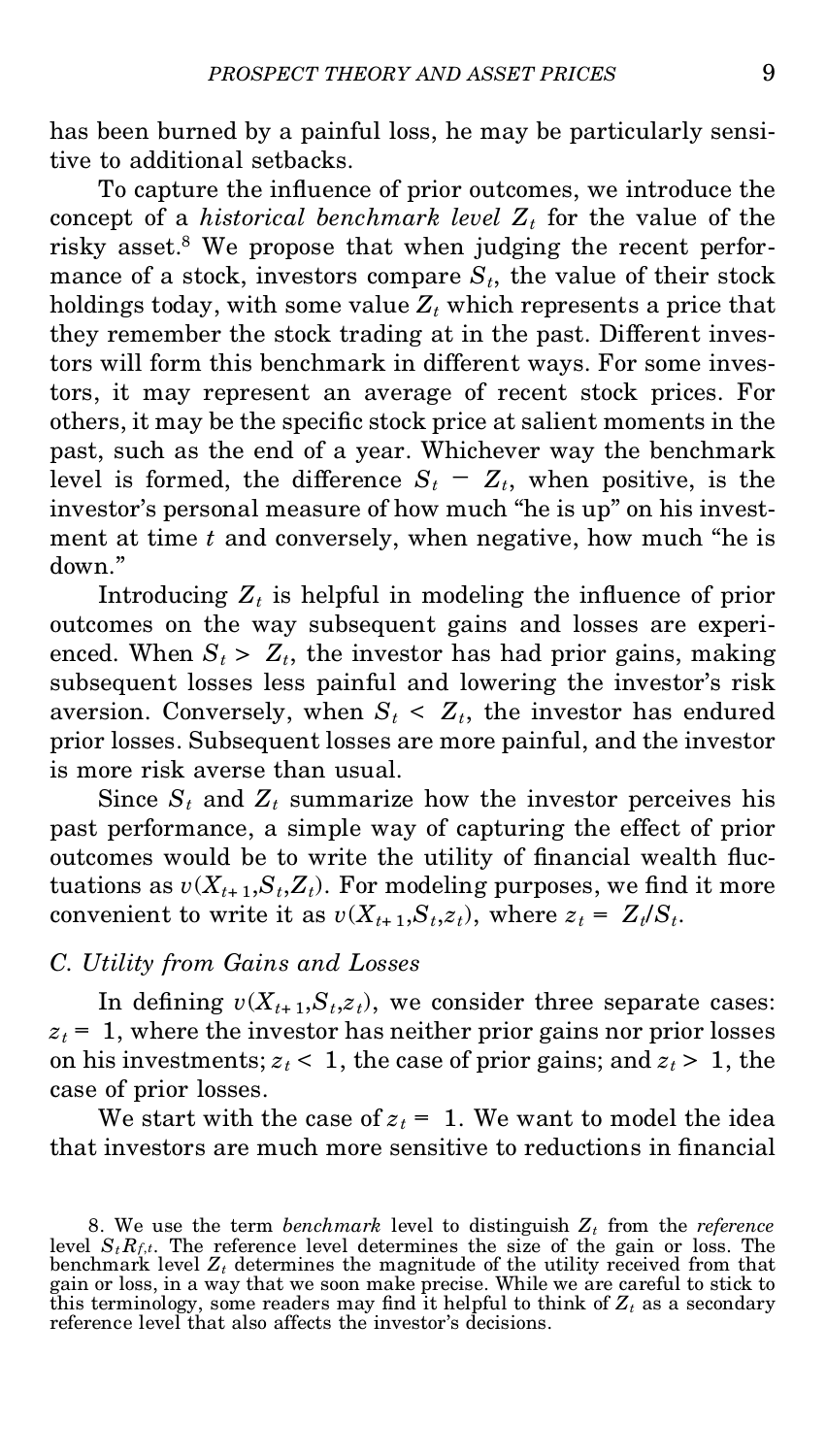

Utility of Gains and Losses

The dash-dot line represents the case where the investor has prior gains, the dashed line the case of prior losses, and the solid line the case where he has neither prior gains nor losses.

wealth than to increases, a feature sometimes known as *loss aversion*. We capture this by defining

(4) 
$$
v(X_{t+1}, S_t, 1) = \begin{cases} X_{t+1} & \text{for} \quad X_{t+1} \geq 0 \\ \lambda X_{t+1} & \text{for} \quad X_{t+1} < 0, \end{cases}
$$

with  $\lambda > 1$ . This is a piecewise linear function, shown as the solid line in Figure I. It is kinked at the origin, where the gain equals zero.

We now turn to  $z_t < 1$ , where the investor has accumulated prior gains in the stock market. The dash-dot line in Figure I shows the form of  $v(X_{t+1},S_t,z_t)$  in this case. It differs from  $v(X_{t+1},S_t,1)$  in the way losses are penalized. Small losses are not penalized very heavily, but once the loss exceeds a certain amount, it starts being penalized at a more severe rate. The intuition is that if the investor has built up a cushion of prior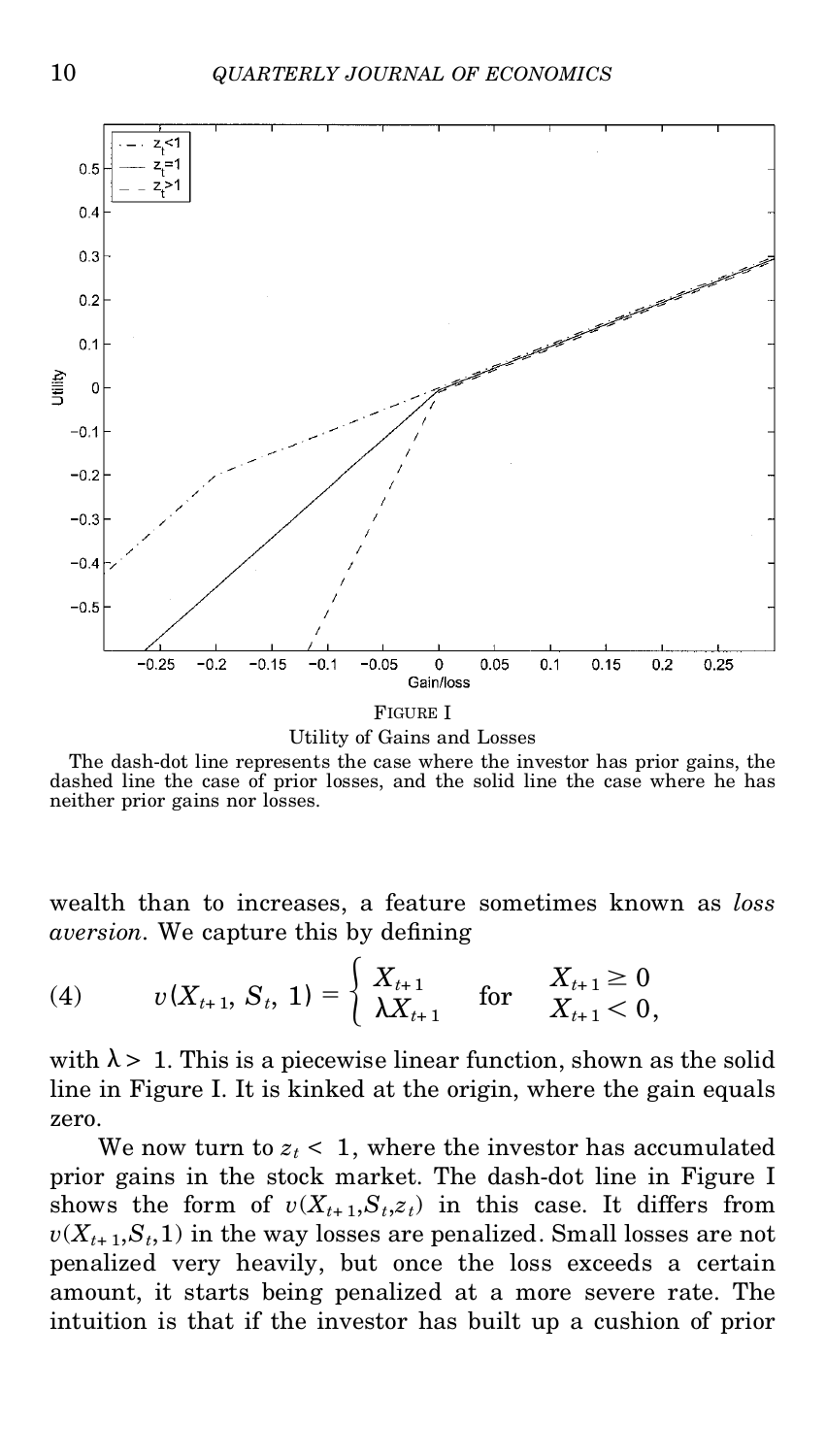gains, these gains may soften the blow of small subsequent losses, although they may not be enough to protect him against larger losses.

To understand how we formalize this intuition, an example may be helpful. Suppose that the current stock value is  $S_t$  = \$100, but that the investor has recently accumulated some gains on his investments. A reasonable historical benchmark level is  $Z_t$  = \$90, since the stock must have gone up in value recently. As discussed above, we can think of \$90 as the value of the stock one year ago, which the investor still remembers. The difference  $S_t$  –  $Z_t$  = \$10 represents the cushion, or reserve of prior gains that the investor has built up. Suppose finally that the risk-free rate is zero.

Imagine that over the next year, the value of the stock falls from  $S_t = $100$  down to  $S_t R_{t+1} = $80$ . In the case of  $z_t = 1$ , where the investor has no prior gains or losses, equations (3) and (4) show that we measure the pain of this loss as

$$
(80-100)(\lambda)=-40
$$

for a  $\lambda$  of 2.

When the investor has some prior gains, this calculation probably overstates actual discomfort. We propose a more realistic measure of the pain caused: since the first \$10 drop, from  $S_t$  = \$100 down to  $Z_t = $90$ , is completely cushioned by the \$10 reserve of prior gains, we penalize it at a rate of only 1, rather than  $\lambda$ . The second part of the loss, from  $Z_t = $90$  down to  $S_t R_{t+1}$  = \$80 will be *more* painful since all prior gains have already been depleted, and we penalize it at the higher rate of  $\lambda$ . Using a  $\lambda$  of 2 again, the overall disutility of the \$20 loss is

$$
(90-100)(1) + (80-90)(\lambda)
$$
  
= (90-100)(1) + (80-90)(2) = -30,

or in general terms

$$
(Z_t - S_t)(1) + (S_t R_{t+1} - Z_t)(\lambda)
$$
  
=  $S_t(z_t - 1)(1) + S_t(R_{t+1} - z_t)(\lambda)$ .

Note that if the loss is small enough to be completely cushioned by the prior gain—in other words, if  $S_t R_{t+1} > Z_t$ , or equivalently,  $R_{t+1} > z_t$ —there is no need to break the loss up into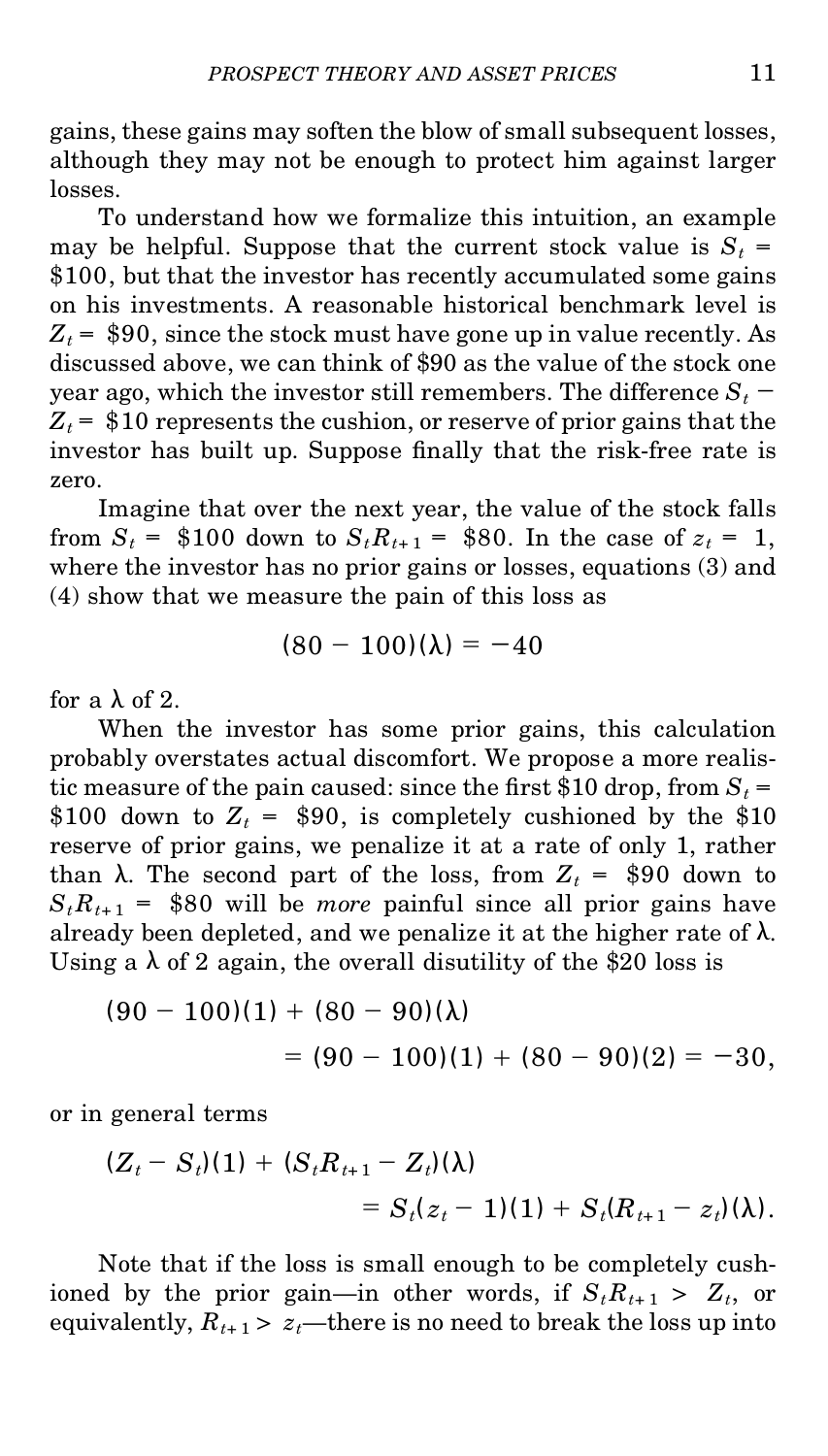two parts. Rather, the entire loss of  $S_t R_{t+1} - S_t$  is penalized at the gentler rate of 1.

In summary, then, we give  $v(X_{t+1}, S_t, z_t)$  the following form for the case of prior gains, or  $z_t \leq 1$ :

(5) 
$$
v(X_{t+1}, S_t, z_t) = \begin{cases} S_t R_{t+1} - S_t & R_{t+1} \ge z_t \\ S_t (z_t - 1) + \lambda S_t (R_{t+1} - z_t) & \text{for } R_{t+1} < z_t. \end{cases}
$$

For the more relevant case of a nonzero riskless rate  $R_{f,t}$ , we scale both the reference level  $S_t$  and the benchmark level  $Z_t$  up by the risk-free rate, so that 9

(6) 
$$
v(X_{t+1}, S_t, z_t)
$$
  
= 
$$
\begin{cases} S_t R_{t+1} - S_t R_{f,t} & R_{t+1} \ge z_t R_{f,t} \\ S_t (z_t R_{f,t} - R_{f,t}) + \lambda S_t (R_{t+1} - z_t R_{f,t}) & \text{for } R_{t+1} < z_t R_{f,t}. \end{cases}
$$

Finally, we turn to  $z_t > 1$ , where the investor has recently experienced losses on his investments. The form of  $v(X_{t+1},S_t,z_t)$ in this case is shown as the dashed line in Figure I. It differs from  $v(X_{t+1},S_t,1)$  in that losses are penalized more heavily, capturing the idea that losses that come on the heels of other losses are more painful than usual. More formally,

(7) 
$$
v(X_{t+1},S_t,z_t) = \begin{cases} X_{t+1} & \text{for} \quad X_{t+1} \geq 0 \\ \lambda(z_t)X_{t+1} & \text{for} \quad X_{t+1} < 0, \end{cases}
$$

where  $\lambda(z_t) > \lambda$ . Note that the penalty  $\lambda(z_t)$  is a function of the size of prior losses, measured by  $z_t$ . In the interest of simplicity, we set

(8) 
$$
\lambda(z_t) = \lambda + k(z_t - 1),
$$

where  $k > 0$ . The larger the prior loss, or equivalently, the larger  $z<sub>t</sub>$  is, the more painful subsequent losses will be.

We illustrate this with another example. Suppose that the current stock value is  $S_t = $100$ , and that the investor has recently experienced losses. A reasonable historical benchmark level is then  $Z_t = $110$ , higher than \$100 since the stock has been falling. By definition,  $z_t = 1.1$ . Suppose for now that  $\lambda = 2$ ,  $k = 3$ , and that the risk-free rate is zero.

9. Although the formula for *v* depends on  $R_{t+1}$  as well, we do not make the return an explicit argument of *v* since it can be backed out of  $X_{t+1}$  and  $S_t$ .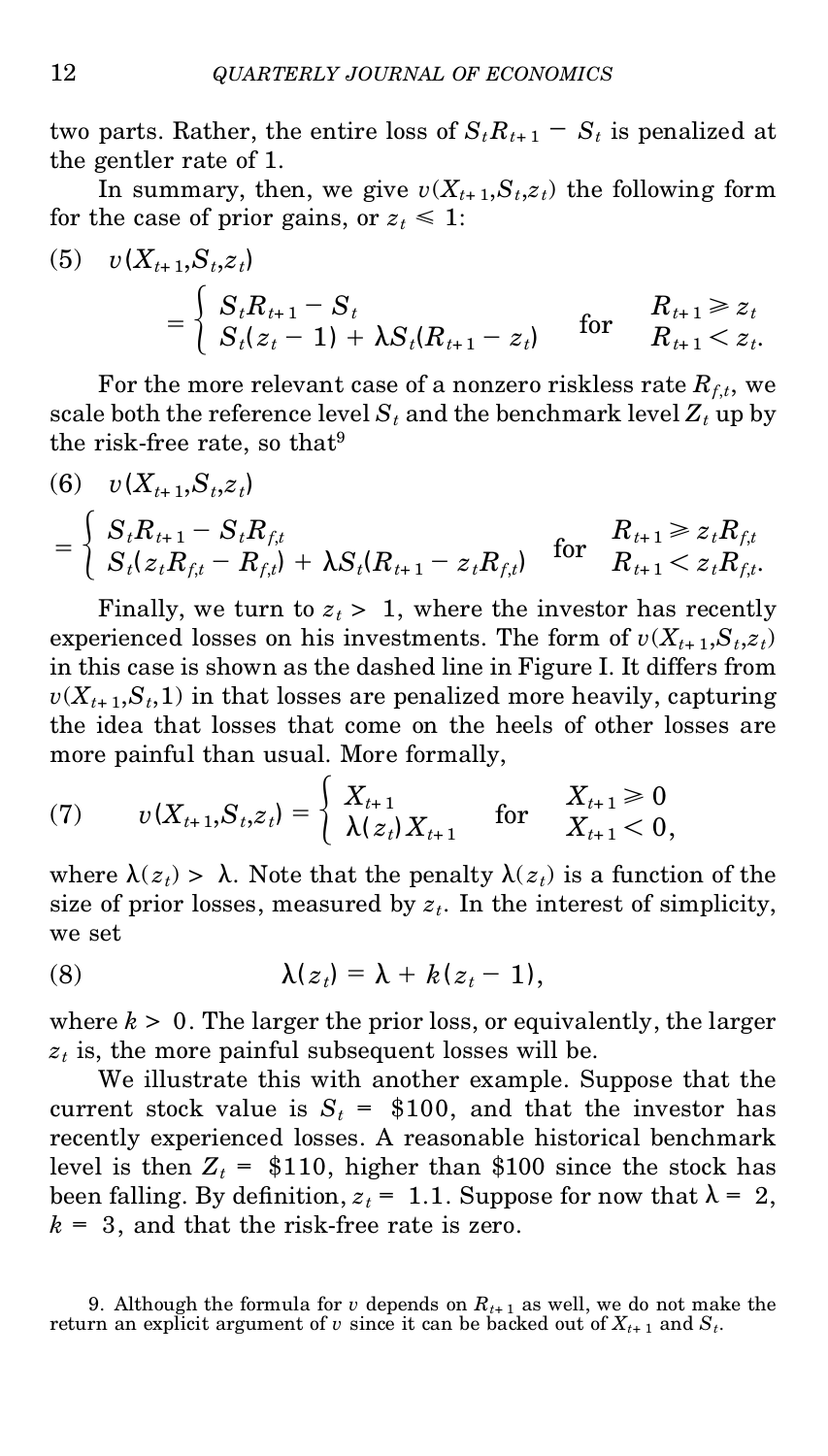Imagine that over the next year, the value of the stock falls from  $S_t = $100$  down to  $S_t R_{t+1} = $90$ . In the case of  $z_t = 1$ , where the investor has no prior gains or losses, equations (3) and (4) show that we measure the pain of this loss as

$$
(90-100)(\lambda) = (90-100)(2) = -20.
$$

In our example, though, there has been a prior loss and  $z_t = 1.1$ . This means that the pain will now be

$$
(90-100)(\lambda+3(0.1)) = (90-100)(2+3(0.1)) = -23,
$$

capturing the idea that losses are more painful after prior losses.

### *D. Dynamics of the Benchmark Level*

To complete our description of the model, we need to discuss how the investor's cushion of prior gains changes over time. In formal terms, we have to specify how  $z_t$  moves over time, or equivalently how the historical benchmark level  $Z_t$  reacts to changes in stock value  $S_t$ . There are two ways that the value of the investor's stock holdings can change. First, it can change at time *t* because of an action taken by the investor: he may take out the dividend and consume it, or he may buy or sell some shares. For this type of change, we assume that  $Z_t$  changes in proportion to  $S_t$ , so that  $z_t$  remains constant. For example, suppose that the initial value of the investor's stock holdings is  $S_t$  = \$100 and that  $Z_t$  = \$80, implying that he has accumulated \$20 of prior gains. If he sells \$10 of stock for consumption purposes, bringing  $S_t$  down to \$90, we assume that  $Z_t$  falls to \$72, so that  $z_t$  remains constant at 0.8. In other words, when the investor sells stock for consumption, we assume that he uses up some of his prior gains.

The assumption that the investor's actions do not affect the evolution of *z<sup>t</sup>* is reasonable for transactions of moderate size, or more precisely, for moderate deviations from a strategy in which the investor holds a fixed number of shares and consumes the dividend each period. However, larger deviations—a complete exit from the stock market, for example—might plausibly affect the way  $z_t$  evolves. In supposing that they do not, we make a strong assumption, but one that is very helpful in keeping our analysis tractable. We discuss the economic interpretation of this assumption further in Section IV when we compute equilibrium prices.

The second way stock value can change is simply through its return between time  $t$  and time  $t + 1$ . In this case, the only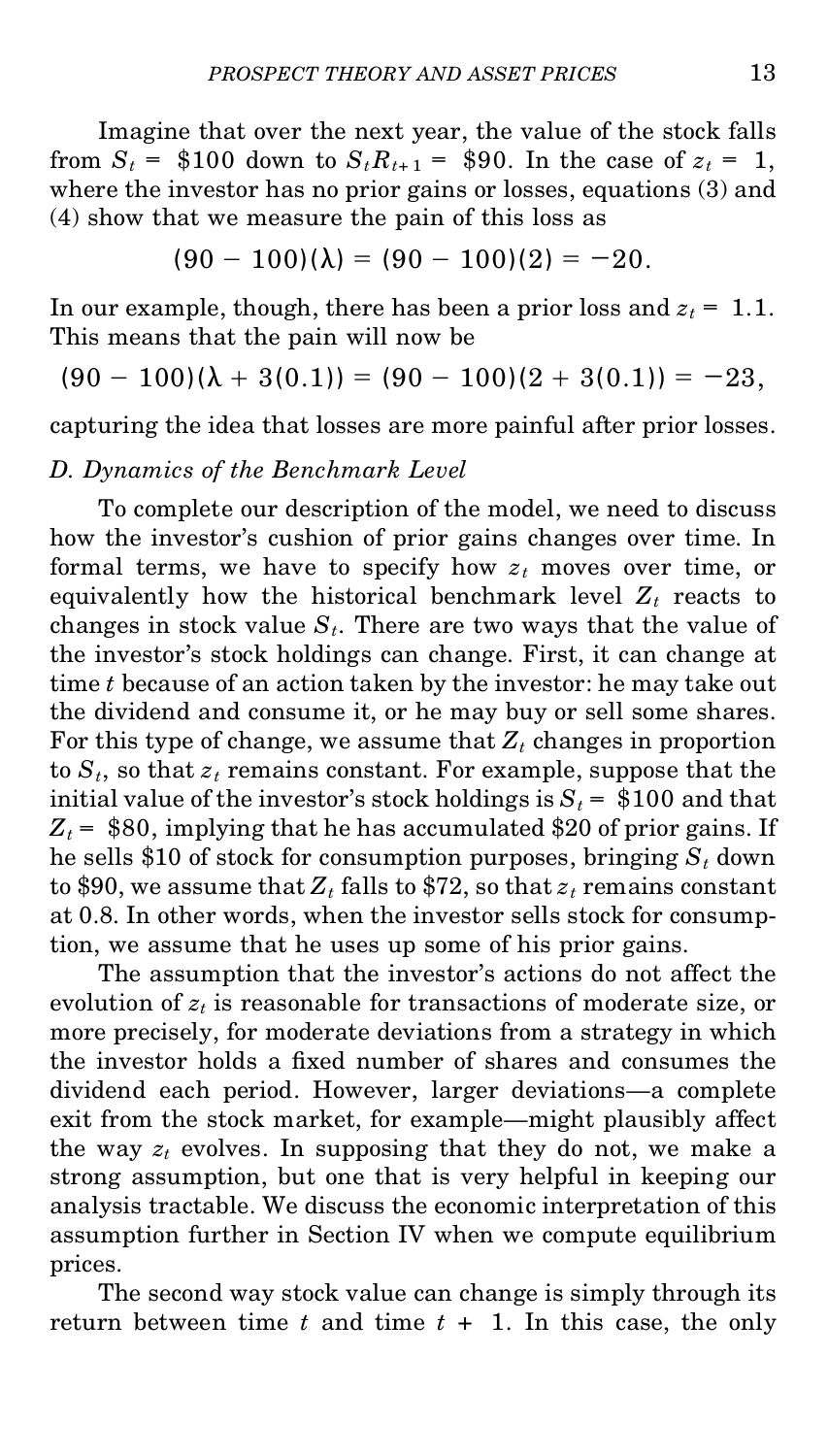requirement we impose on  $Z_t$  is that it respond *sluggishly* to changes in the value of the risky asset. By this we mean that when the stock price moves up by a lot, the benchmark level also moves up, but by less. Conversely, if the stock price falls sharply, the benchmark level does not adjust downwards by as much.

Sluggishness turns out to be a very intuitive requirement to impose. To see this, recall that the difference  $S_t - Z_t$  is the investor's measure of his reserve of prior gains. How should this quantity change as a result of a change in the level of the stock market? If the return on the stock market is particularly good, investors should feel as though they have increased their reserve of prior gains. Mathematically, this means that the benchmark level  $Z_t$  should move up less than the stock price itself, so that the cushion at time  $t + 1$ , namely  $S_{t+1} - Z_{t+1}$ , be larger than the cushion at time  $t$ ,  $S_t - Z_t$ . Conversely, if the return on market is particularly poor, the investor should feel as though his reserves of prior gains are depleted. For this to happen,  $Z_t$  must fall less than  $S_t$ .

A simple way of modeling the sluggishness of the benchmark level  $Z_t$  is to write the dynamics of  $z_t$  as

(9) 
$$
z_{t+1} = z_t \frac{\bar{R}}{R_{t+1}},
$$

where  $\bar{R}$  is a fixed parameter. This equation then says that if the return on the risky asset is particularly good, so that  $R_{t+1} > R$ , the state variable  $z = Z/S$  falls in value. This is consistent with the benchmark level  $Z_t$  behaving sluggishly, rising less than the stock price itself. Conversely, if the return is poor and  $R_{t+1} < R$ , then *z* goes up. This is consistent with the benchmark level falling less than the stock price.<sup>10</sup>

 $R$  is not a free parameter in our model, but is determined endogenously by imposing the reasonable requirement that in equilibrium, the median value of  $z<sub>t</sub>$  be equal to one. In other words, half the time the investor has prior gains, and the rest of the time he has prior losses. It turns out that  $\overline{R}$  is typically of similar magnitude to the average stock return.

We can generalize (9) slightly to allow for varying degrees of

<sup>10.</sup> The benchmark level dynamics in (9) are one simple way of capturing sluggishness. More generally, we can assume dynamics of the form  $z_{t+1} = g(z_t, R_{t+1})$ , where  $g(z_t, R_{t+1})$  is strictly increasing in  $z_t$  and strictly decreasing in  $R_{t+1}$ .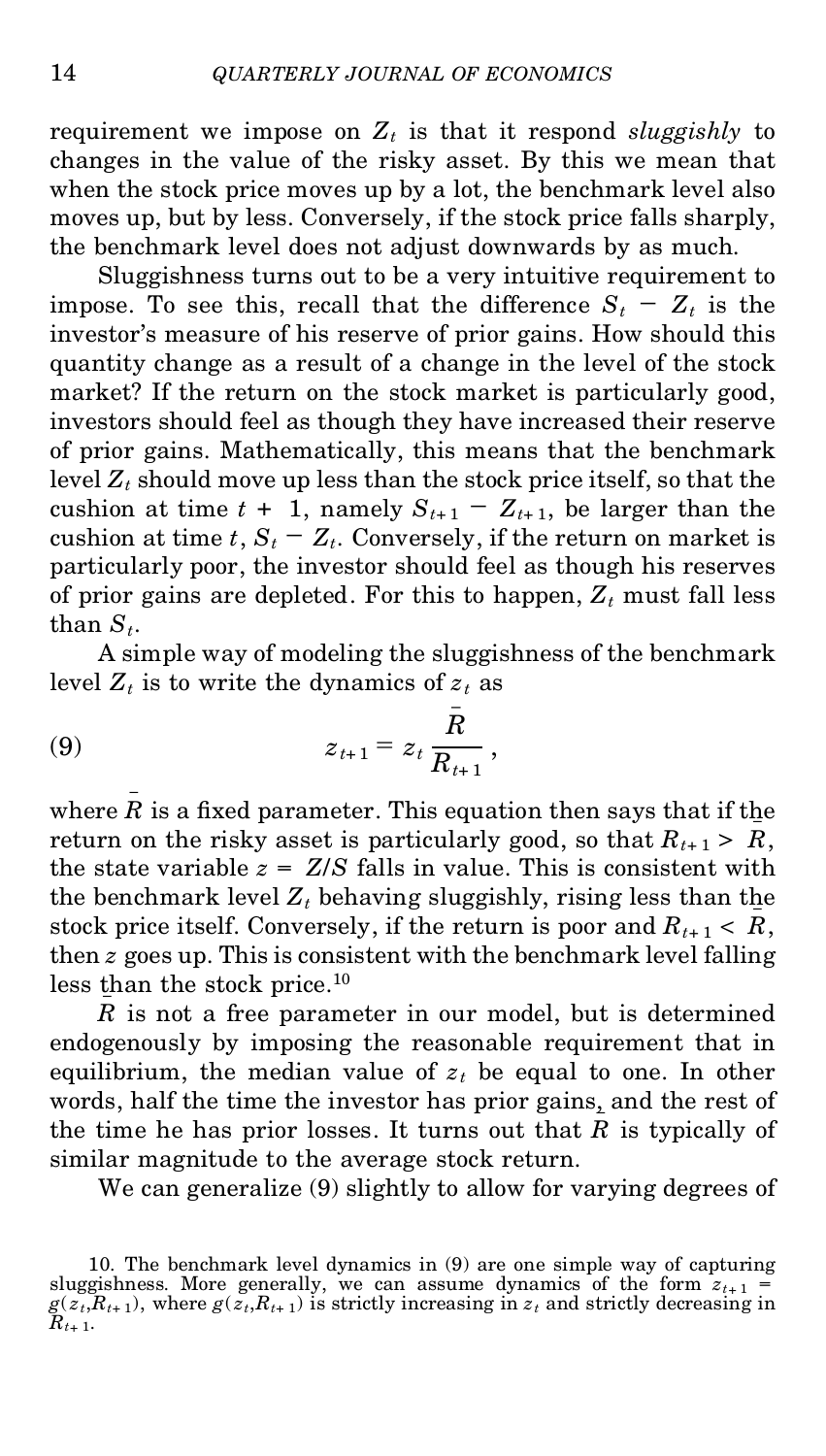sluggishness in the dynamics of the historical benchmark level. One way to do this is to write

(10) 
$$
z_{t+1} = \eta \left( z_t \frac{\bar{R}}{R_{t+1}} \right) + (1 - \eta)(1).
$$

When  $\eta = 1$ , this reduces to (9), which represents a sluggish benchmark level. When  $\eta = 0$ , it reduces to  $z_{t+1} = 1$ , which means that the benchmark level  $Z_t$  tracks the stock value  $S_t$ one-for-one throughout—a very fast moving benchmark level.

The parameter  $\eta$  can be given an interpretation in terms of the investor's memory: it measures how far back the investor's mind stretches when recalling past gains and losses. When  $\eta$  is near zero, the benchmark level  $Z_t$  is always close to the value of the stock  $S_t$ : prior gains and losses are quickly swallowed up and are not allowed to affect the investor for long. In effect, the investor has a short-term memory, recalling only the most recent prior outcomes. When  $\eta$  is closer to one, though, the benchmark level moves sluggishly, allowing past gains and losses to linger and affect the investor for a long time; in other words, the investor has a long memory.<sup>11</sup>

#### *E. The Scaling Term b<sup>t</sup>*

We scale the prospect theory term in the utility function to ensure that quantities like the price-dividend ratio and risky asset risk premium remain stationary even as aggregate wealth increases over time. Without a scaling factor, this will not be the case because the second term of the objective function will come to dominate the first as aggregate wealth grows. One reasonable specification of the scaling term is

$$
(11) \t b_t = b_0 \bar{C}_t^{-\gamma},
$$

where  $\bar{C}_t$  is the *aggregate* per capita consumption at time  $t$ , and hence exogenous to the investor. By using an exogenous variable, we ensure that  $b_t$  simply acts as a neutral scaling factor, without affecting the economic intuition of the previous paragraphs.

The parameter  $b_0$  is a nonnegative constant that allows us to control the overall importance of utility from gains and losses in

<sup>11.</sup> A simple mathematical argument can be used to show that the "half-life" of the investor's memory is equal to  $-0.693/\log n$ . In other words, after this amount of time, the investor has lost half of his memory. When  $\eta = 0.9$ , this quantity is 6.6 years, and when  $\eta = 0.8$ , it equals 3.1 years.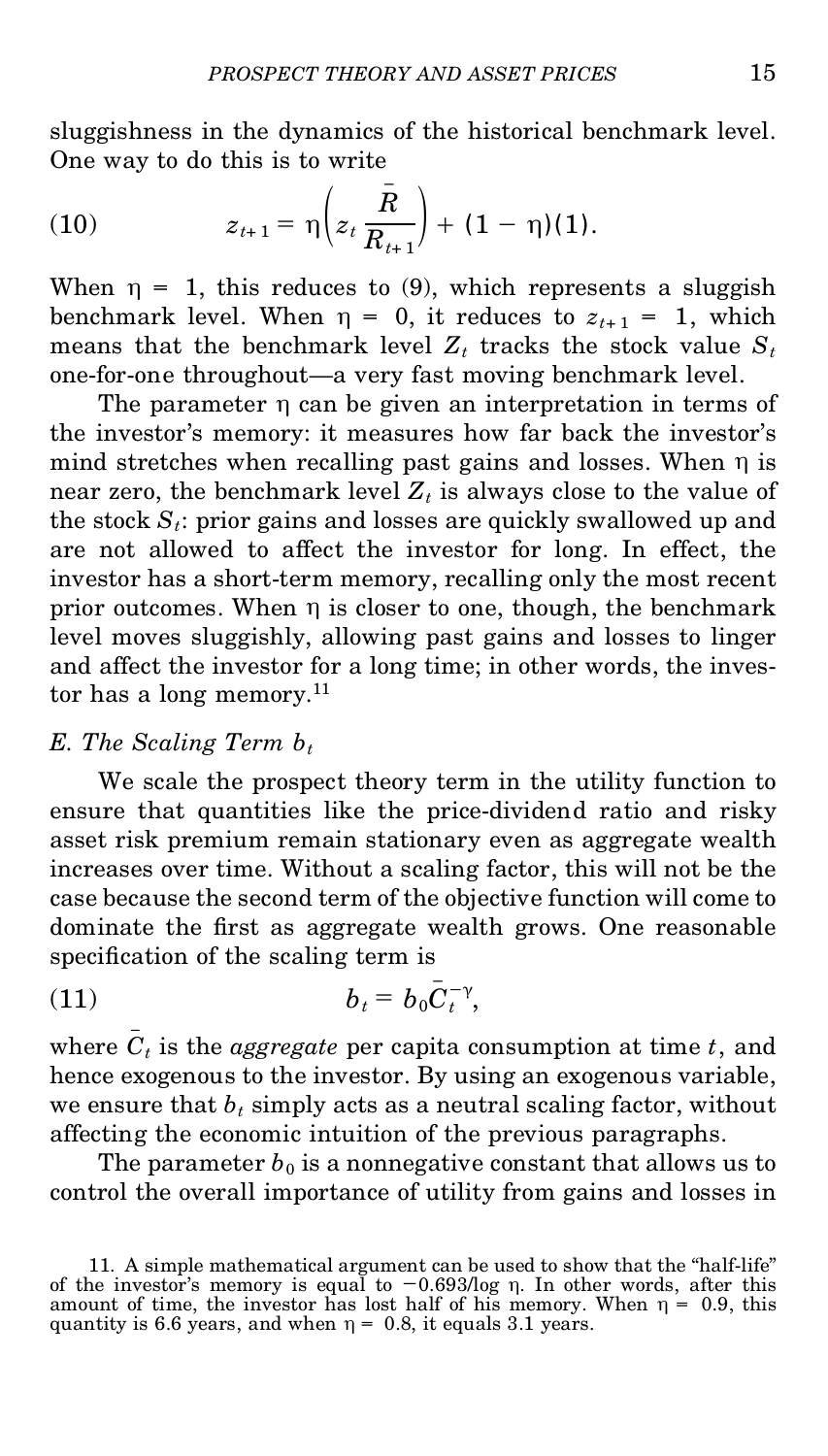

Kahneman-Tversky Value Function

nancial wealth relative to utility from consumption. Setting  $b_0$  = 0 reduces our framework to the much studied consumptionbased model with power utility.

#### III. EVIDENCE FROM PSYCHOLOGY

The design of our model is influenced by some long-standing ideas from psychology. The idea that people care about changes in nancial wealth and that they are loss averse over these changes is a central feature of the prospect theory of Kahneman and Tversky [1979]. Prospect theory is a descriptive model of decision making under risk that was originally developed to help explain the numerous violations of the expected utility paradigm docu mented over the years.

While our model is influenced by the work of Kahneman and Tversky [1979], we do not attempt an exhaustive implementation of all aspects of prospect theory. Figure II shows Kahneman and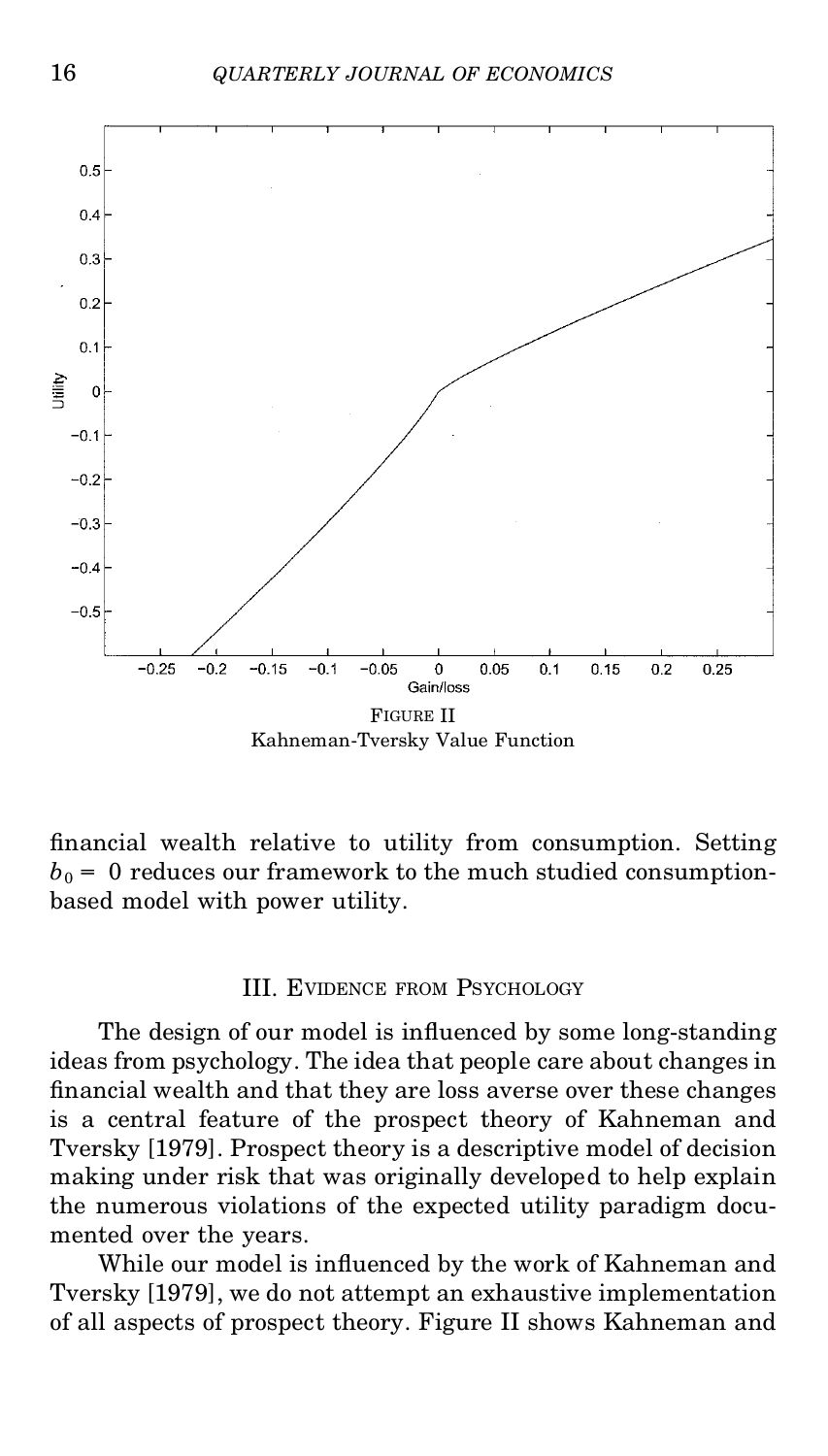Tversky's utility function over gains and losses:<sup>12</sup>

(12) 
$$
w(X) = \begin{cases} X^{0.88} & \text{for} \quad X \ge 0 \\ -2.25(-X)^{0.88} & \text{for} \quad X < 0. \end{cases}
$$

It is similar to  $v(X_{t+1}, S_t, 1)$ —the solid line in Figure I—but is also mildly concave over gains and convex over losses. This cur vature is most relevant when choosing between prospects that involve *only* gains or between prospects that involve *only* losses.<sup>13</sup> For gambles that can lead to both gains and losses—such as the one-year investment in stocks that our agent is evaluating—loss aversion at the kink is far more important than the degree of curvature away from the kink. For simplicity then, we make *v* linear over both gains and losses.

In our framework the "prospective utility" the investor re ceives from gains and losses is computed by taking the expected value of *v*, in other words by weighting the value of gains and losses by their probabilities. As a way of understanding Allaistype violations of the expected utility paradigm, Kahneman and Tversky [1979] suggest weighting the value of gains and losses not with the probabilities themselves but with a nonlinear transformation of those probabilities. Again, for simplicity, we abstract from this feature of prospect theory, and have no reason to believe that our results are qualitatively affected by this simplification.<sup>14</sup>

The idea that prior outcomes may affect willingness to take risk is also supported by recent studies in psychology. Thaler and Johnson [1990] study risk-taking behavior in an experimental setting using a large sample of Cornell undergraduate and MBA

12. This functional form is proposed in Tversky and Kahneman [1992] and is

13. Indeed, it is by offering subjects gambles over *only* losses or *only* gains that Kahneman and Tversky [1979] deduce the shape of the value function. They propose concavity over gains because subjects prefer a gamble that offers \$2000 w.p.  $\frac{1}{4}$ , \$4000 w.p.  $\frac{1}{4}$ , and \$0 w.p.  $\frac{1}{2}$  to the mean-preserving spread offering  $$6000 \text{ w.p. } \frac{1}{4}$  and \$0 otherwise. Preferences switch when the signs are flipped, suggesting convexity over losses.

14. Two other assumptions inherent in our framework are worth noting. First, we assume that investors rationally forecast the loss aversion that they will feel in the future. Loewenstein, O'Donoghue, and Rabin [1999] suggest that reality is more complex in that people have trouble forecasting how they will feel about future events. <sup>A</sup> more complete model would take this evidence into ac- count, although we do not attempt it here. Second, we assume that investors rationally forecast future changes in the reference level  $S_t R_{f,t}$ . It is sometimes claimed that such rationality is inconsistent with loss aversion: if people know they are eventually going to reset their reference level after <sup>a</sup> stock market drop, why are they so averse to the loss in the rst place? Levy and Wiener [1997] provide one answer, noting that changing the reference level forces the investor to confront and accept the loss, and this is the part that is painful.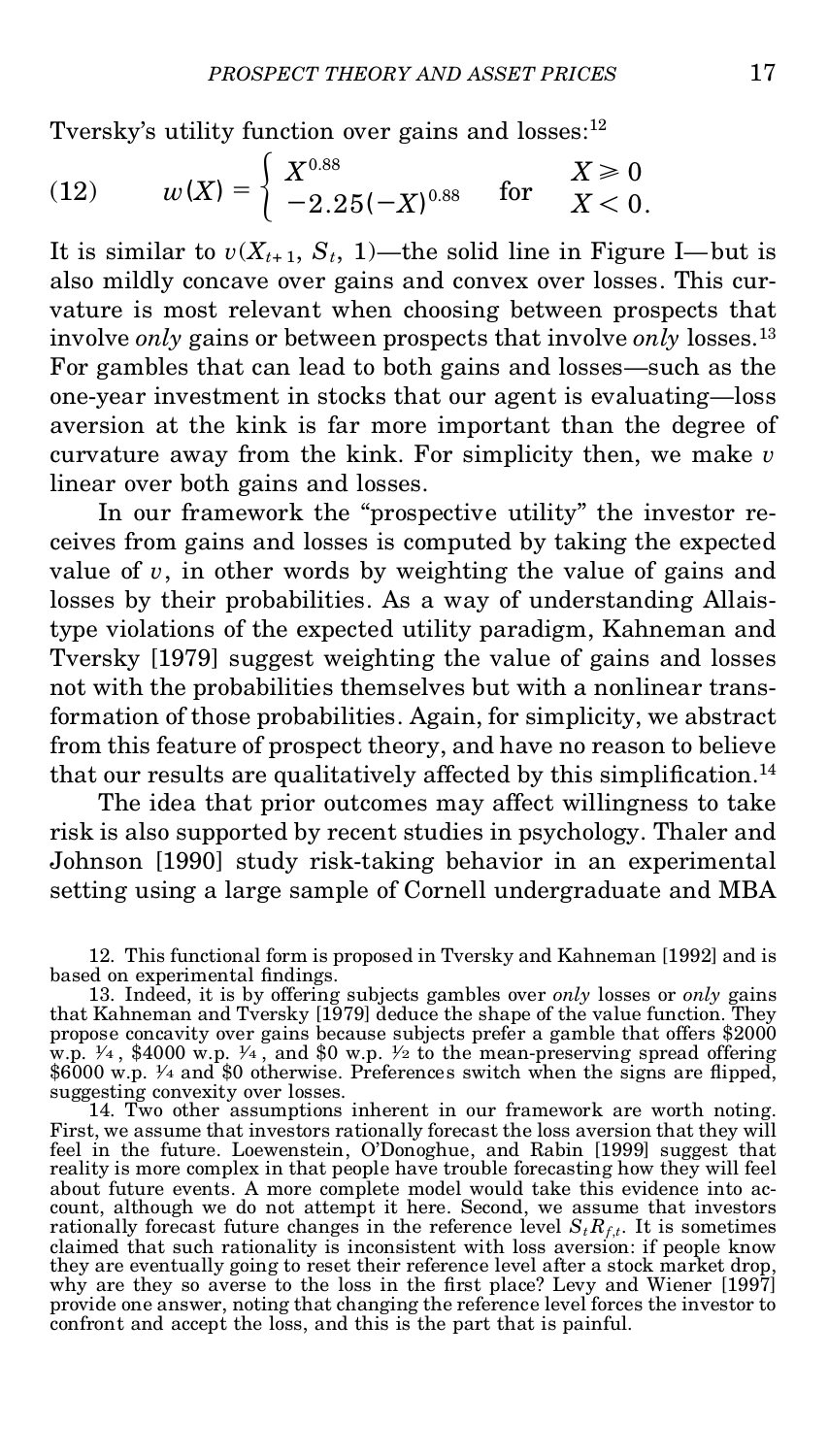students. They offer subjects a sequence of gambles and find that outcomes in earlier gambles affect subsequent behavior: following a gain, people appear to be more risk seeking than usual, taking on bets they would not normally accept. This result has become known as the "house money" effect, because it is reminiscent of the expression "playing with the house money" used to describe gamblers' increased willingness to bet when ahead. Thaler and Johnson argue that these results suggest that losses are less painful after prior gains, perhaps because those gains cushion the subsequent setback.

Thaler and Johnson also find that after a loss, subjects display considerable reluctance to accept risky bets. They interpret this as showing that losses are more painful than usual following prior losses.<sup>15</sup>

The stakes used in Thaler and Johnson [1990] are small—the dollar amounts are typically in double digits. Interestingly, Gert ner [1993] obtains similar results in a study involving much larger stakes. He studies the risk-taking behavior of participants in the television game show "Card Sharks," where contestants place bets on whether a card to be drawn at random from a deck will be higher or lower than a card currently showing. He finds that the amount bet is a strongly increasing function of the contestant's winnings up to that point in the show. Once again, this is evidence of more aggressive risk-taking behavior following substantial gains.

The evidence we have presented suggests that in the context of a sequence of gains and losses, people are less risk averse following prior gains and more risk averse after prior losses. This may initially appear puzzling to readers familiar with Kahneman and Tversky's original value function, which is concave in the region of gains and convex in the region of losses. In particular, the convexity over losses is occasionally interpreted to mean that "after a loss, people are risk seeking," contrary to Thaler and Johnson's evidence. Hidden in this interpretation, though, is a critical assumption, namely that people *integrate* or "merge" the outcomes of successive gambles. Suppose that you have just suffered a loss of \$1000, and are contemplating a gamble equally

<sup>15.</sup> It is tempting to explain these results using a utility function where risk aversion decreases with wealth. However, any utility function with sufficient<br>curvature to produce lower risk aversion after a \$20 gain, regardless of initial wealth level, inevitably makes counterfactual predictions about attitudes to large- scale gambles.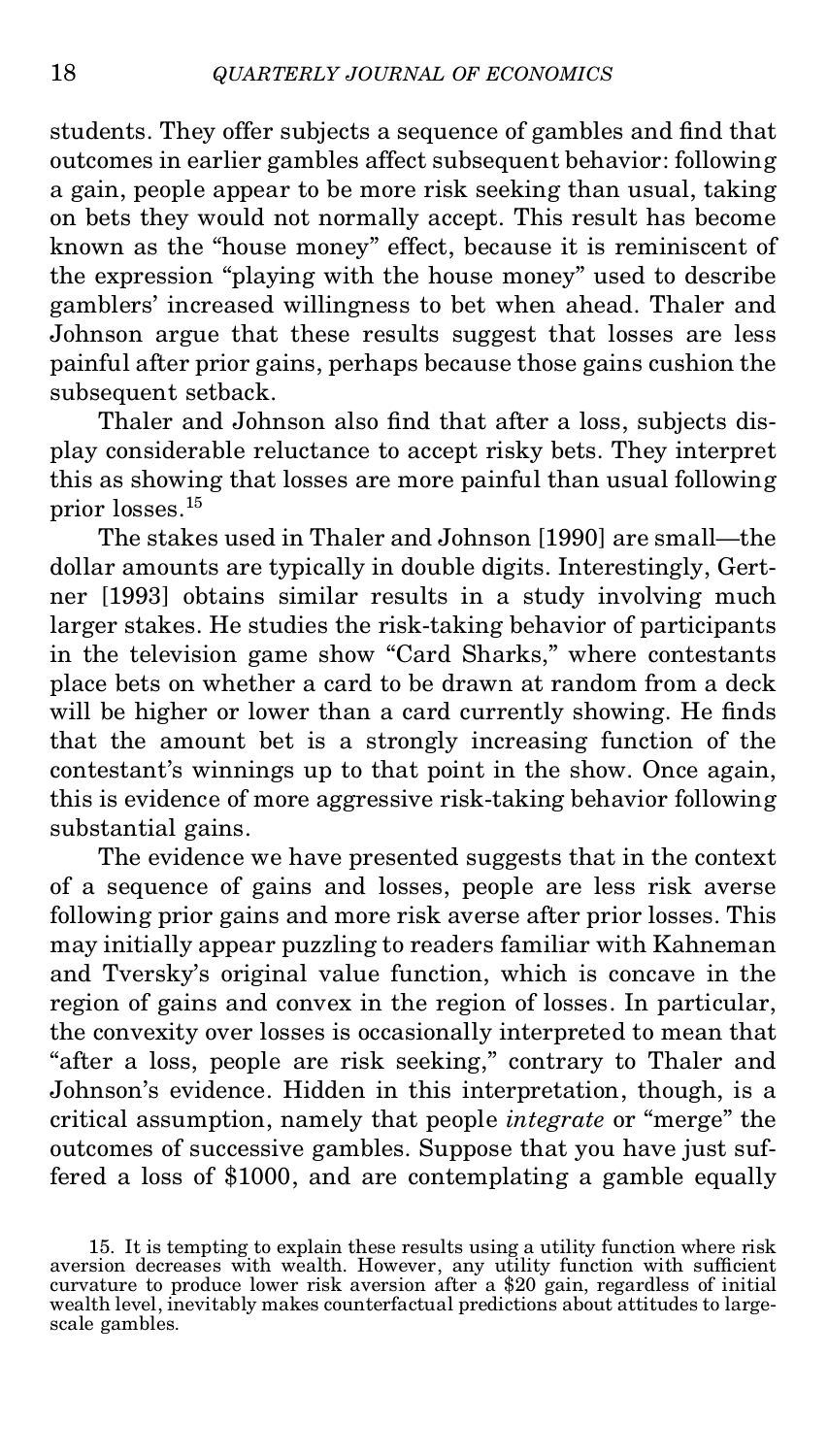likely to win you \$200 as to lose you \$200. Integration of outcomes means that you make the decision about whether to take the gamble by comparing the average of  $w(-1200)$  and  $w(-800)$ with  $w(-1000)$ , where *w* is defined in equation (12). Of course, under this assumption, convexity in the region of losses leads to risk seeking after a loss.

The idea that people integrate the outcomes of sequential gambles, while appealingly simple, is only a hypothesis. Tversky and Kahneman [1981] themselves note that prospect theory was originally developed only for elementary, one-shot gambles and that any application to a dynamic context must await further evidence on how people think about sequences of gains and losses. A number of papers, including Thaler and Johnson [1990], have taken up this challenge, conducting experiments on whether peo ple integrate sequential outcomes, segregate them, or do something else again. That these experiments have uncovered *increased* risk aversion after prior losses does not contradict prospect theory; it simply rejects the hypothesis that people integrate sequential gambles.<sup>16</sup>

Thaler and Johnson [1990] do find some situations where prior losses lead to risk-seeking behavior. These are situations where after the prior loss, the subject can take a gamble that offers a good chance of breaking even and only limited downside. In conjunction with the other evidence, this suggests that while losses after prior losses are very painful, gains that enable people with prior losses to break even are especially sweet. We have not been able to introduce this break-even effect into our framework in a tractable way. It is worth noting, though, that outside of the special situations uncovered by Thaler and Johnson, it is in creased risk aversion that appears to be the norm after prior losses.

#### IV. EQUILIBRIUM PRICES

We now derive equilibrium asset prices in an economy populated by investors with preferences of the type described in Sec-

<sup>16.</sup> There is another sense in which integration of sequential outcomes is an implausible way to implement prospect theory in a multiperiod context. If invesimplausible way to implement prospect theory in a multiperiod context. If investors did integrate many years of stock market gains and losses, they would essentially be valuing absolute levels of wealth, and not the *chang* that are so important to prospect theory. We thank J. B. Heaton for this observation.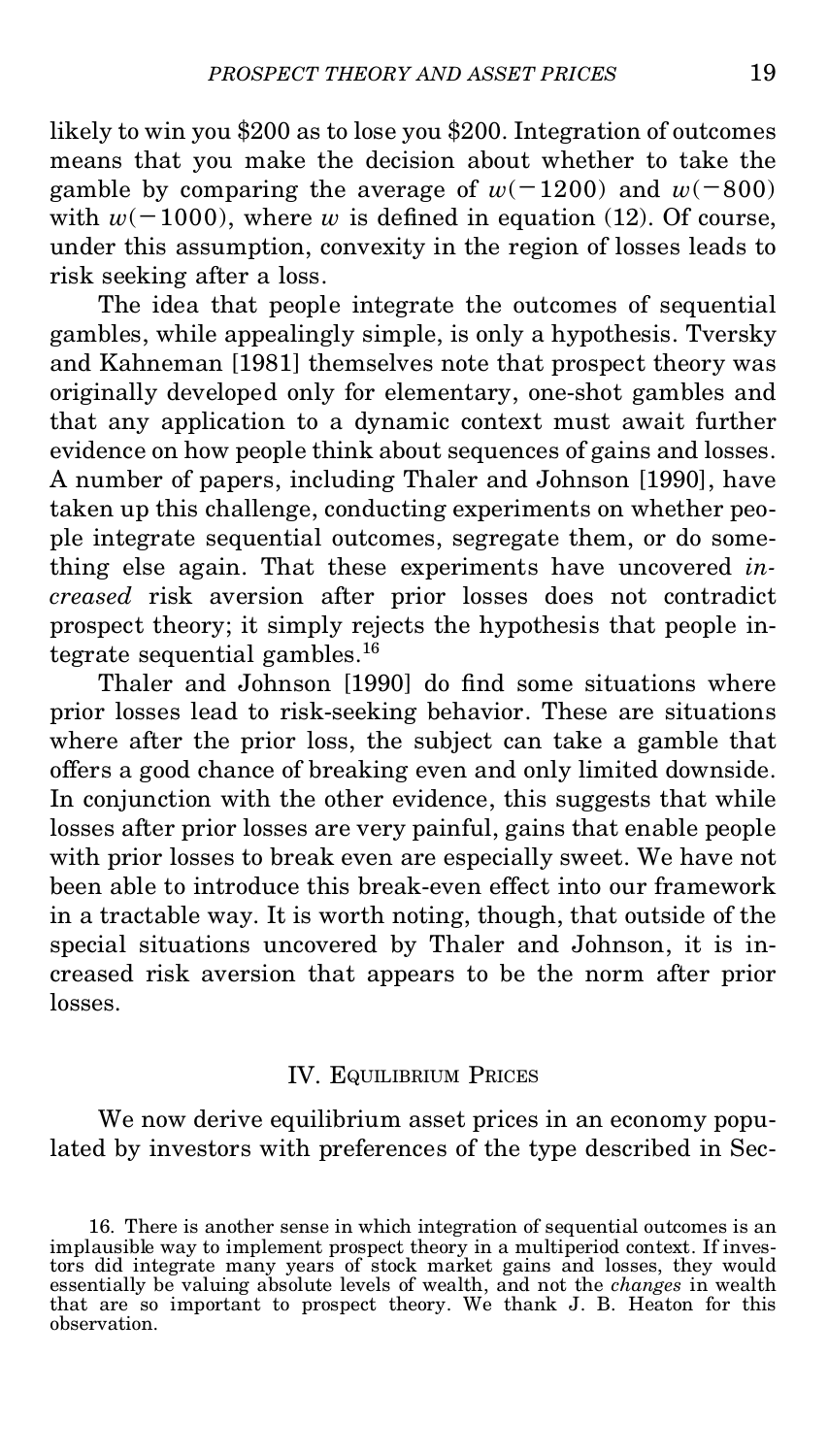tion II. It may be helpful to summarize those preferences here. Each investor chooses consumption  $C<sub>t</sub>$  and an allocation to the risky asset  $S_t$  to maximize

(13) 
$$
E\left[\sum_{t=0}^{\infty}\left(\rho^{t}\frac{C_{t}^{1-\gamma}}{1-\gamma}+b_{0}\bar{C}_{t}^{-\gamma}\rho^{t+1}v(X_{t+1},S_{t},z_{t})\right)\right],
$$

subject to the standard budget constraint, where

(14) 
$$
X_{t+1} = S_t R_{t+1} - S_t R_{f,t},
$$

and where for  $z_t \leq 1$ ,

(15) 
$$
v(X_{t+1}, S_t, z_t) = \begin{cases} S_t R_{t+1} - S_t R_{f,t} & R_{t+1} \geq z_t R_{f,t} \\ S_t (z_t R_{f,t} - R_{f,t}) + \lambda S_t (R_{t+1} - z_t R_{f,t}) & \text{for } R_{t+1} < z_t R_{f,t}, \end{cases}
$$

and for  $z_t > 1$ , (16)

$$
v(X_{t+1},S_t,z_t) = \begin{cases} S_t R_{t+1} - S_t R_{f,t} & \text{for} \quad R_{t+1} \ge R_{f,t} \\ \lambda(z_t) (S_t R_{t+1} - S_t R_{f,t}) & \text{for} \quad R_{t+1} < R_{f,t}, \end{cases}
$$

with

(17) 
$$
\lambda(z_t) = \lambda + k(z_t - 1).
$$

Equations (15) and (16) are pictured in Figure I. Finally, the dynamics of the state variable  $z_t$  are given by

(18) 
$$
z_{t+1} = \eta \left( z_t \frac{\bar{R}}{R_{t+1}} \right) + (1 - \eta)(1).
$$

We calculate the price  $P_t$  of a dividend claim—in other words, the stock price—in two different economies. The first economy, which we call "Economy I," is the one analyzed by Lucas [1978]. It equates consumption and dividends so that stocks are modeled as a claim to the future consumption stream.

Due to its simplicity, the first economy is the one typically studied in the literature. However, we also calculate stock prices in a more realistic economy—"Economy II"—where consumption and dividends are modeled as separate processes. We can then allow the volatility of consumption growth and of dividend growth to be very different, as they indeed are in the data. We can think of the difference between consumption and dividends as arising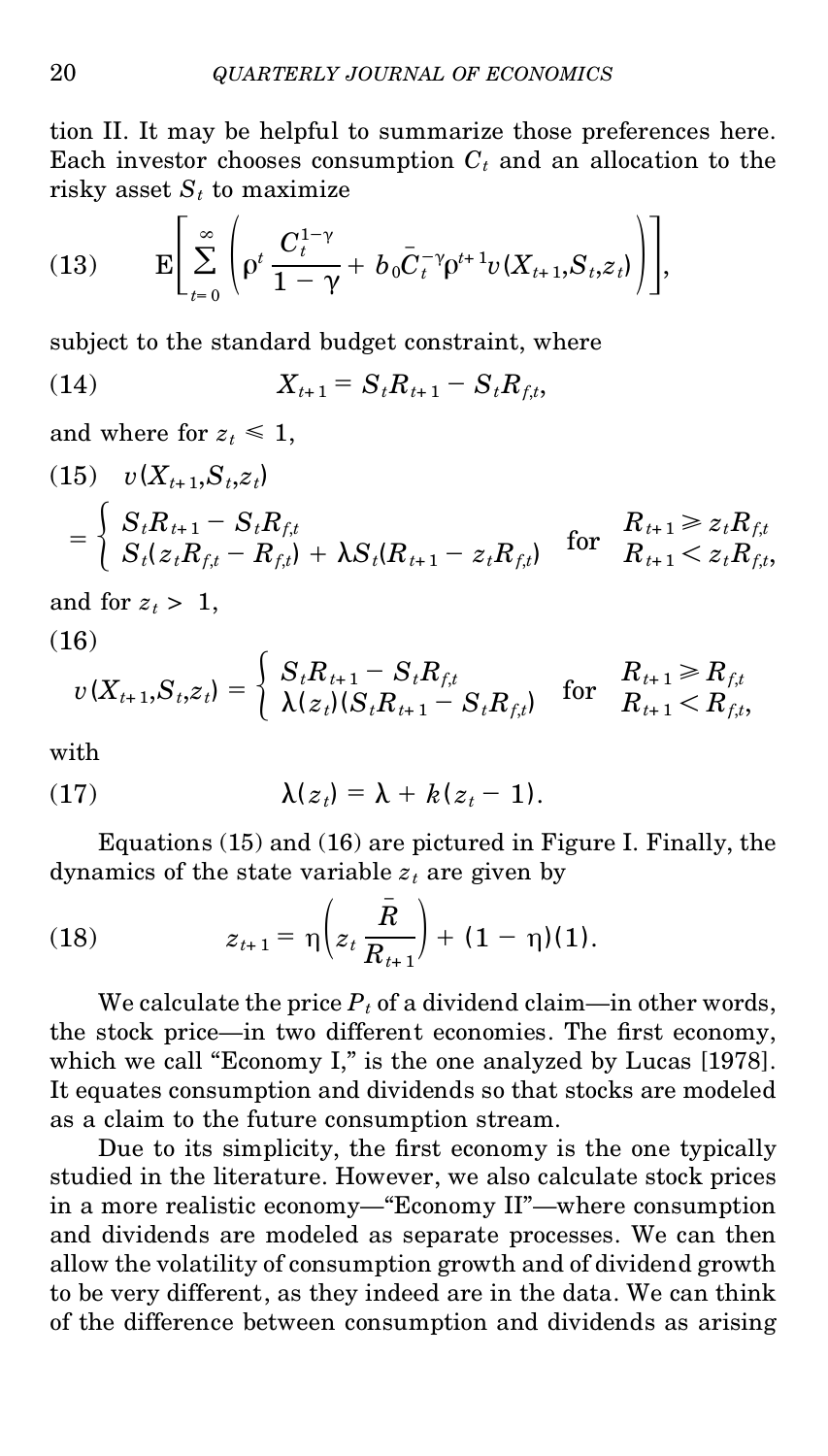from the fact that investors have other sources of income besides dividends. Equivalently, they have other forms of wealth, such as human capital, beyond their financial assets.

In our model, changes in risk aversion are caused by changes in the level of the stock market. In this respect, our approach differs from consumption-based habit formation models, where changes in risk aversion are due to changes in the level of con sumption. While these are different ideas, it is not easy to illustrate their distinct implications in an economy like Economy I, where consumption and the stock market are driven by a single shock, and are hence perfectly conditionally correlated. This is why we emphasize Economy II: since consumption and dividends do not have to be equal in equilibrium, we can model them as separate processes, driven by shocks that are only imperfectly correlated. The contrast between our approach and the consumption-based framework then becomes much clearer.

In both economies, we construct a one-factor Markov equilib rium in which the risk-free rate is constant and the Markov state variable  $z_t$  determines the distribution of future stock returns. Specifically, we assume that the price-dividend ratio of the stock is a function of the state variable *zt*:

$$
(19) \t\t\t f_t \equiv P_t/D_t = f(z_t),
$$

and then show for each economy in turn that there is indeed an equilibrium satisfying this assumption. Given the one-factor as sumption, the distribution of stock returns  $R_{t+1}$  is determined by  $z_t$  and the function  $f(·)$  using

(20) 
$$
R_{t+1} = \frac{P_{t+1} + D_{t+1}}{P_t} = \frac{1 + P_{t+1}/D_{t+1}}{P_t/D_t} \frac{D_{t+1}}{D_t} = \frac{1 + f(z_{t+1})}{f(z_t)} \frac{D_{t+1}}{D_t}.
$$

#### *A. Stock Prices in Economy I*

In the first economy we consider, consumption and dividends are modeled as identical processes. We write the process for aggregate consumption  $\overline{C}_t$  as

(21) 
$$
\log(\bar{C}_{t+1}/\bar{C}_t) = \log(D_{t+1}/D_t) = g_C + \sigma_C \epsilon_{t+1},
$$

where  $\epsilon_t \sim$  i.i.d. *N*(0,1). Note from equation (1) that the mean  $g_D$ and volatility  $\sigma_p$  of dividend growth are constrained to equal  $g_c$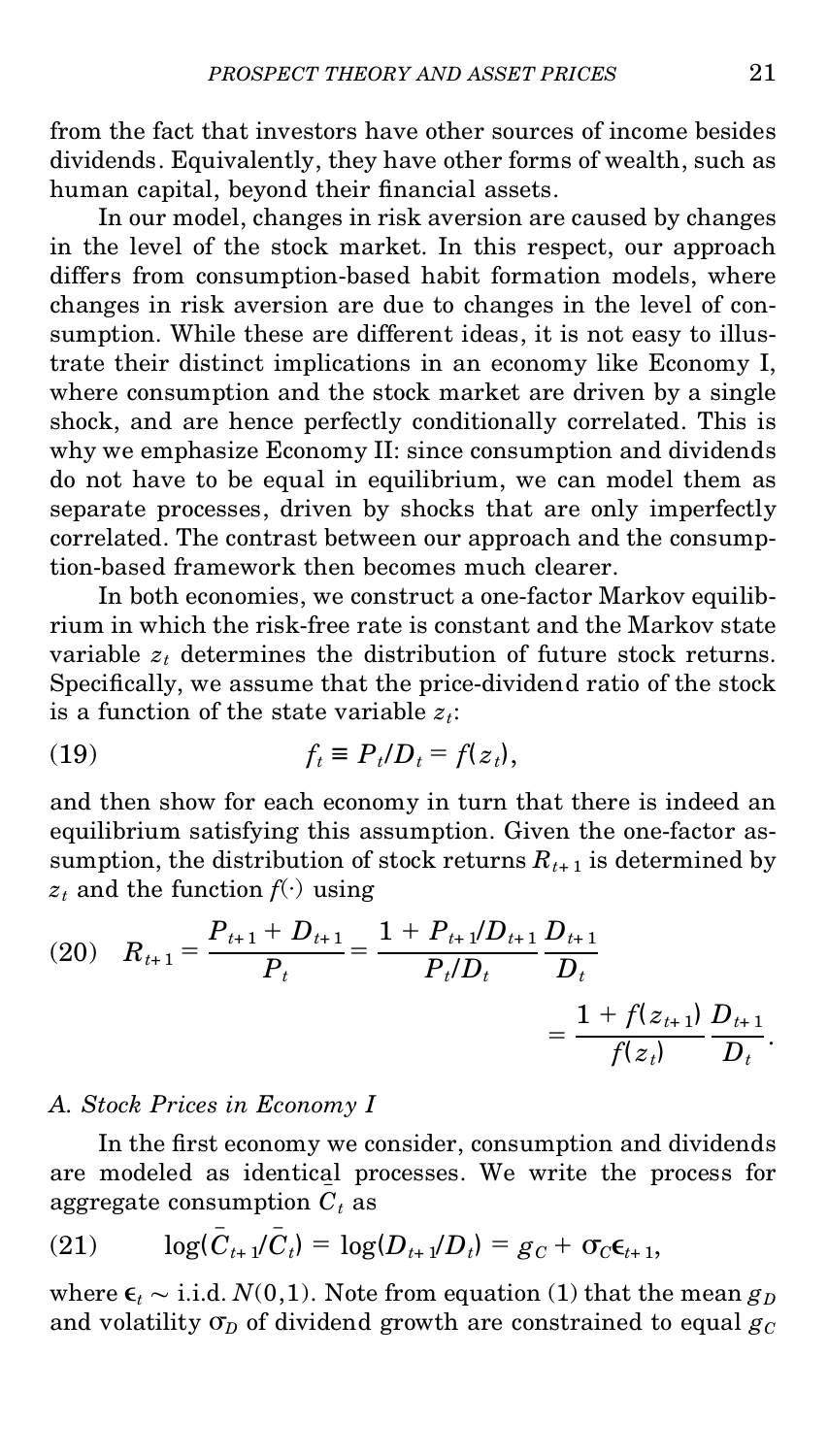and  $\sigma_C$ , respectively. Together with the one-factor Markov assumption, this means that the stock return is given by

(22) 
$$
R_{t+1} = \frac{1 + f(z_{t+1})}{f(z_t)} e^{g_c + \sigma_{\text{CE}_{t+1}}}.
$$

Intuitively, the value of the risky asset can change because of news about consumption  $\epsilon_{t+1}$  or because the price-dividend ratio *f* changes. Changes in *f* are driven by changes in  $z_t$ , which measures past gains and losses: past gains make the investor less risk averse, raising *f*, while past losses make him more risk averse, lowering *f*.

In equilibrium, and under rational expectations about stock returns and aggregate consumption levels, the agents in our economy must find it optimal to consume the dividend stream and to hold the market supply of zero units of the risk-free asset and one unit of stock at all times.<sup>17</sup> Proposition 1 characterizes the equilibrium.<sup>18</sup>

PROPOSITION 1. For the preferences given in  $(13)$ – $(18)$ , there exists an equilibrium in which the gross risk-free interest rate is constant at

(23) 
$$
R_f = \rho^{-1} e^{\gamma g_c - \gamma^2 \sigma_c^2 / 2},
$$

and the stock's price-dividend ratio  $f(\cdot)$ , as a function of the state variable  $z_t$ , satisfies for all  $z_t$ :

(24) 
$$
1 = \rho E_t \left[ \frac{1 + f(z_{t+1})}{f(z_t)} e^{(1-\gamma)(g_{C^+} \sigma_C \epsilon_{t+1})} \right] + b_0 \rho E_t \left[ \hat{v} \left( \frac{1 + f(z_{t+1})}{f(z_t)} e^{g_{C^+} \sigma_C \epsilon_{t+1}}, z_t \right) \right],
$$

where for  $z_t \leq 1$ ,

(25) 
$$
\hat{v}(R_{t+1}, z_t) = \begin{cases} R_{t+1} - R_{f,t} & R_{t+1} \geq z_t R_{f,t} \\ (z_t R_{f,t} - R_{f,t}) + \lambda (R_{t+1} - z_t R_{f,t}) & \text{for } R_{t+1} < z_t R_{f,t}, \end{cases}
$$

17. We need to impose rational expectations about aggregate consumption

because the agent's utility includes aggregate consumption as a scaling term.<br>18. We assume that log  $\rho + (1 - \gamma)g_C + 0.5(1 - \gamma)^2 \sigma_C^2 < 0$  so that the equilibrium is well behaved at  $t = \infty$ .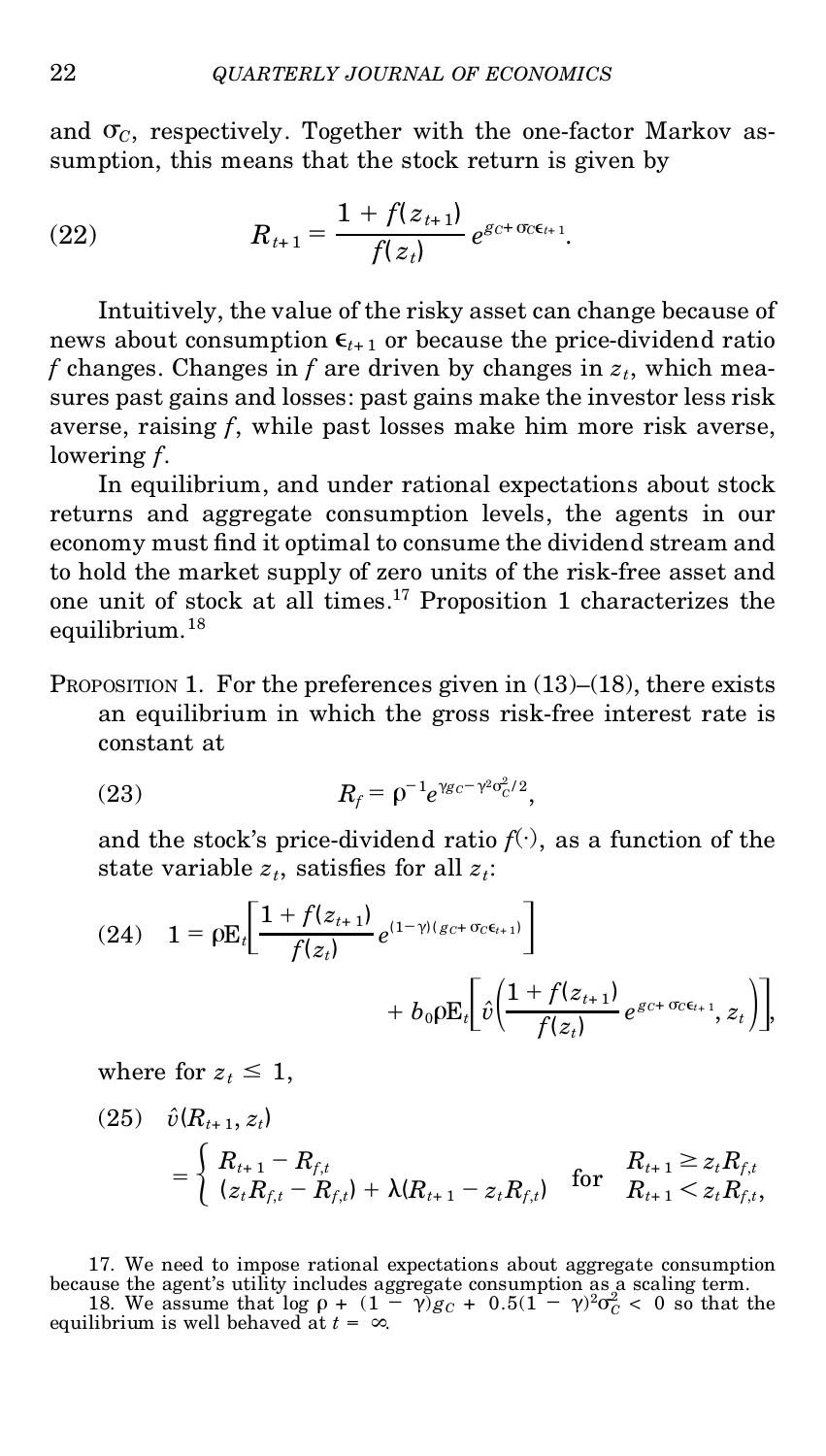and for  $z_t > 1$ ,  $(26) \quad \hat{v}(R_{t+1},z_t) = \left\{ \begin{array}{ll} R_{t+1}-R_{f,t} & \text{for} \quad R_{t+1} \geq R_{f,t} \ \lambda(z_t)(R_{t+1}-R_{f,t}) & \text{for} \quad R_{t+1} < R_{f,t}. \end{array} \right.$ 

We prove this formally in the Appendix. At a less formal level, our results follow directly from the agent's Euler equations for optimality at equilibrium, derived using standard perturbation arguments:

(27) 
$$
1 = \rho R_f E_t [(\bar{C}_{t+1}/\bar{C}_t)^{-\gamma}],
$$

$$
(28) \t1 = \rho E_t[R_{t+1}(\bar{C}_{t+1}/\bar{C}_t)^{-\gamma}] + b_0 \rho E_t[\hat{v}(R_{t+1}, z_t)].
$$

Readers may find it helpful to compare these equations with those derived from standard asset pricing models with power utility over consumption. The Euler equation for the risk-free rate is the usual one: consuming a little less today and investing the savings in the risk-free rate does not change the investor's exposure to losses on the risky asset. The first term in the Euler equation for the risky asset is also the familiar one first obtained by Mehra and Prescott [1985]. However, there is now an additional term. Consuming less today and investing the proceeds in the risky asset exposes the investor to the risk of greater losses. Just how dangerous this is, is determined by the state variable *zt*.

In constructing the equilibrium in Proposition 1, we follow the assumption laid out in subsection II.D, namely that buying or selling on the part of the investor does not affect the evolution of the state variable  $z_t$ . Equivalently, the investor believes that his actions will have no impact on the future evolution of  $z_t$ . As we argued earlier, this is a reasonable assumption for many actions the investor might take, but is less so in the case of a complete exit from the stock market. In essence, our assumption means that the investor does not consider using his cushion of prior gains in a strategic fashion, perhaps by waiting for the cushion to become large, exiting from the stock market so as to preserve the cushion and then reentering after a market crash when expected returns are high.<sup>19</sup>

<sup>19.</sup> Allowing the investor to consider such strategies does not change the qualitative nature of our results. It may affect our quantitative results depending on how one specifies the evolution of the investor's cushion of prior gains after he leaves the stock market.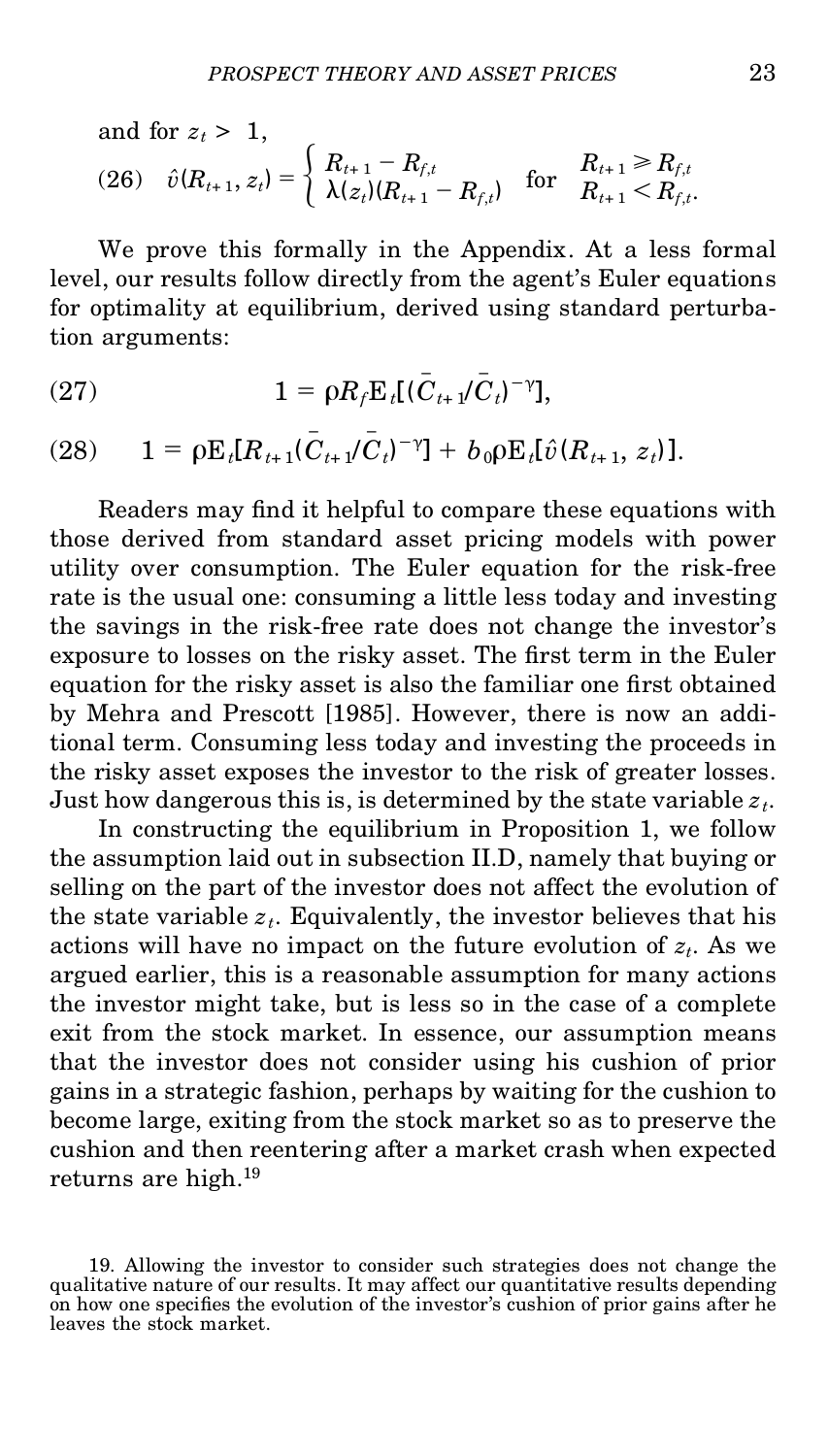#### *B. Stock Prices in Economy II*

In Economy II, consumption and dividends follow distinct processes. This allows us to model the stock for what it really is, namely a claim to the dividend stream, rather than as a claim to consumption. Formally, we assume

(29) 
$$
\log(\bar{C}_{t+1}/\bar{C}_t) = g_C + \sigma_C \eta_{t+1},
$$

and

(30) 
$$
\log(D_{t+1}/D_t) = g_D + \sigma_D \epsilon_{t+1},
$$

where

(31) 
$$
\begin{pmatrix} \eta_t \\ \epsilon_t \end{pmatrix} \sim
$$
 i.i.d.  $N \begin{pmatrix} 0 \\ 0 \end{pmatrix}, \begin{pmatrix} 1 & \omega \\ \omega & 1 \end{pmatrix}$ .

This assumption, which makes log  $\bar{C}_t/D_t$  a random walk, allows us to construct a one-factor Markov equilibrium in which the risk-free interest rate is constant and the price-dividend ratio of the stock is a function of the state variable  $z_t$ <sup>20</sup> The stock return can then be written as

(32) 
$$
R_{t+1} = \frac{1 + f(z_{t+1})}{f(z_t)} e^{g p + \sigma p \epsilon_{t+1}}.
$$

Given that the consumption and dividend processes are different, we need to complete the model specification by assuming that each agent also receives a stream of nonfinancial income  ${Y_t}$ —labor income, say. We assume that  ${Y_t}$  and  ${D_t}$  form a joint Markov process whose distribution gives  $\overline{C}_t = D_t + Y_t$  and  $D_t$  the distributions in (29)–(31).

We construct the equilibrium through the Euler equations of optimality (27) and (28). The risk-free rate is again constant and given by (27). The one-factor Markov structures of stock prices in (19) and (32) satisfy the Euler equation (28). The next proposition characterizes this equilibrium. The Appendix gives more detailed calculations and proves that the Euler equations indeed characterize optimality.<sup>21</sup>

<sup>20.</sup> Another approach would model  $\bar{C}_t$  and  $D_t$  as cointegrated processes, but we would then need at least one more factor to characterize equilibrium prices.

<sup>21.</sup> We assume that  $\log \rho - \gamma g_C + g_D + 0.5(\gamma^2 \sigma_C^2 - 2\gamma \omega \sigma_C \sigma_D + \sigma_D^2)$ , 0 so that the equilibrium is well behaved at  $t = \infty$ .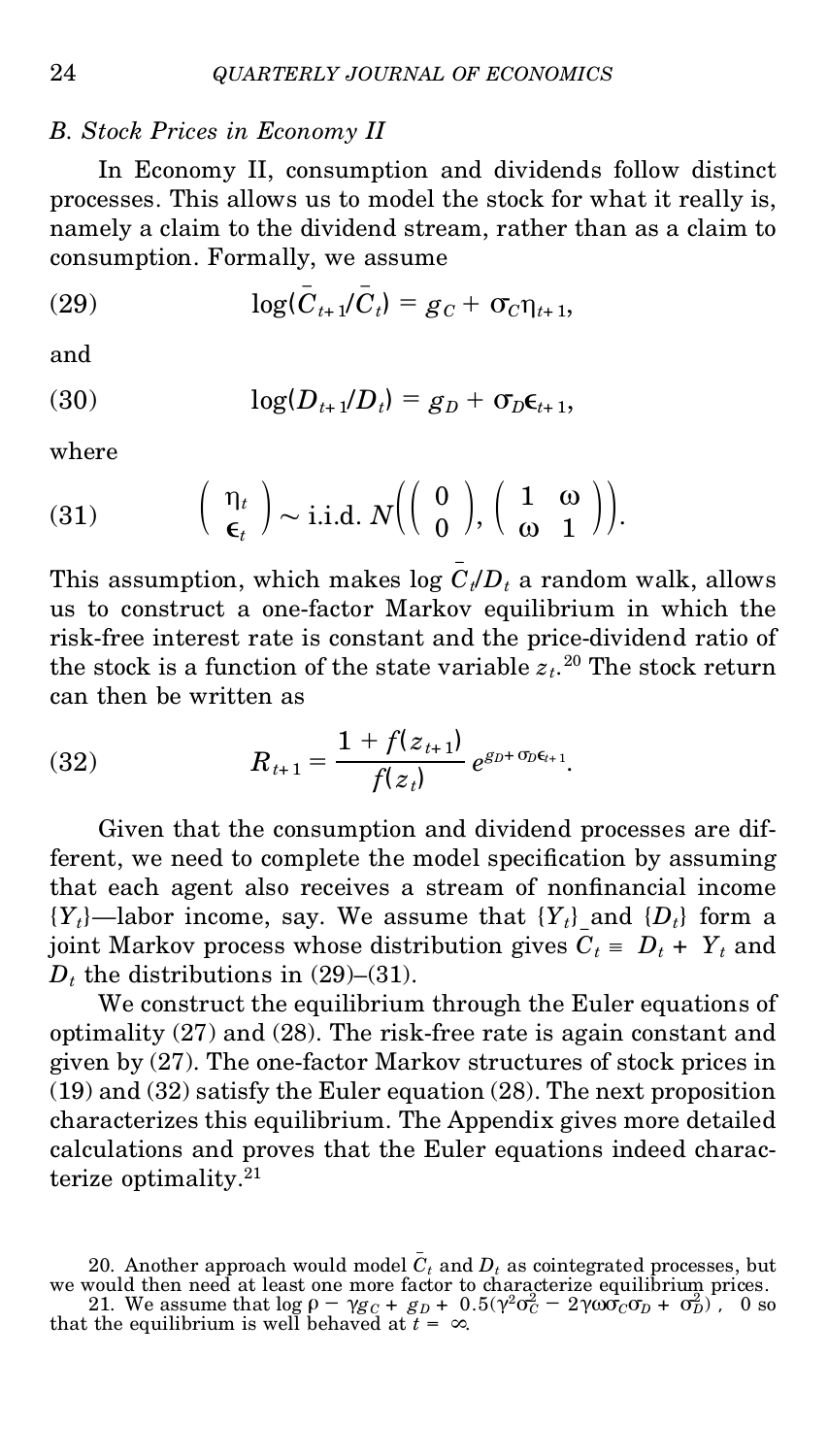PROPOSITION 2. In Economy II, the risk-free rate is constant at

(33) 
$$
R_f = \rho^{-1} e^{\gamma g_c - \gamma^2 \sigma_c^2 / 2},
$$

and the stock's price-dividend ratio  $f(·)$  is given by

$$
(34) \quad 1 = \rho e^{g_D - \gamma g_{C^+} \gamma^2 \sigma_c^2 (1 - \omega^2)/2} \mathbf{E}_t \left[ \frac{1 + f(z_{t+1})}{f(z_t)} e^{(\sigma_D - \gamma \omega \sigma_C) \epsilon_{t+1}} \right] \\ + b_0 \rho \mathbf{E}_t \left[ \hat{v} \left( \frac{1 + f(z_{t+1})}{f(z_t)} e^{g_D + \sigma_D \epsilon_{t+1}}, z_t \right) \right],
$$

where  $\hat{v}$  is defined in Proposition 1.

#### *C. Model Intuition*

In Section V we solve for the price-dividend ratio numerically and use simulated data to show that our model provides a way of understanding a number of puzzling empirical features of aggre gate stock returns. In particular, our model is consistent with a low volatility of consumption growth on the one hand, and a high mean and volatility of stock returns on the other, while maintaining a low and stable risk-free rate. Moreover, it generates long horizon predictability in stock returns similar to that observed in empirical studies and predicts a low correlation between con sumption growth and stock returns.

It may be helpful to outline the intuition behind these results before moving to the simulations. Return volatility is a good place to start: how can our model generate returns that are more volatile than the underlying dividends? Suppose that there is a positive dividend innovation this period. This will generate a high stock return, increasing the investor's reserve of prior gains. This makes him less risk averse, since future losses will be cushioned by the prior gains, which are now larger than before. He therefore discounts the future dividend stream at a lower rate, giving stock prices an extra jolt upward. A similar story holds for a negative dividend innovation. It generates a low stock return, depleting prior gains or increasing prior losses. The investor is more risk averse than before, and the increase in risk aversion pushes prices still lower. The effect of all this is to make returns sub stantially more volatile than dividend growth.

The same mechanism also produces long horizon predictability. Put simply, since the investor's risk aversion varies over time depending on his investment performance, expected returns on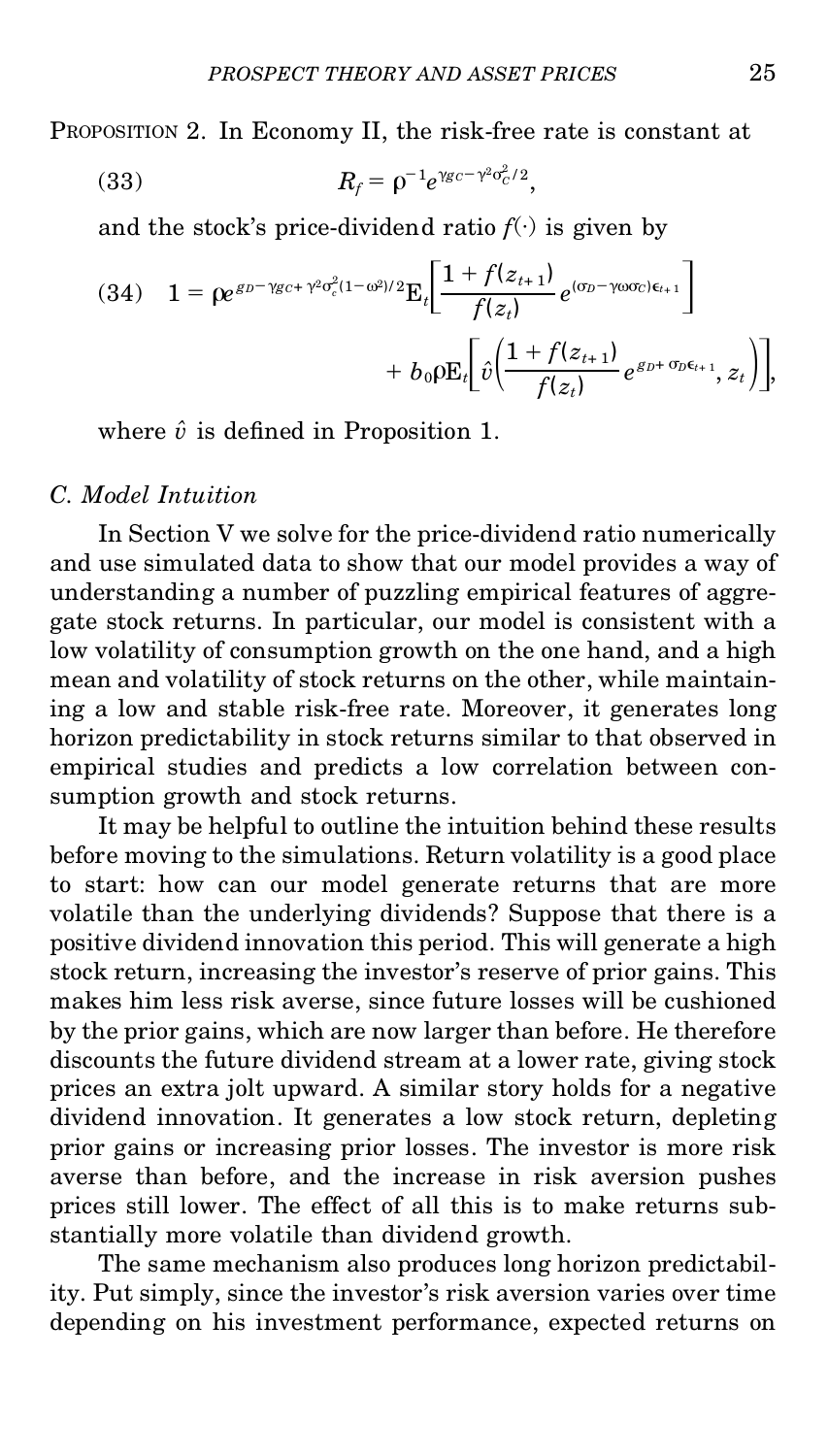the risky asset also vary. To understand this in more detail, suppose once again that there is a positive shock to dividends. This generates a high stock return, which lowers the investor's risk aversion and pushes the stock price still higher, leading to a higher price-dividend ratio. Since the investor is less risk averse, subsequent stock returns will be lower on average. Price-dividend ratios are therefore inversely related to future returns, in exactly the way that has been documented by numerous studies, including Campbell and Shiller [1988] and Fama and French [1988b].

If changing loss aversion can indeed generate volatile stock prices, then we may also be able to generate a substantial equity premium. On average, the investor is loss averse, and fears the frequent drops in the stock market. He may therefore charge a high premium in return for holding the risky asset. Earlier re search provides hope that this will be the case: Benartzi and Thaler [1995] analyze one-period portfolio choice for loss-averse investors—a partial equilibrium analysis where the stock mar ket's high historical mean and volatility are exogenous—and find that these investors are unwilling to invest much of their wealth in stocks, even in the face of the large historical premium. This suggests that loss aversion may be a useful ingredient for equilibrium models trying to understand the equity premium.

Finally, our framework also generates stock returns that are only weakly correlated with consumption, as in the data.<sup>22</sup> To understand this, note that in our model, stock returns are made up of two components: one due to news about dividends, and the other to a change in risk aversion caused by movements in the stock market. Both components are ultimately driven by shocks to dividends, and so in our model, the correlation between returns and consumption is very similar to the correlation between divi dends and consumption—a low number. This result distinguishes our approach from consumption-based habit formation models of the stock market such as Campbell and Cochrane [1999]. In those models, changes in risk aversion are caused by changes in con sumption levels. This makes it inevitable that returns will be significantly correlated with consumption shocks, in contrast to what we find in the data.

Another well-known difficulty with consumption-based models is that attempts to make them match features of the stock

<sup>22.</sup> This is <sup>a</sup> feature that is unique to Economy II, which allows for <sup>a</sup> meaningful distinction between consumption and dividends.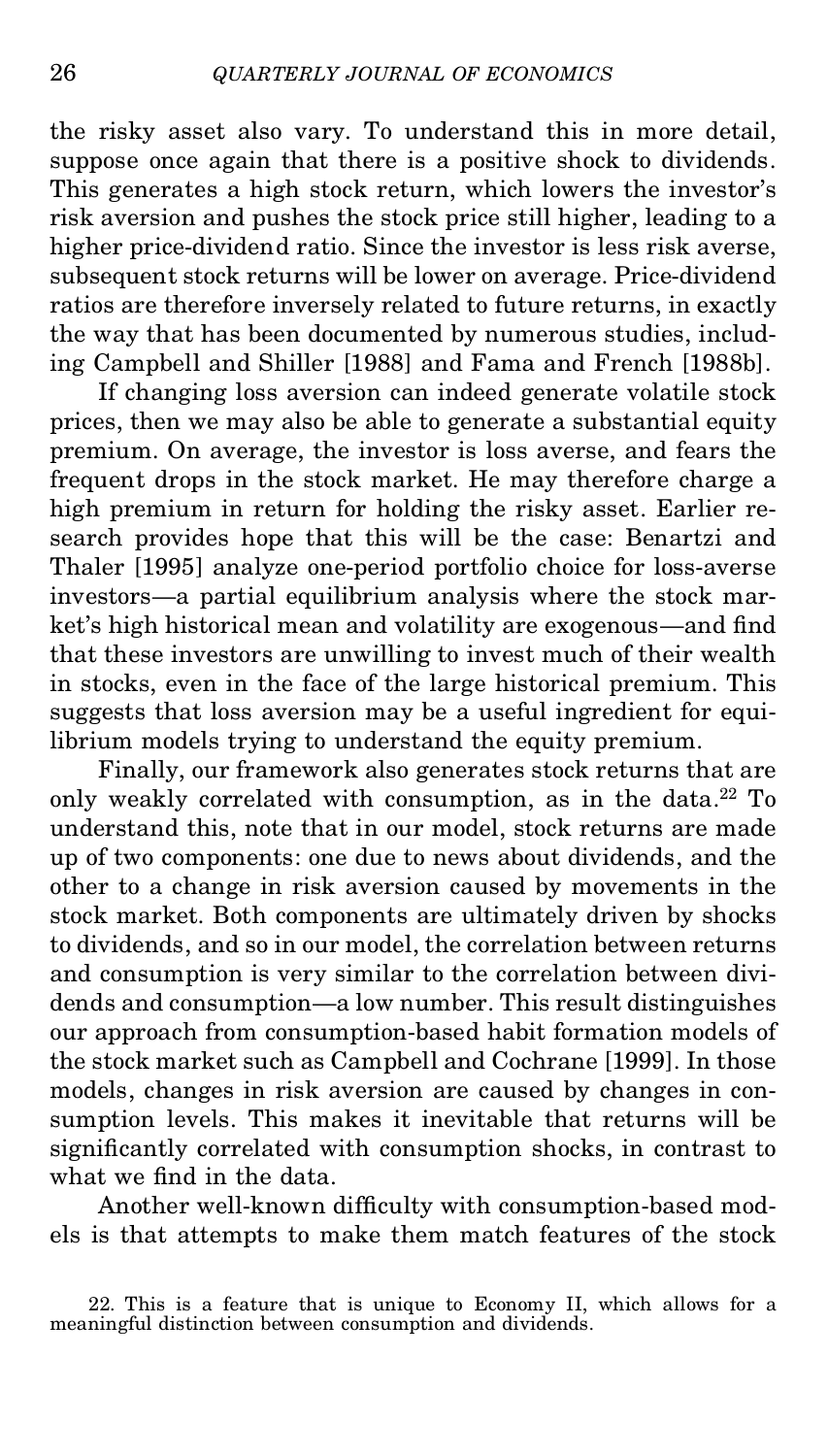market often lead to counterfactual predictions for the risk-free rate. For example, these models typically explain the equity premium with a high curvature  $\gamma$  of utility over consumption. However, this high  $\gamma$  also leads to a strong desire to smooth consumption intertemporally, generating high interest rates. Furthermore, the habit formation feature that many consumption-based models use to explain stock market volatility can also make interest rates counterfactually volatile.<sup>23</sup>

In our framework we use loss aversion over financial wealth fluctuations rather than a high curvature of utility over consumption to explain the equity premium. We do not therefore generate a counterfactually high interest rate. Moreover, since changes in risk aversion are driven by past stock market performance rather than by consumption, we can maintain a stable, indeed constant interest rate.

One feature that our model does share with consumption based models like that of Campbell and Cochrane [1999] is contrarian expectations on the part of investors. Since stock prices in these models are high when investors are less risk averse, these are also times when investor require—and expect—lower returns than on average.

Durell [1999] has examined investor expectations about future stock market behavior and found evidence of extrapolative, rather than contrarian expectations. In other words, some investors appear to expect higher than average returns precisely at market peaks. Shiller [1999] presents results of a survey of in vestor expectations over the course of the U. S. bull market of the last few years. He finds no evidence of extrapolative expectations; but neither does he find evidence of contrarian expectations. It is not clear whether the samples used by Durell and Shiller are representative of the investing population, but they do suggest that the story in this paper—or indeed the consumption-based story—may not be a complete description of the facts.

#### *D. A Note on Aggregation*

The equilibrium pricing equations in subsections IV.A and IV.B are derived under the assumption that the investors in our

<sup>23.</sup> Campbell and Cochrane's paper [1999] is perhaps the only consumption- based model that avoids problems with the risk-free rate. <sup>A</sup> clever choice of functional form for the habit level over consumption enables them touse precau tionary saving to counterbalance the strong desire to smooth consumption intertemporally.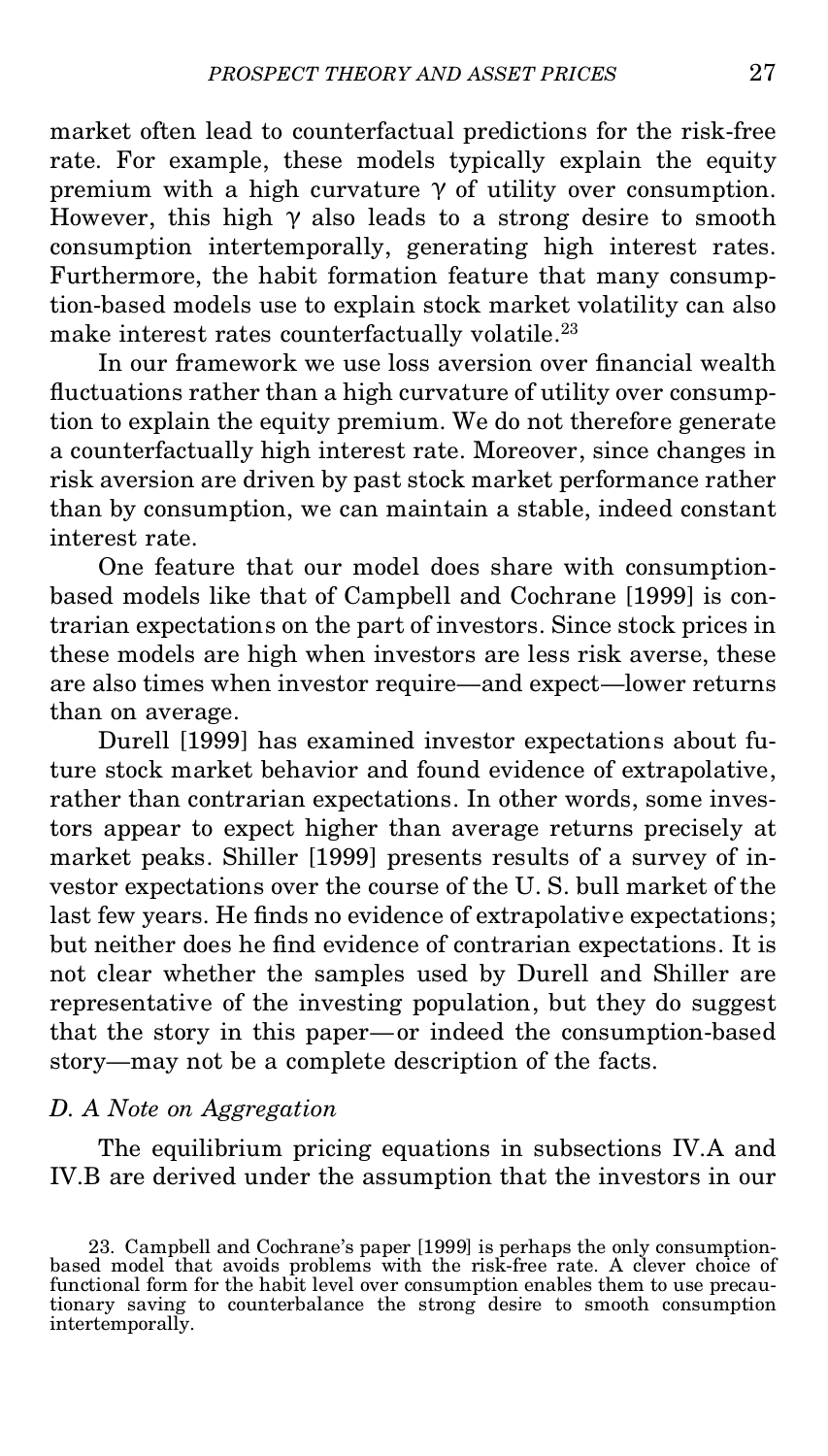economy are completely homogeneous. This is certainly a strong assumption. Investors may be heterogeneous along numerous dimensions, which raises the question of whether the intuition of our model still goes through once investor heterogeneity is recog nized. For any particular form of heterogeneity, we need to check that loss aversion remains in the aggregate and, moreover, that aggregate loss aversion still varies with prior stock market move ments. If these two elements are still present, our model should still be able to generate a high premium, volatility, and predictability.

One form of heterogeneity does aggregate satisfactorily: this is the case where investors have different wealth levels, but identical wealth to income ratios. We can model this by having several cohorts of investors, each cohort containing a continuum of equally wealthy investors. Since wealth is not a nontrivial state variable, all our results go through.<sup>24</sup>

There is reason to hope that our intuition will also survive other forms of heterogeneity. For example, it is possible that investors differ in the extent of their prior gains or losses, perhaps because they entered the stock market at different times. In other words, investors may have different *z<sup>t</sup>* 's.

Note that even if  $z_t$  varies across investors, each individual investor is still more sensitive to losses than to gains, and there is no reason to believe that this will be lost in the aggregate. Hence there is no reason to think that the equity premium will be much reduced in the presence of this kind of heterogeneity. Furthermore, if the stock market experiences a sustained rise, this will increase prior gains for most investors, making them less risk averse. Therefore, it is very reasonable to think that risk aversion will also fall in the aggregate. If aggregate loss aversion still varies over time, our model should still be able to generate sub stantial volatility and predictability.

#### V. NUMERICAL RESULTS AND FURTHER DISCUSSION

In this section we present price-dividend ratios  $f(z_t)$  that solve equations (24) and (34). We then create a long time series of simulated data and use it to compute various moments of asset

<sup>24.</sup> The only subtlety is that since aggregate consumption  $C_t$  enters preferences, we need to assume that people use the average consumption of a reference  $g_{\text{row}}$  of people with identical wealth to set  $C_t$ , rather than average consumption in the economy as a whole.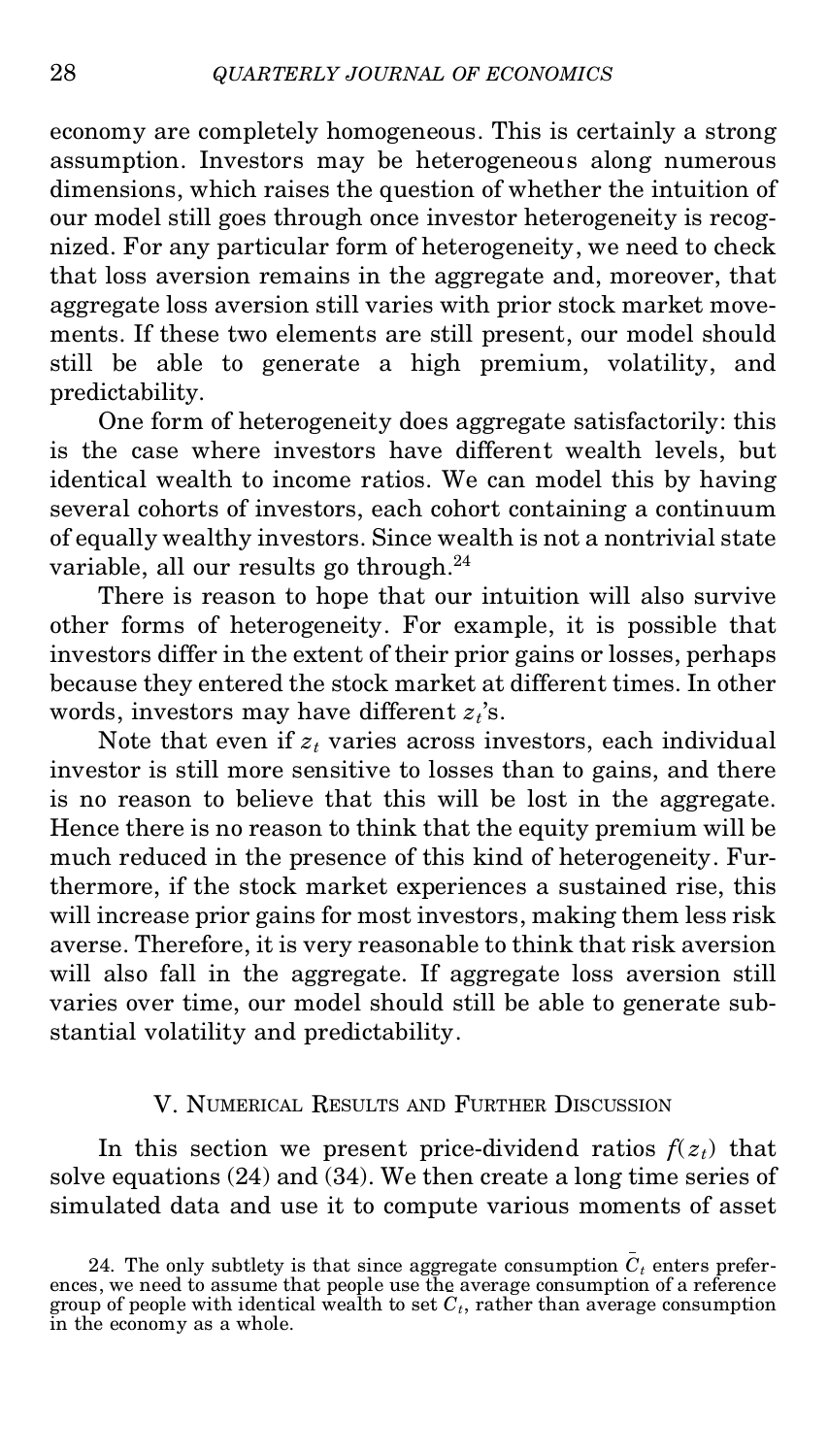| Parameter      |         |
|----------------|---------|
| gc             | 1.84%   |
| $\sigma_C$     | 3.79%   |
| γ              | 1.0     |
| ρ              | 0.98    |
| λ              | 2.25    |
| k              | (range) |
| b <sub>0</sub> | (range) |
| η              | 0.9     |

TABLE I PARAMETER VALUES FOR ECONOMY I

returns which can be compared with historical numbers. We do this for both economies described in Section IV: Economy I, where stocks are modeled as a claim to the consumption stream; and the more realistic Economy II where stocks are a claim to dividends, which are no longer the same as consumption.

#### *A. Parameter Values*

Table I summarizes our choice of parameter values for Econ omy I. For  $g_c$  and  $\sigma_c$ , the mean and standard deviation of log consumption growth, we follow Cecchetti, Lam, and Mark [1990] who obtain  $g_C = 1.84$  percent and  $\sigma_C = 3.79$  percent from a time series of annual data from 1889 to 1985. These numbers are very similar to those used by Mehra and Prescott [1985] and Constantinides [1990].

The investor's preference parameters are  $\gamma$ ,  $\rho$ ,  $\lambda$ ,  $k$ , and  $b_0$ . We choose the curvature  $\gamma$  of utility over consumption and the time discount factor  $\rho$  so as to produce a sensibly low value for the risk-free rate. Given the values of  $g_C$  and  $\sigma_C$ , equation (23) shows that  $\gamma$  = 1.0 and  $\rho$  = 0.98 bring the risk-free interest rate close to  $R_f$  – 1 = 3.86 percent.

The value of  $\lambda$  determines how keenly losses are felt relative to gains in the case where the investor has no prior gains or losses. This is the case that is most frequently studied in the experimental literature: Tversky and Kahneman [1992] estimate  $\lambda$  = 2.25 by offering subjects isolated gambles, and we use this value.

The parameter *k* determines how much more painful losses are when they come on the heels of other losses. It is an important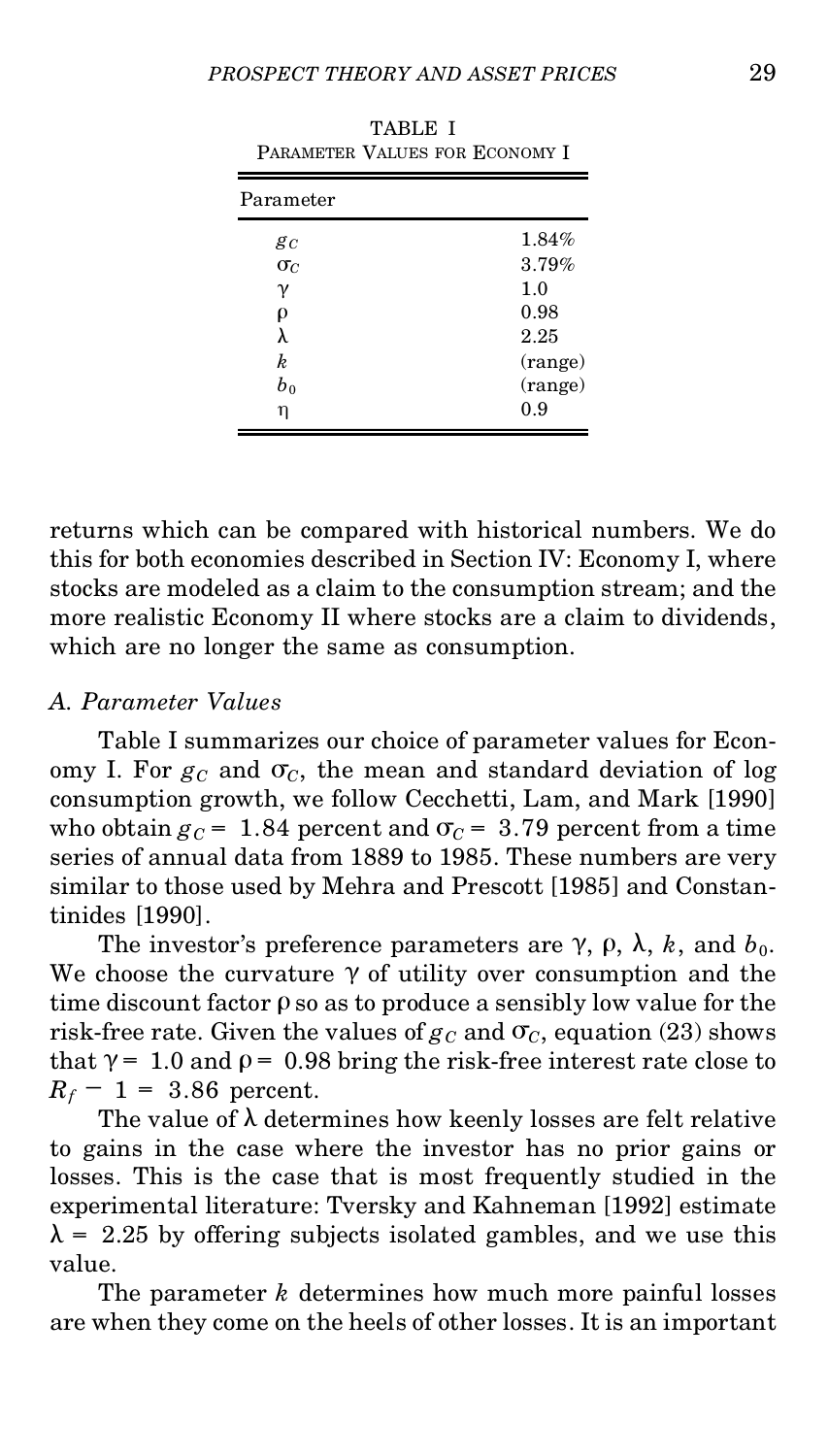determinant of the investor's *average* degree of loss aversion over time. In the results that we present, we pick *k* in two different ways. Our first approach is to choose  $k$  so as to make the investor's average loss aversion close to 2.25, where average loss aver sion is computed in a way that we make precise in the Appendix. After prior gains, the investor does not fear losses very much, so his effective loss aversion is less than 2.25; after prior losses, he is all the more sensitive to additional losses, so his effective loss aversion is higher than 2.25, to a degree governed by  $k$ . We find that choosing  $k = 3$  keeps average loss aversion close to 2.25. To understand what a *k* of 3 means, suppose that the state variable  $z<sub>t</sub>$  is initially equal to 1, and that the stock market then experiences a sharp fall of 10 percent. From equation (10) with  $\eta = 1$ , this means that  $z_t$  increases by approximately 0.1, to 1.1. From (8), any additional losses will now penalized at  $2.25 + 3(0.1) =$ 2.55, a slightly more severe penalty.

Our second approach to picking *k* is to go to the data for guidance: we simply look for values of *k* that bring the predicted equity premium close to its empirical value.

The parameter  $b_0$  determines the relative importance of the prospect utility term in the investor's preferences. We do not have strong priors about what constitutes a reasonable value for  $b_0$  and so present results for a range of values.<sup>25</sup>

The two final parameters,  $\eta$  and  $\bar{R}$ , arise in the definition of the state variable dynamics.  $\overline{R}$  is not a parameter we have any control over: it is completely determined by the other parameters and the requirement that the equilibrium median value of  $z_t$  be equal to one. The variable  $\eta$  controls the persistence of  $z_t$  and hence also the persistence of the price-dividend ratio. We find that an  $\eta$  of 0.9 brings the autocorrelation of the price-dividend ratio that we generate close to its empirical value.

#### *B. Methodology*

Before presenting our results, we briefly describe the way they were obtained. The identical technique is used for both Economy I and II, so we describe it only for the case of Economy I. The difficulty in solving equation  $(24)$  comes from the fact that

<sup>25.</sup> One way to think about  $b_0$  is to compare the disutility of losing a dollar in the stock market with the disutility of having to consume a dollar less. When computed at equilibrium, the ratio of these two quantities ging numbers into this expression, we can see how  $b_0$  controls the relative importance of consumption utility and nonconsumption utility.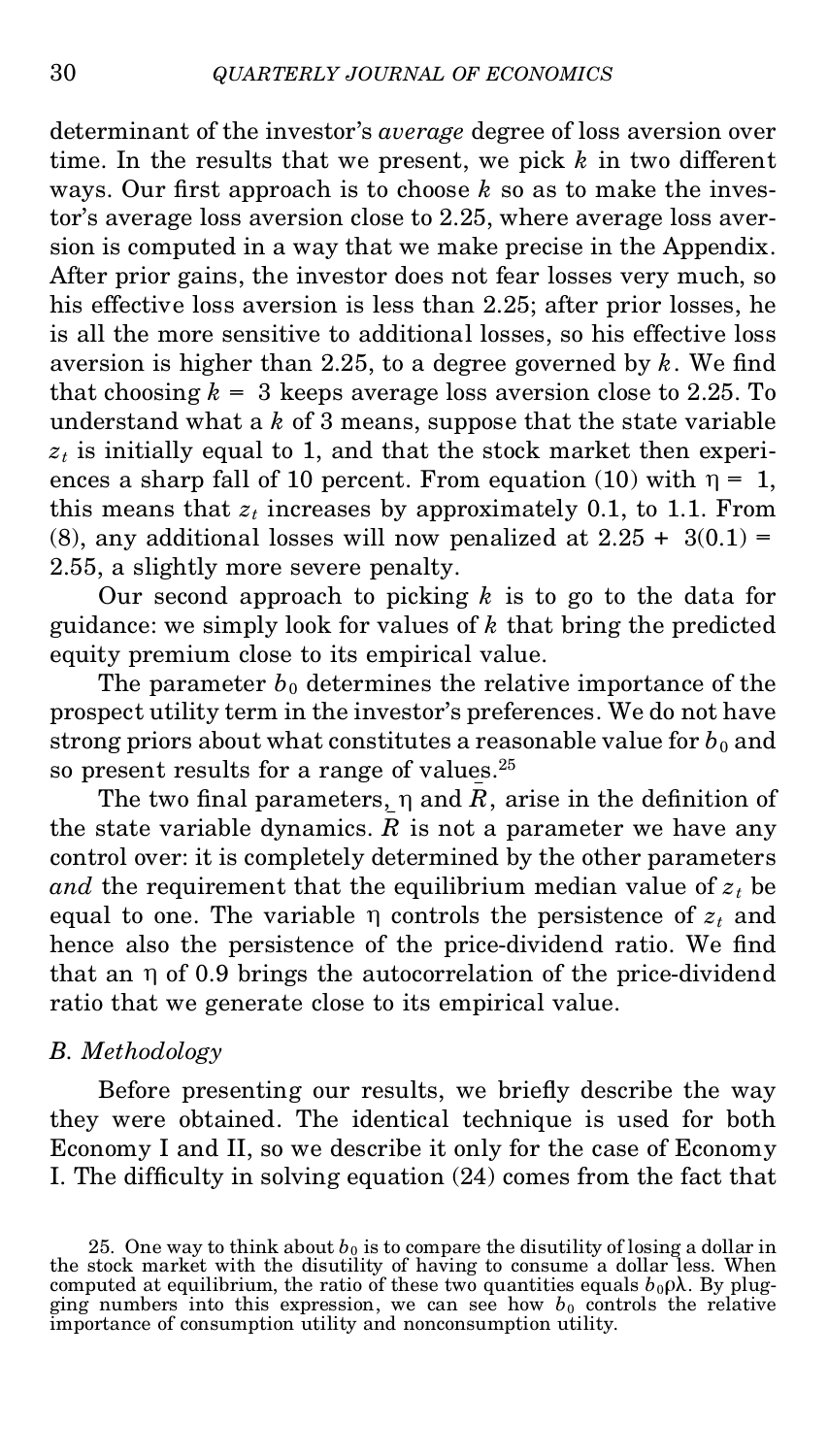$z_{t+1}$  is a function of both  $\epsilon_{t+1}$  and  $f(\cdot)$ . In economic terms, our state variable is endogenous: it tracks prior gains and losses, which depend on past returns, themselves endogenous. Equation (24) is therefore self-referential and needs to be solved in conjunction with

(35) 
$$
z_{t+1} = \eta \left( z_t \frac{\bar{R}}{R_{t+1}} \right) + (1 - \eta)(1),
$$

and

(36) 
$$
R_{t+1} = \frac{1 + f(z_{t+1})}{f(z_t)} e^{g c + \sigma c \epsilon_{t+1}}.
$$

We use the following technique. We start out by guessing a solution to  $(24)$ ,  $f^{(0)}$  say. We then construct a function  $h^{(0)}$  so that  $z_{t+1} = h^{(0)}(z_t, \epsilon_{t+1})$  solves equations (35) and (36) for this  $f = f^{(0)}$ . The function  $h^{(0)}$  determines the distribution of  $z_{t+1}$  conditional

on  $z_t$ .<br>Given the function  $h^{(0)}$ , we get a new candidate solution  $f^{(1)}$ through the following recursion:

$$
(37) \quad 1 = \rho E_t \bigg[ \frac{1 + f^{(i)}(z_{t+1})}{f^{(i+1)}(z_t)} e^{(1-\gamma)(g_{C} + \sigma_{C}\epsilon_{t+1})} \bigg] + b_0 \rho E_t \bigg[ \hat{v} \bigg( \frac{1 + f^{(i)}(z_{t+1})}{f^{(i+1)}(z_t)} e^{g_{C} + \sigma_{C}\epsilon_{t+1}}, z_t \bigg) \bigg], \quad z_t.
$$

With  $f^{(1)}$  in hand, we can calculate a new  $h = h^{(1)}$  that solves equations (35) and (36) for  $f = f^{(1)}$ . This  $h^{(1)}$  gives us a new candidate  $f = f^{(2)}$  from (37). We continue this process until convergence occurs:  $f^{(i)} \rightarrow f$ , and  $h^{(i)} \rightarrow h$ .

#### *C. Stock Prices in Economy I*

Figure III presents price-dividend ratios  $f(z_t)$  that solve equation (24) for three different values of  $b_0$ : 0.7, 2, and 100, and with *k* fixed at 3. Note that  $f(z_t)$  is a decreasing function of  $z_t$  in all cases. The intuition for this is straightforward: a low value of  $z_t$  means that recent returns on the asset have been high, giving the investor a reserve of prior gains. These gains cushion subse quent losses, making the investor less risk averse. He therefore discounts future dividends at a lower rate, raising the price dividend ratio. Conversely, a high value of  $z_t$  means that the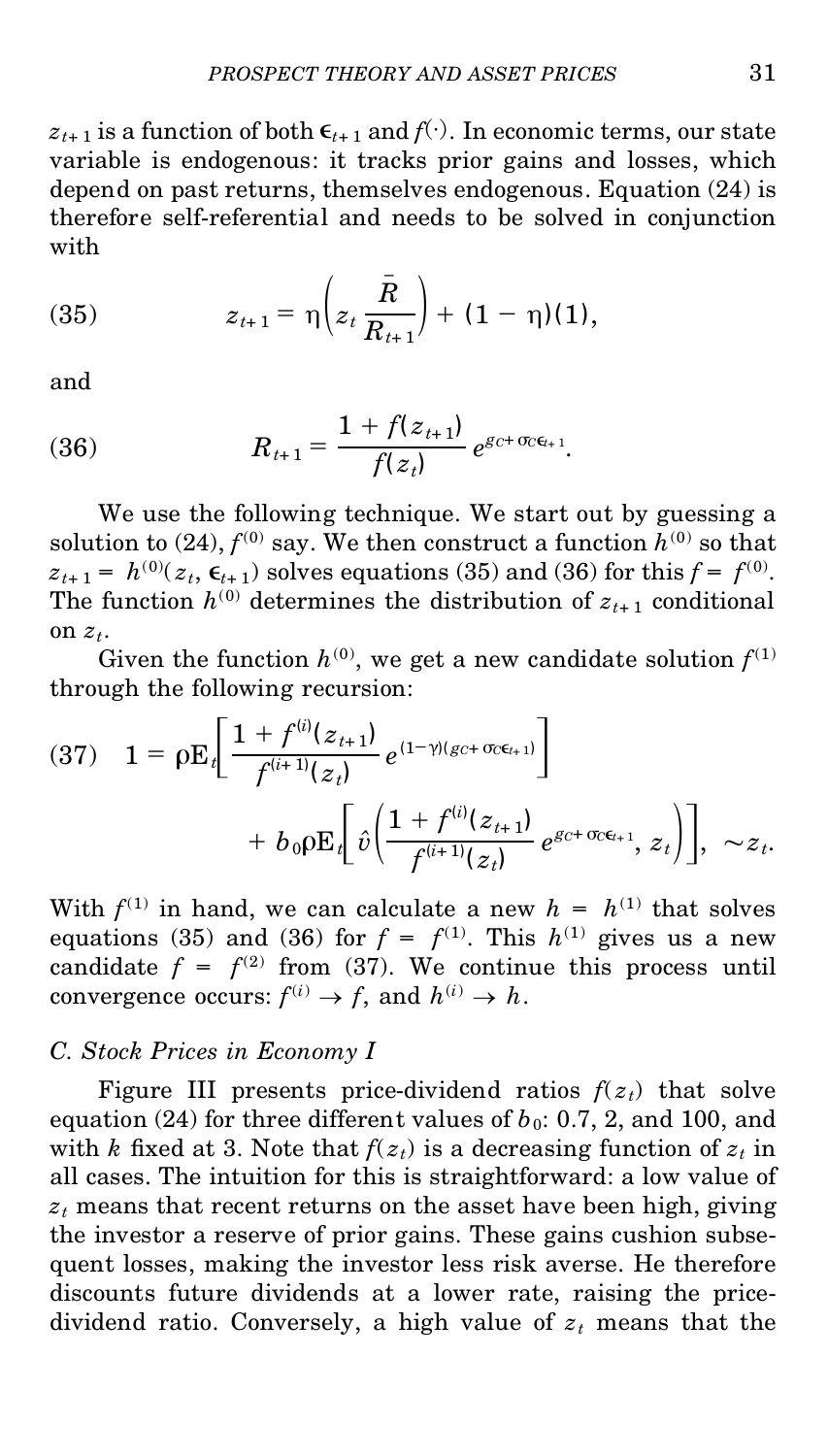

Price-Dividend Ratios in Economy I

The price-dividend ratios are plotted against *zt*, which measures prior gains and losses: a low  $z_t$  indicates prior gains. The parameter  $b_0$  controls how much the investor cares about financial wealth fluctuations. We fix the parameter  $k$  at 3, bringing average loss aversion close to 2.25 in all cases.

investor has recently experienced a spate of painful losses; he is now especially sensitive to further losses which makes him more risk averse and leads to lower price-dividend ratios.

Figure III by itself does not tell us the range of price-dividend ratios we are likely to see in equilibrium. For that, we need to know the equilibrium distribution of the state variable  $z_t$ . Figure IV shows this distribution for one case that we will consider in more detail later:  $b_0 = 2$ ,  $k = 3$ . To obtain it, we draw a long time series  ${\{\epsilon_i\}_{i=1}^{50,000}}$  of 50,000 independent draws from the standard normal distribution and starting with  $z_0 = 1$ , use the function  $z_{t+1} = h(z_t, \epsilon_{t+1})$  described in subsection V.B to generate a time series for  $z_t$ . Note from the graph that the average  $z_t$  is close to one, and this is no accident. The value of  $\overline{R}$  in equation (10) is chosen precisely to make the median value of  $z<sub>t</sub>$  as close to one as possible.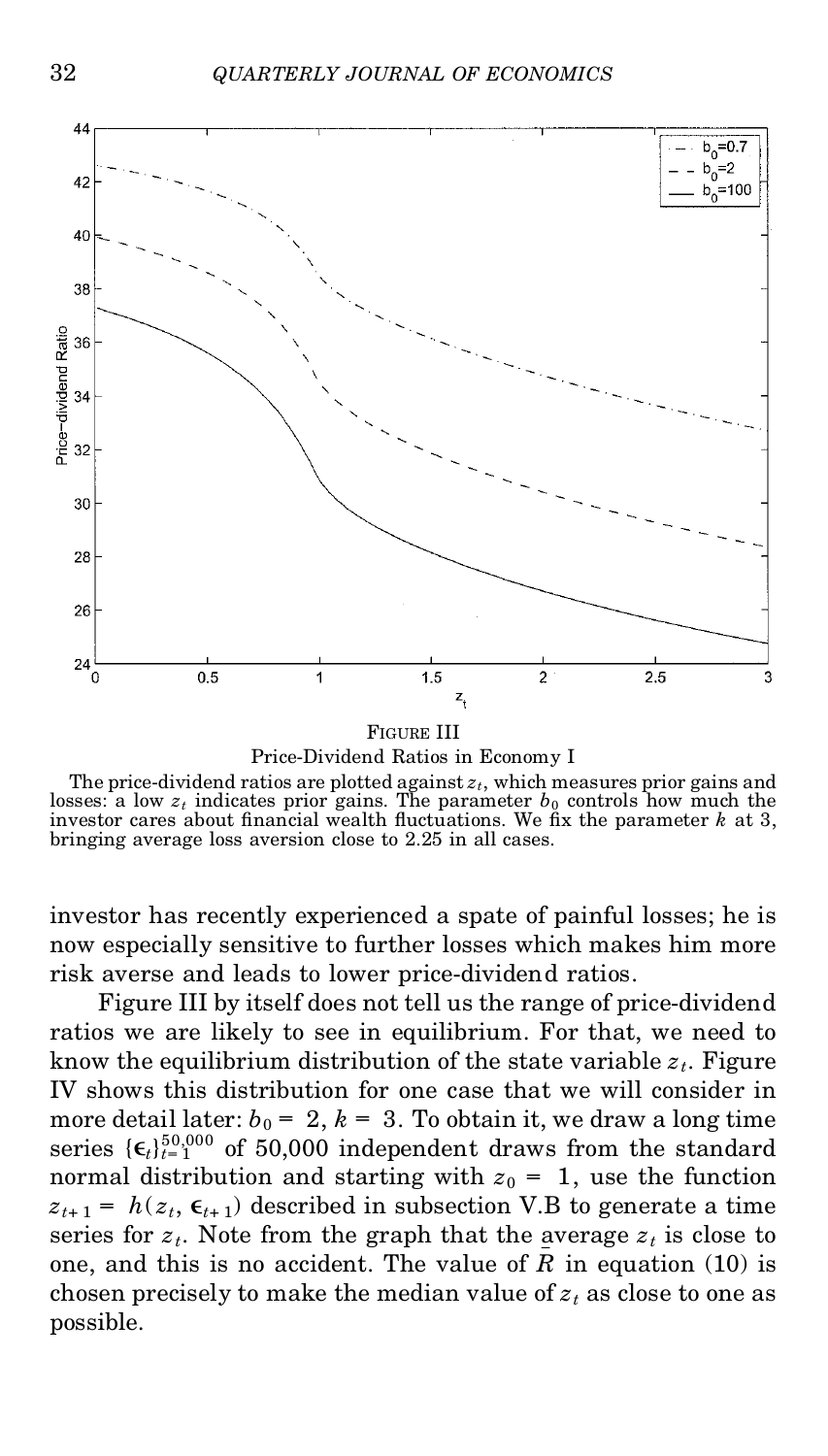

Distribution of the State Variable *z<sup>t</sup>* The distribution is based on Economy I with  $b_0 = 2$  and  $k = 3$ .

As we generate the time series for  $z_t$  period by period, we also compute the returns along the way using equation (20). We now present sample moments computed from these simulated returns. The time series is long enough that sample moments should serve as good approximations to population moments.

Table II presents the important moments of stock returns for different values of  $b_0$  and  $k$ . In the top panel, we vary  $b_0$  and set *k* to 3, which keeps average loss aversion over time close to 2.25. At one extreme we have  $b_0 = 0$ , the classic case considered by Mehra and Prescott [1985]. As we push  $b_0$  up, the asset return moments eventually reach a limit that is well approximated with a  $b_0$  of 100. The table also reports the investor's average loss aversion, calculated in the way described in the Appendix.

Note that as we raise  $b_0$  while keeping *k* fixed, the equity premium goes up. There are two forces at work here. As  $b_0$  gets larger, prior outcomes affect the investor more, causing his risk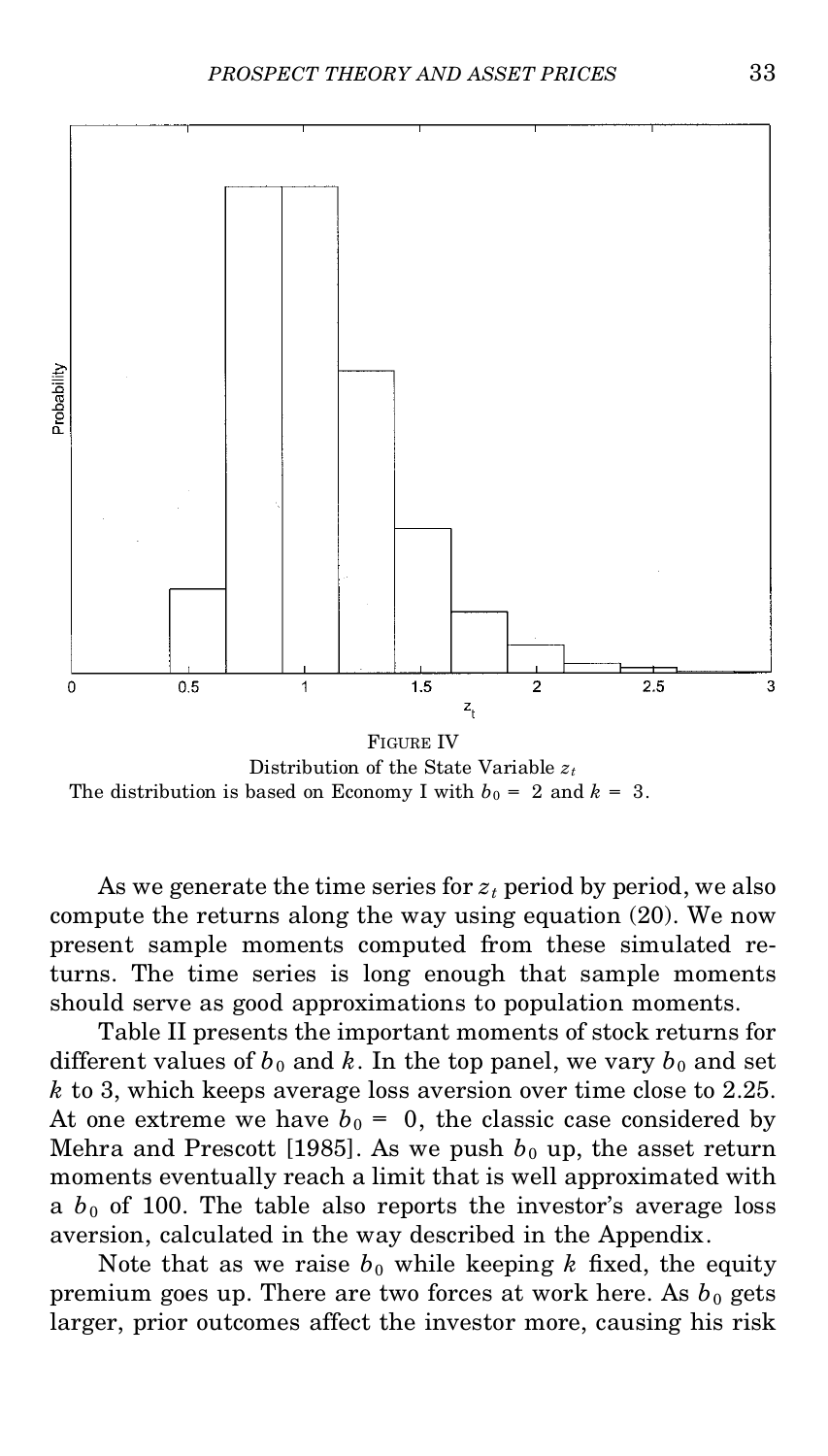|                                               |      | $b_0 = 0$ $b_0 = 0.7$ $b_0 = 2$ | $k = 3$ $k = 3$ $k = 3$      | $b_0 = 100$                       | Empirical<br>value |
|-----------------------------------------------|------|---------------------------------|------------------------------|-----------------------------------|--------------------|
| Log risk-free rate<br>Log excess stock return | 3.79 | 3.79                            | 3.79                         | 3.79                              | 0.58               |
| Mean                                          | 0.07 | 0.63                            | 0.88                         | 1.26                              | 6.03               |
| Standard deviation                            | 3.79 | 4.77                            | 5.17                         | 5.62                              | 20.02              |
| Sharpe ratio                                  | 0.02 | 0.13                            | 0.17                         | 0.22                              | 0.3                |
| Average loss aversion                         |      | 2.25                            | 2.25                         | 2.25                              |                    |
|                                               |      |                                 |                              | $b_0 = 0.7$ $b_0 = 2$ $b_0 = 100$ |                    |
|                                               |      |                                 | $k = 150$ $k = 100$ $k = 50$ |                                   |                    |
| Log risk-free rate                            |      | 3.79                            | 3.79                         | 3.79                              |                    |
| Log excess stock return                       |      |                                 |                              |                                   |                    |
| Mean                                          |      | 3.50                            | 3.66                         | 3.28                              |                    |
| Standard deviation                            |      | 10.43                           | 10.22                        | 9.35                              |                    |
| Sharpe ratio                                  |      | 0.34                            | 0.36                         | 0.35                              |                    |
| Average loss aversion                         |      | 10.7                            | 7.5                          | 4.4                               |                    |

TABLE II ASSET RETURNS IN ECONOMY I

Moments of asset returns are expressed as annual percentages. Empirical values are based on Treasury Bill and NYSE data from 1926–1995. The parameter  $b_0$  controls how much the investor cares about financial wealth fluctuations, while  $k$  controls the increase in loss aversion after a prior loss.

aversion to vary more, and hence generating more volatile stock returns. Moreover, as  $b_0$  grows, loss aversion becomes a more important feature of the investor's preferences, pushing up the Sharpe ratio. The higher volatility and higher Sharpe ratio com bine to raise the equity premium.

Although the results in Table II are encouraging from a qualitative standpoint, the magnitudes are not impressive. Changes in risk aversion do give returns a volatility higher than the 3.79 percent volatility assumed for dividend growth, but this effect is not nearly large enough to match historical volatility. Since the investor does not observe any particularly large market crashes, he does not charge a particularly high equity premium either. The highest equity premium we can possibly generate for this value of *k* is 1.28 percent.

The bottom panel of Table II shows that we can come closer to matching the historical equity premium by increasing the value of *k*. Since the investor is now extremely loss averse in some states of the world, average loss aversion also climbs steeply. Note, however, that return volatility here is still far too low.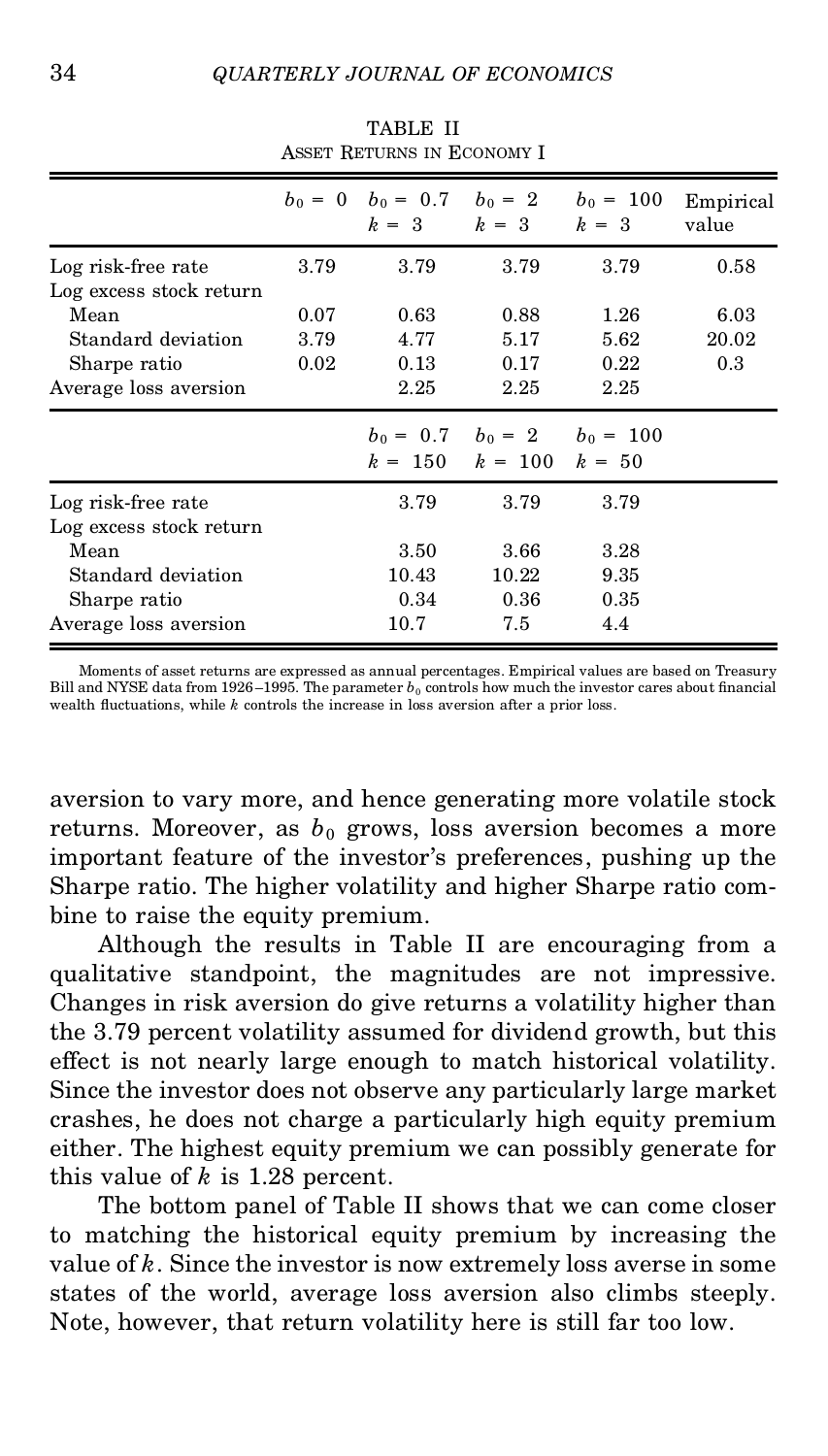| Parameter        | Economy II | Economy I |
|------------------|------------|-----------|
| $_{\it gc}$      | 1.84%      | 1.84%     |
| $\mathfrak{g}_D$ | 1.84%      |           |
| $\sigma_c$       | 3.79%      | 3.79%     |
| $\sigma_D$       | 12.0%      |           |
| $\omega$         | 0.15       |           |
| γ                | 1.0        | 1.0       |
| ρ                | 0.98       | 0.98      |
| $\lambda$        | 2.25       | 2.25      |
| $\boldsymbol{k}$ | (range)    | (range)   |
| $b_0$            | (range)    | (range)   |
| η                | 0.9        | 0.9       |

TABLE III PARAMETER VALUES FOR ECONOMY II

The parameter values used for Economy I and shown in Table I are repeated here for ease of comparison.

An unrealistic feature of Economy I is that consumption and dividends are constrained to follow the same process. This means that we are modeling stocks as a claim to a very smooth consumption stream, rather than as what they really are, namely a claim to a far more volatile dividend stream. We therefore turn to Economy II which allows us to relax this constraint.

#### *D. Stock Prices in Economy II*

We now calculate stock prices in a more general economy where consumption and dividends are modeled as distinct processes. Table III presents our choice of parameters in this econ omy. To make comparison easier, we also show the parameters used for Economy I alongside.

Allowing consumption and dividends to follow different pro cesses introduces three new parameters:  $g<sub>D</sub>$ , the mean dividend growth rate;  $\sigma_p$ , the volatility of dividend growth; and  $\omega$ , the correlation of shocks to dividend growth and consumption growth. For simplicity, we set  $g_D = g_C = 0.0184$ . Using NYSE data from 1926–1995 from CRSP, we find  $\sigma_p$  = 0.12. Campbell [2000] estimates  $\omega$  in a time series of U.S. data spanning the past century, and based on his results, we set  $\omega$  = 0.15. As the table shows, we keep all other parameters fixed at the values discussed in subsection V.A.

Figure V presents price-dividend ratios that solve equation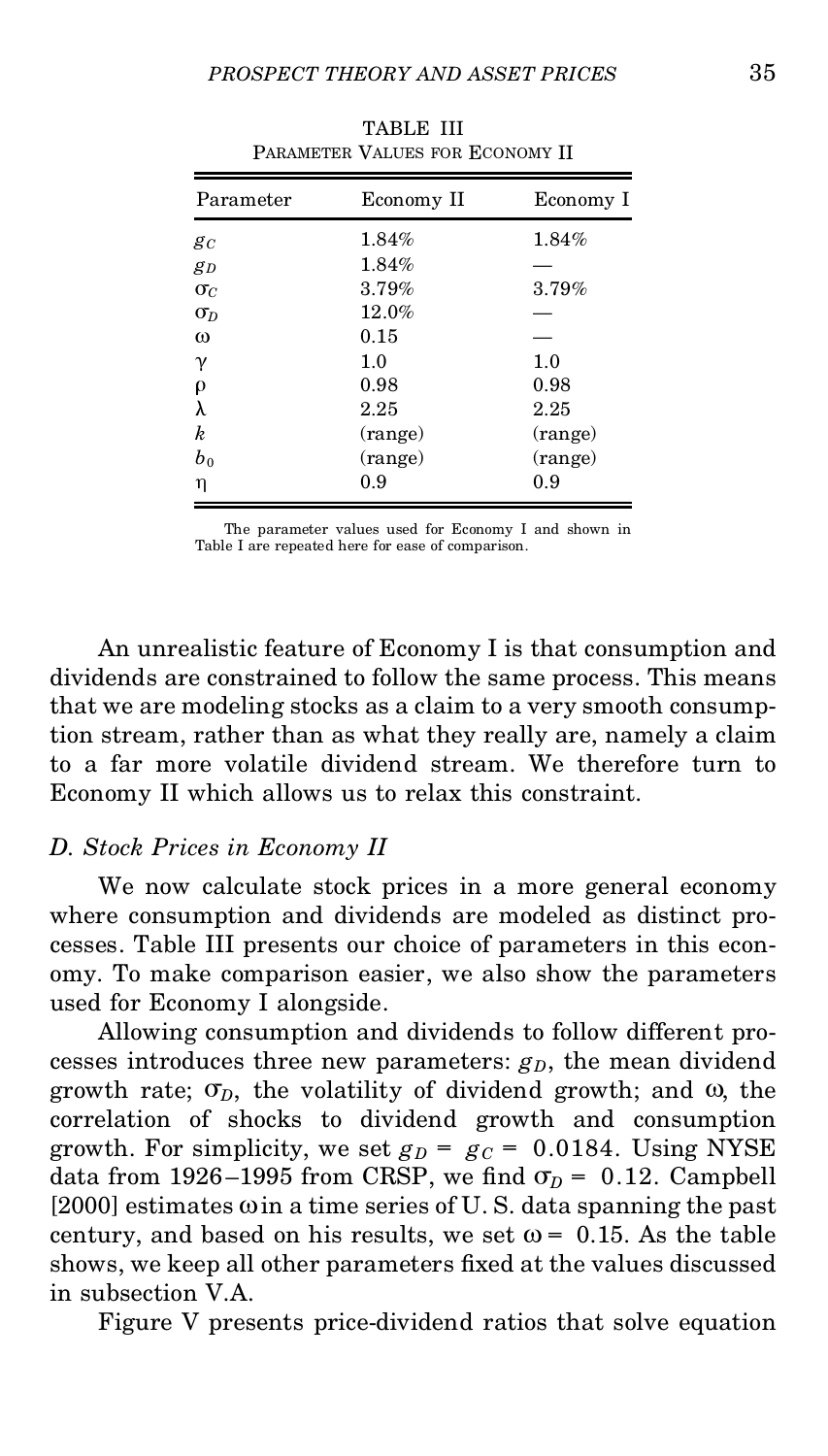

Price-Dividend Ratios in Economy II

The price-dividend ratios are plotted against *zt*, which measures prior gains and losses: a low  $z_t$  indicates prior gains. The parameter  $b_0$  controls how much the investor cares about financial wealth fluctuations. We fix the parameter  $k$  at 3, bringing average loss aversion close to 2.25 in all cases.

(34) for three different values of  $b_0$ : 0.7, 2, and 100, with *k* fixed at 3. Unconditional moments of stock returns are shown in Table IV for various values of  $b_0$  and  $k$ . The top panel keeps  $k$  fixed at 3, bringing the average degree of loss aversion close to 2.25. A quick comparison with Table II shows that separating consumption and dividends improves the results signicantly. The volatility of returns is now much higher than what we obtained in Economy I because dividend growth volatility is now 12 percent rather than just 3.79 percent. The equity premium is also much higher: the investor now sees far more severe downturns in the stock market and charges a much larger premium as compensation.

Modeling consumption and dividends separately also leads to higher return volatility in consumption-based models such as that of Campbell and Cochrane [1999]. However, the fact that the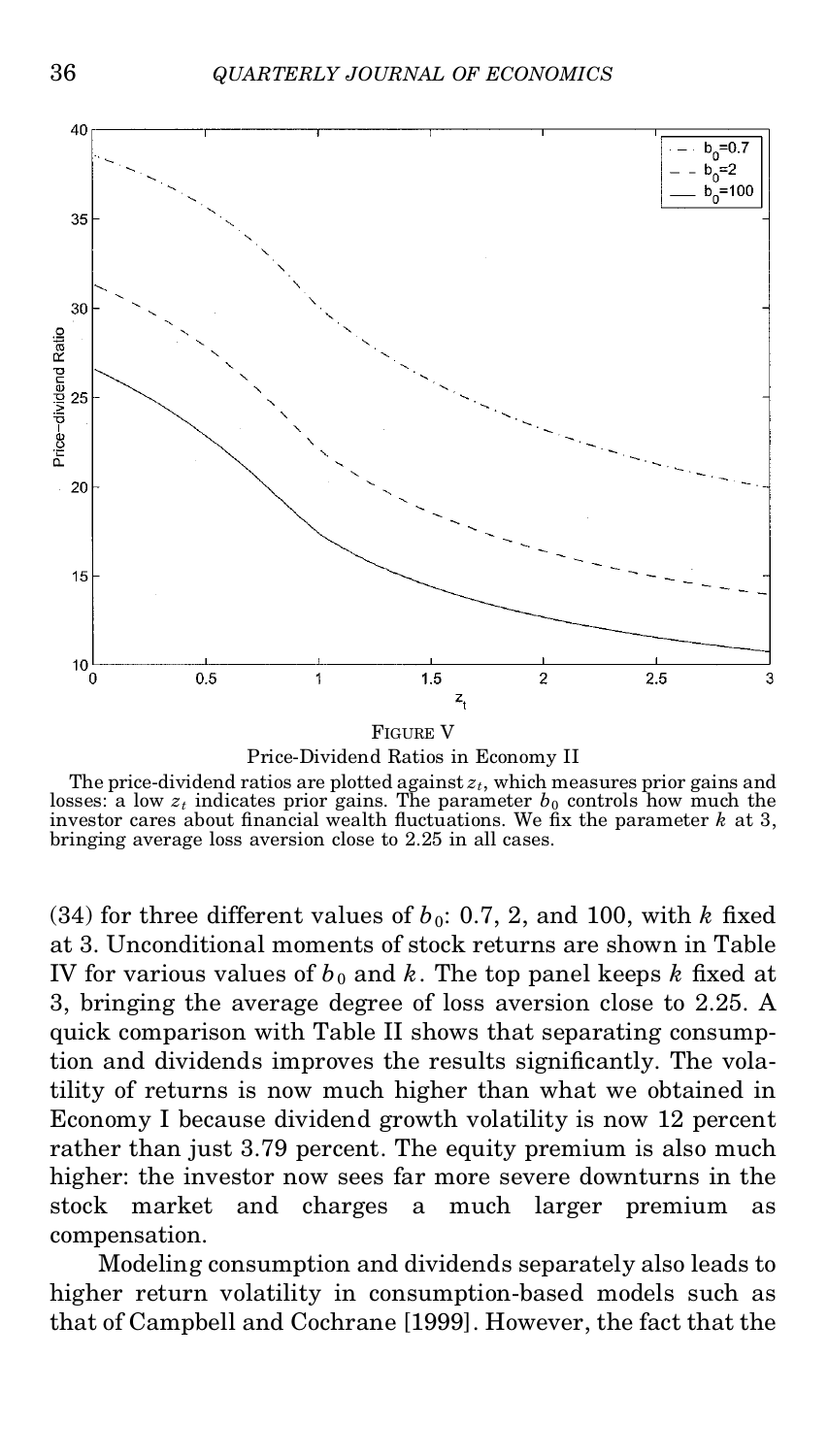|                           |          |                           |       | $b_0 = 0$ $b_0 = 0.7$ $b_0 = 2$ $b_0 = 100$ Empirical |       |
|---------------------------|----------|---------------------------|-------|-------------------------------------------------------|-------|
|                           |          |                           |       | $k = 3$ $k = 3$ $k = 3$                               | value |
|                           |          |                           |       |                                                       |       |
| Log risk-free rate        | 3.79     | 3.79                      | 3.79  | 3.79                                                  | 0.58  |
| Log excess stock return   |          |                           |       |                                                       |       |
| Mean                      | $-0.65$  | 1.3                       | 2.62  | 3.68                                                  | 6.03  |
| Standard deviation        | 12.0     | 17.39                     | 20.87 | 20.47                                                 | 20.02 |
| Sharpe ratio              | $-0.05$  | 0.07                      | 0.13  | 0.18                                                  | 0.3   |
| Correlation w/consumption |          |                           |       |                                                       |       |
| growth                    | 0.15     | 0.15                      | 0.15  | 0.15                                                  | 0.1   |
| Price-dividend ratio      |          |                           |       |                                                       |       |
| Mean                      | 76.6     | 29.8                      | 22.1  | 17.5                                                  | 25.5  |
| Standard deviation        | $\Omega$ | 2.9                       | 2.7   | 2.4                                                   | 7.1   |
| Average loss aversion     |          | $2.25\,$                  | 2.25  | 2.25                                                  |       |
|                           |          |                           |       | $b_0 = 0.7$ $b_0 = 2$ $b_0 = 100$                     |       |
|                           |          | $k = 20$ $k = 10$ $k = 8$ |       |                                                       |       |
|                           |          |                           |       |                                                       |       |
| Log risk-free rate        |          | 3.79                      | 3.79  | 3.79                                                  |       |
| Log excess stock return   |          |                           |       |                                                       |       |
| Mean                      |          | 5.17                      | 5.02  | 5.88                                                  |       |
| Standard deviation        |          | 25.85                     | 23.84 | 24.04                                                 |       |
| Sharpe ratio              |          | 0.2                       | 0.21  | 0.24                                                  |       |
| Correlation w/consumption |          |                           |       |                                                       |       |
| growth                    |          | 0.15                      | 0.15  | 0.15                                                  |       |
| Price-dividend ratio      |          |                           |       |                                                       |       |
| Mean                      |          | 14.0                      | 14.6  | 12.7                                                  |       |
| Standard deviation        |          | 2.6                       | 2.5   | 2.2                                                   |       |
| Average loss aversion     |          | 5.8                       | 3.5   | 3.2                                                   |       |
|                           |          |                           |       |                                                       |       |

TABLE IV ASSET PRICES AND RETURNS IN ECONOMY II

Moments of asset returns are expressed as annual percentages. Empirical values are based on Treasury Bill and NYSE data from 1926–1995. The parameter  $b_0$  controls how much the investor cares about financial wealth fluctuations, while *k* controls the increase in loss aversion after a prior loss.

equity premium goes up is unique to our model: as Campbell and Cochrane demonstrate, separating consumption and dividends has *no effect* on the equity premium in a consumption-based model. The reason is that in a consumption-based model, the canonical measure of a stock's risk is its covariance with con sumption growth. By separating consumption and dividends, the volatility of stock returns goes up, but the correlation of stock returns with consumption goes down, since dividends are poorly correlated with consumption. Overall, the covariance with con sumption remains unaffected, and the equity premium remains as hard to explain as before.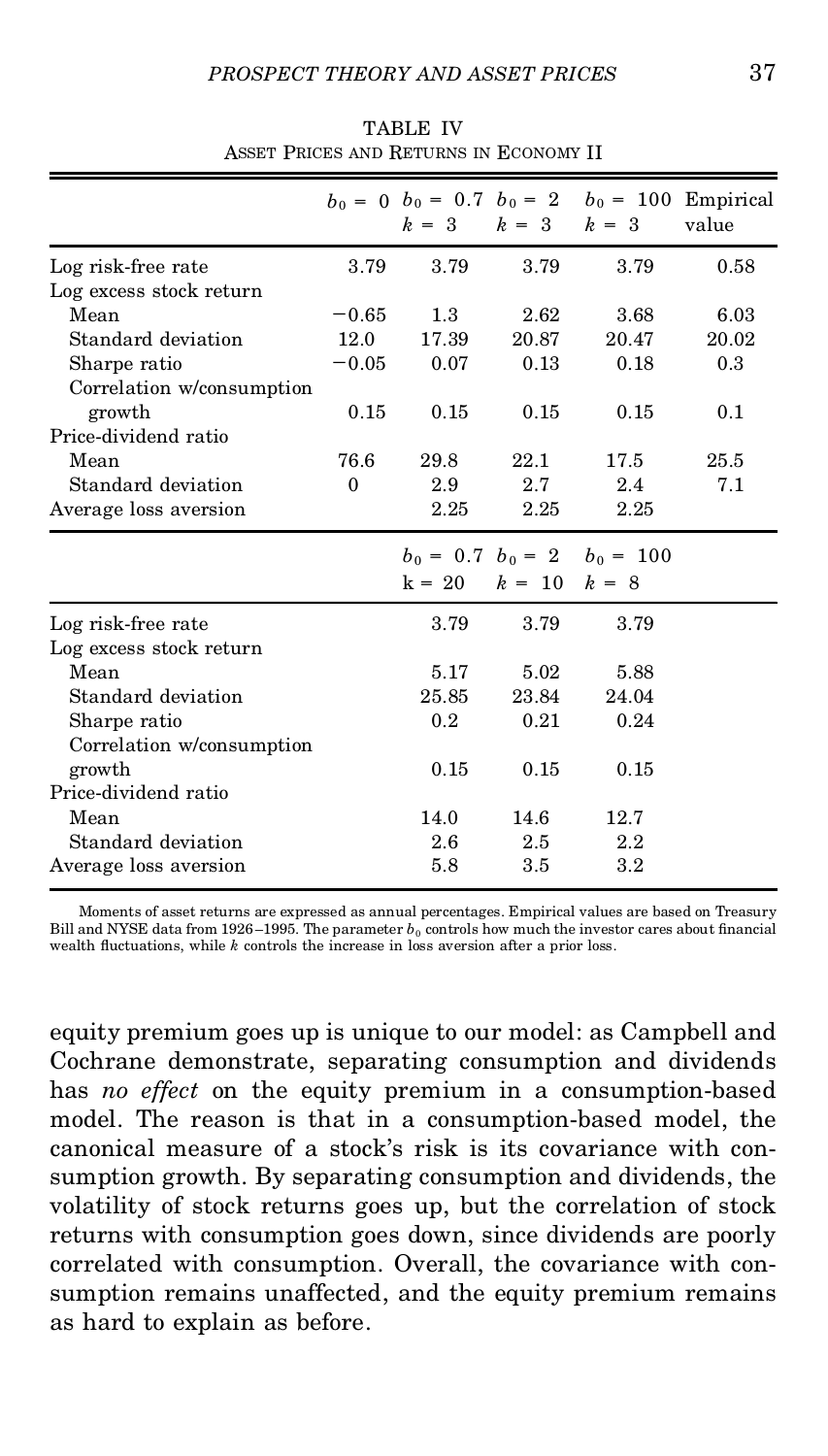The investor in our model cares not only about consumption but also about fluctuations in the value of his investments. An increase in dividend volatility makes stocks more volatile, scaring the investor into charging a higher equity premium. It is true that stocks are now less correlated with consumption, but this does not matter in our model, since the investor cares about fluctuations in the stock market per se, not merely about how those fluctuations covary with consumption growth.

Table IV confirms that stock returns are only weakly correlated with consumption growth in our model. As discussed earlier, this prediction is unique to our framework: since consumption-based models ascribe a signicant fraction of price volatility to changes in consumption, stock returns are inevitably highly correlated with consumption growth.

We also report the mean and standard deviation of the simulated price-dividend ratio. It is striking that while we *are* successful at matching the volatility of returns, we significantly underpredict the volatility of the price-dividend ratio. To under stand how this can be, it is helpful to consider the following approximate relationship, derived by Campbell, Lo, and MacKinlay [1997] with the help of a log-linear approximation 26:

$$
r_{t+1} \approx A + \log f_{t+1} - \log f_t + \sigma_D \epsilon_{t+1}.
$$

In words, up to a constant A, the log return  $r_{t+1}$  is approximately equal to the change in the log price-dividend ratio plus the inno vation to dividend growth  $\sigma_{\overline{D}} \epsilon_{t+1}$ . This gives

$$
\text{var}(r_{t+1}) \approx \text{var}\bigg(\log \frac{f_{t+1}}{f_t}\bigg) + \sigma_D^2 + 2 \text{ cov}\bigg(\log \frac{f_{t+1}}{f_t}, \sigma_D \epsilon_{t+1}\bigg).
$$

Our simulated price-dividend ratio is not sufficiently volatile, making var( $log(f_{t+1}/f_t)$  too low in our model relative to what it is in the data. The reason we are still able to match the volatility of returns var $(r_{t+1})$  is that cov(log( $f_{t+1}/f_{t}$ ),  $\sigma_{D} \epsilon_{t+1}$ ) is too *high* in our model relative to what it is in the data: in our framework, changes in price-dividend ratios are perfectly conditionally correlated with dividend shocks.

Since our model relies on only one factor to generate move ment in the price-dividend ratio, it is not surprising that we

<sup>26.</sup> More specifically, this follows from equation 7.1.19 in Chapter 7 of the book.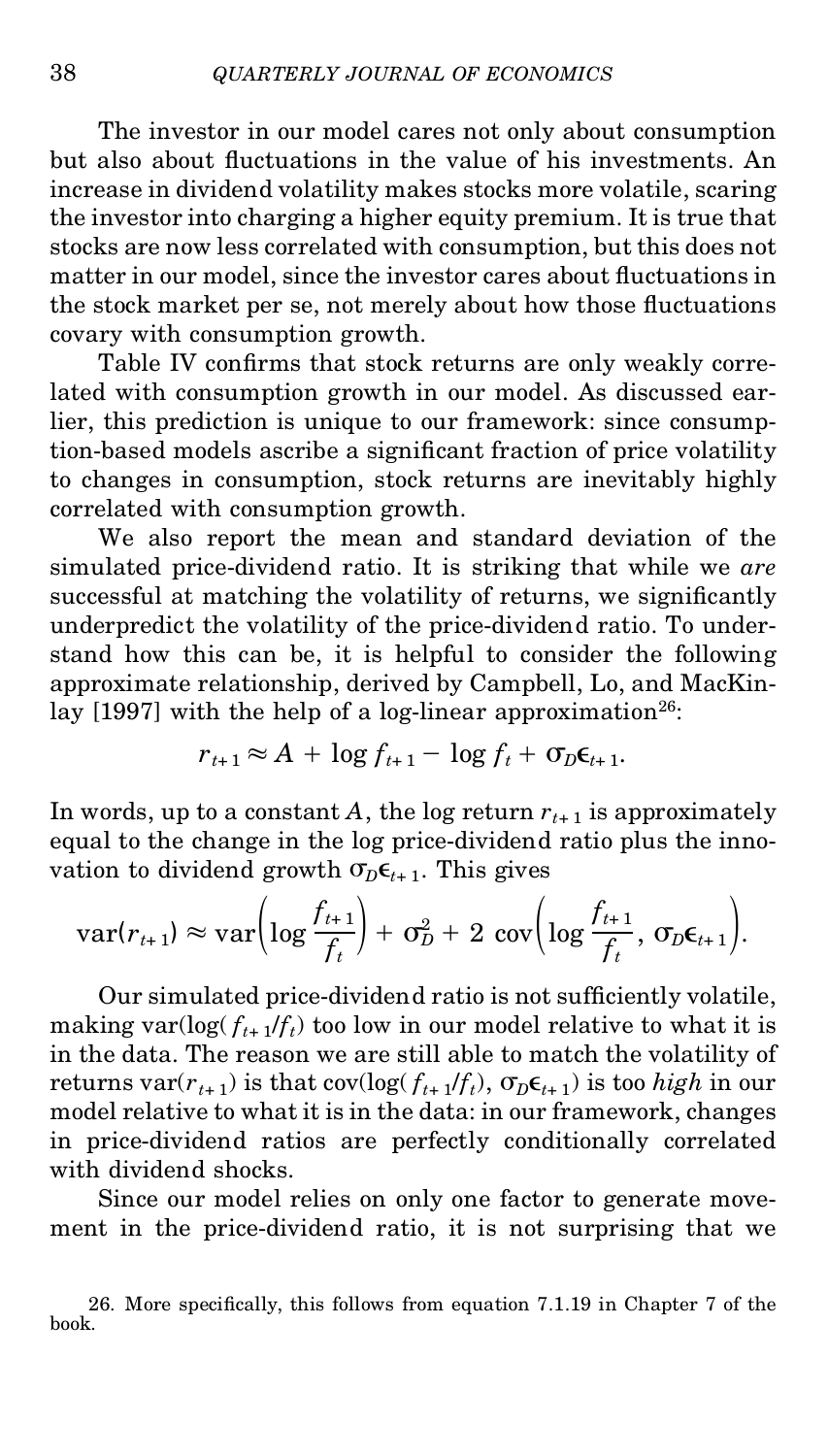

Conditional Moments of Stock Returns

The conditional stock return mean and volatility are plotted against  $z_t$ , which measures prior gains and losses: a low  $z_t$  indicates prior gains. The results are for Economy II with  $b_0 = 2$  and  $k = 3$ . The dashed line indicates the level of the risk-free rate.

underpredict its volatility. In a more realistic model, other factors will also affect the price-dividend ratio: consumption relative to habit is one possible factor suggested by the habit formation literature. Adding such factors will increase the volatility of the price-dividend ratio and decrease its correlation with dividend shocks, improving the model's fit with the data. It is worth emphasizing, though, that a *purely* consumption-based approach will not fare well, since it will predict that changes in price dividend ratios are perfectly conditionally correlated with con sumption shocks, and that returns are highly correlated with consumption. A model that merges habit formation over con sumption with a direct concern about financial wealth fluctuations may be much more fruitful.

The bottom panel in Table IV shows that we can significantly improve our results by increasing *k*, which increases investors' loss aversion after prior losses. In Economy I, we had to make the investor extraordinarily loss averse in some states of the world to even come close to matching the equity premium. Interestingly, the increases in *k* we need now are much more modest. For  $b_0 =$ 2, for example, a *k* of 10 is enough to give a premium of 5.02 percent and a volatility of 23.84 percent; note also that this corresponds to an average loss aversion of only 3.5; this is not a small level of risk aversion, but neither is it extreme.

Figure VI presents some additional results of interest. The left panel plots the conditional expected stock return as a function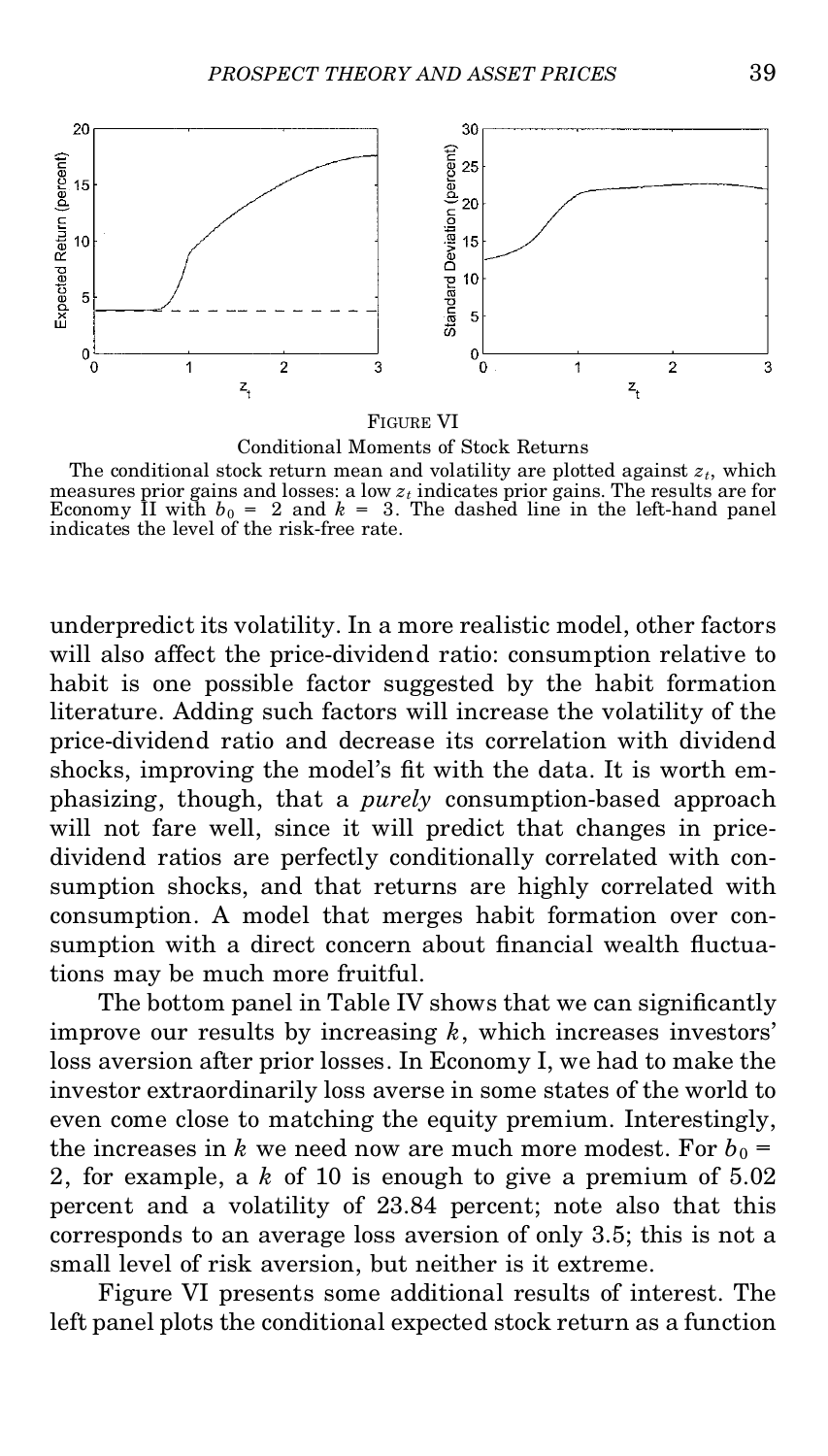|                               | $b_0 = 2$<br>$k = 3$ | $b_0 = 2$<br>$k = 10$ | Empirical<br>value |
|-------------------------------|----------------------|-----------------------|--------------------|
| $corr(r_t, r_{t-j})$          |                      |                       |                    |
| $i = 1$                       | $-0.07$              | $-0.12$               | 0.07               |
| $i = 2$                       | $-0.05$              | $-0.09$               | $-0.17$            |
| $i = 3$                       | $-0.04$              | $-0.06$               | $-0.05$            |
| $i = 4$                       | $-0.04$              | $-0.04$               | $-0.11$            |
| $i = 5$                       | $-0.02$              | $-0.03$               | $-0.04$            |
| corr $((P/D)_t, (P/D)_{t-i})$ |                      |                       |                    |
| $i = 1$                       | 0.81                 | 0.72                  | 0.70               |
| $i = 2$                       | 0.66                 | 0.52                  | 0.50               |
| $i = 3$                       | 0.53                 | 0.38                  | 0.45               |
| $i = 4$                       | 0.43                 | 0.28                  | 0.43               |
| $i = 5$                       | 0.35                 | 0.20                  | 0.40               |

TABLE V AUTOCORRELATIONS OF LOG RETURNS AND PRICE-DIVIDEND RATIOS IN ECONOMY II

Empirical values are based on NYSE data from 1926–1995.

of *zt*, obtained by numerically integrating the return equation (32) over the conditional distribution of  $z_{t+1}$  given by  $z_{t+1}$  =  $h(z_t, \epsilon_{t+1})$ . The value of  $b_0$  here is 2 and *k* is 3. The conditional expected return is an increasing function of the state variable. Low values of  $z_t$  mean that the investor has accumulated prior gains that will cushion future losses. He is therefore less risk averse, leading to a lower expected return in equilibrium. The dashed line shows the level of the constant risk-free rate for comparison.

The right panel in Figure VI graphs the conditional volatility of returns as a function of the state variable. Since much of the return volatility in our model is generated by changing risk aversion, the conditional volatility in any state depends on how sensitive the investor's risk aversion in that state is to dividend shocks. Empirically, volatility has been found to be higher after market crashes than booms, which in our context would mean an upward sloping conditional volatility curve. For much of the range of the state variable, this is exactly what we find. However, this result is sensitive to how we make the degree of loss aversion depend on prior outcomes, so we do not attach too much weight to it.

Table V presents autocorrelations of log returns and of the price-dividend ratio. As expected, our model produces negatively autocorrelated returns at all lags: high prices lower risk aversion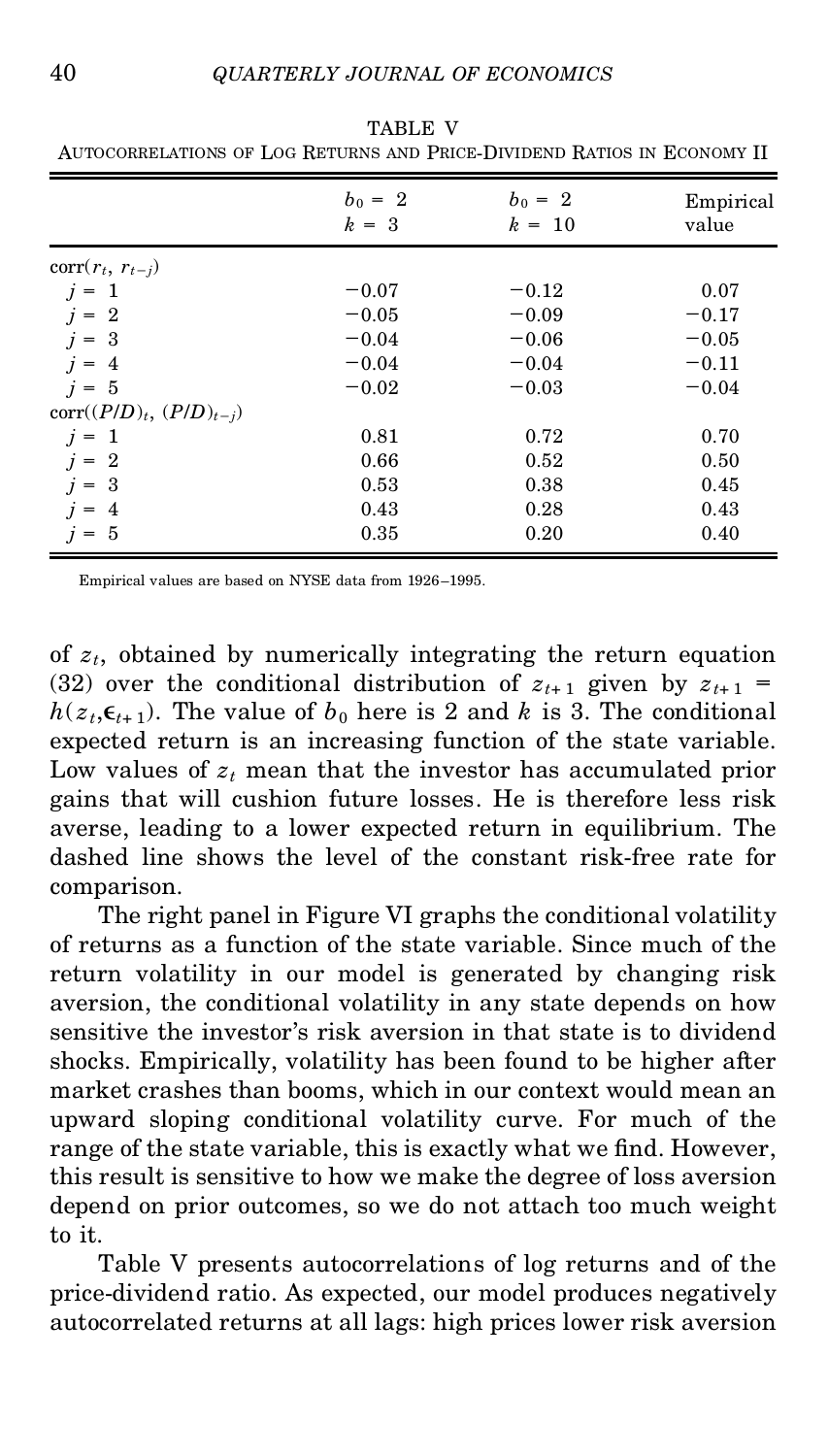| $\beta_j$ , $R^2(j)$                                        | $b_0 = 2$<br>$k = 3$ | $b_0 = 2$<br>$k = 10$ | Empirical<br>value |
|-------------------------------------------------------------|----------------------|-----------------------|--------------------|
| $\beta_1$                                                   | 4.6                  | 4.4                   | 4.2                |
| $\begin{matrix} \beta_2 \\ \beta_3 \\ \beta_4 \end{matrix}$ | 8.3                  | 7.5                   | 8.7                |
|                                                             | 11.6                 | 9.7                   | 12.1               |
|                                                             | 13.7                 | 11.5                  | 15.9               |
| $R^2(1)$                                                    | $2\%$                | $6\%$                 | 7%                 |
| $R^2(2)$                                                    | $4\%$                | $10\%$                | 16%                |
| $R^2(3)$                                                    | 5%                   | $12\%$                | 22%                |
| $R^2(4)$                                                    | 6%                   | 14%                   | 30%                |

TABLE VI RETURN PREDICTABILITY REGRESSIONS IN ECONOMY II

Coefficients and  $R<sup>2</sup>$  in regressions of *j*-year cumulative log returns on the lagged dividend-price ratio,  $r_{t+1} + r_{t+2} + \ldots + r_{t+j} = \alpha_j + \beta_j (D_t / P_t) + \epsilon_{j,t}$ . Empirical values are based on annual NYSE data from 1926–1995.

and lead to lower returns on average. These negative autocorrelations imply long horizon mean reversion of the kind docu mented by Poterba and Summers [1988] and Fama and French [1988a]. Moreover, the price-dividend ratio is highly autocorrelated in our model, closely matching its actual behavior.

Since the investor's risk aversion changes over time, ex pected returns also vary, and hence returns are predictable. To demonstrate this, we use our simulated data to run regressions of cumulative log returns over a *j*-year horizon on the lagged divi dend-price ratio for  $j = 1, 2, 3$ , and 4:

(38) 
$$
r_{t+1} + r_{t+2} + \ldots + r_{t+j} = \alpha_j + \beta_j (D_t/P_t) + \epsilon_{j,t}.
$$

where  $r_t$  is the log return. Table VI presents the slope coefficients  $\beta_j$  and  $R^2(j)$  obtained from our simulated data alongside the empirical values. Note that our simulated results capture the main features of the empirical findings, including an  $R<sup>2</sup>$  that increases with the return horizon.

#### *E. Sensitivity Analysis*

We now analyze the sensitivity of our results to various parameters of interest. For each parameter that we vary, the other parameters are kept fixed at the values given in Table III.

Table VII shows the effect of varying *k*, which governs how much loss aversion goes up after prior losses. Raising *k* has a large effect on the equity premium since it raises average loss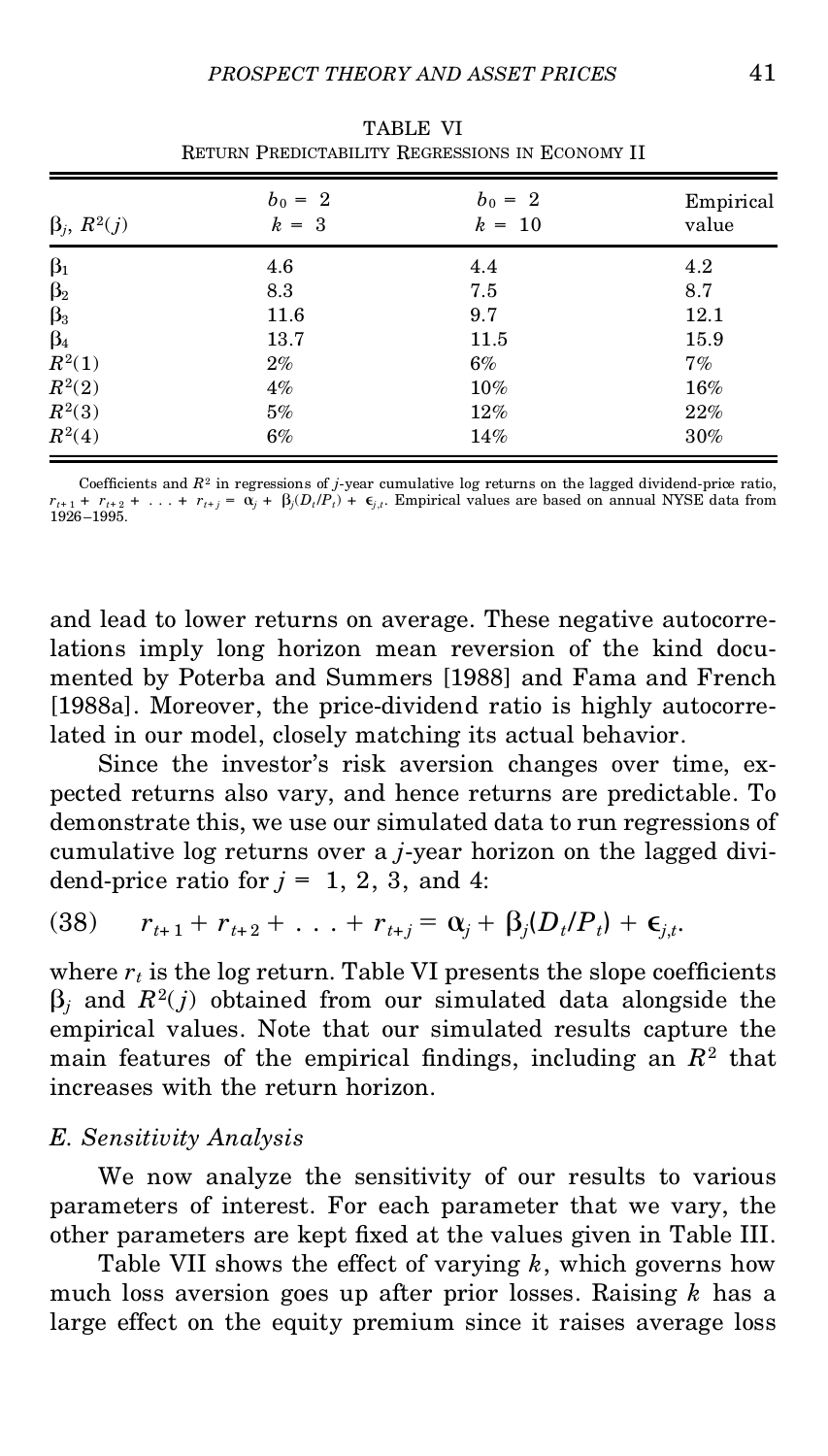|                         | $k = 3$ | $k = 5$ | $k = 10$ | Empirical<br>value |
|-------------------------|---------|---------|----------|--------------------|
| Log excess stock return |         |         |          |                    |
| Mean                    | 2.62    | 3.15    | 5.02     | 6.03               |
| Standard deviation      | 20.87   | 20.93   | 23.84    | 20.02              |
| Sharpe ratio            | 0.13    | 0.15    | 0.21     | 0.3                |
| Average loss aversion   | 2.25    | 2.6     | 3.5      |                    |

TABLE VII SENSITIVITY OF ASSET RETURNS TO *k*

The parameter *k* controls how much loss aversion increases after a prior loss. Moments of asset returns are expressed as annual percentages. The results are for Economy II with  $b_0 = 2$ ; other parameters are fixed at the values in Table III.

aversion. It also raises volatility somewhat because a higher *k* means more rapid *changes* in risk aversion.

Throughout our analysis we have fixed  $\lambda$  at 2.25 since many independent experimental studies have estimated it at around this level. Table VIII shows how the results change as we vary  $\lambda$ . An increase in  $\lambda$  raises the equity premium because average loss aversion is now higher.

Table IX examines the effect of varying n. This parameter determines how far into the future the investor will be affected by a substantial gain or loss this year. The primary effect of  $\eta$  is on volatility: if  $\eta$  is high, a loss this year will make the investor more loss averse for many years to come, leading him to discount cash flows at a higher rate many years into the future, and causing a more dramatic price drop today. More directly, n affects the

| SENSITIVITY OF ASSET RETURNS TO $\lambda$ |         |                                  |               |                    |
|-------------------------------------------|---------|----------------------------------|---------------|--------------------|
|                                           |         | $\lambda = 1.5$ $\lambda = 2.25$ | $\lambda = 3$ | Empirical<br>value |
| Log excess stock return                   |         |                                  |               |                    |
| Mean                                      | 3.8     | 5.02                             | 5.6           | 6.03               |
| Standard deviation                        | 25.68   | 23.84                            | 23.21         | 20.02              |
| Sharpe ratio                              | 0.15    | 0.21                             | 0.24          | 0.3                |
| Average loss aversion                     | $3.2\,$ | 3.5                              | 3.9           |                    |

TABLE VIII

The parameter  $\lambda$  controls the investor's loss aversion. Moments of asset returns are expressed as annual percentages. The results are for Economy II with  $b_0 = 2$  and  $k = 10$ ; other parameters are fixed at the values in Table III.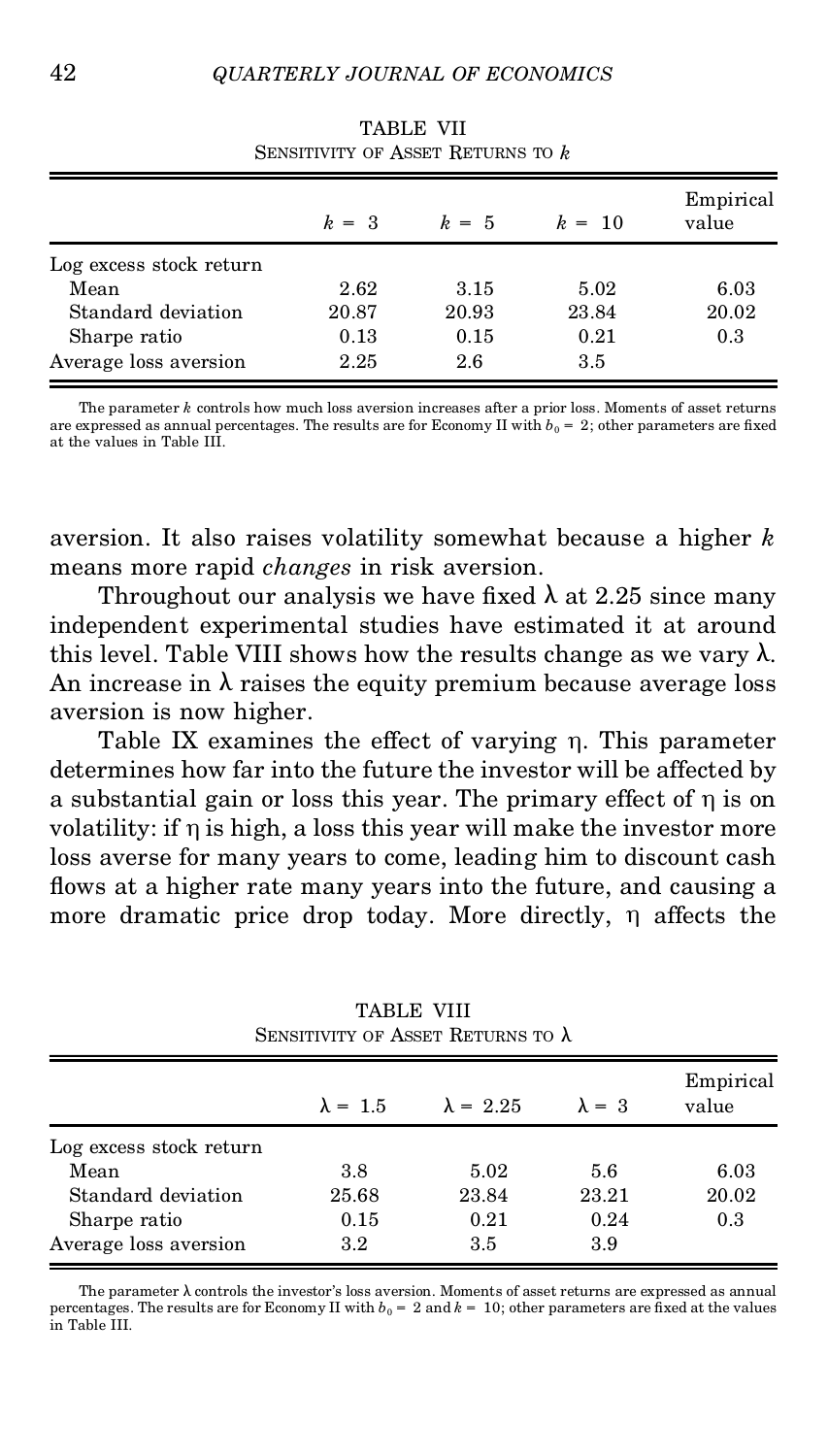|                           | $\eta = 1$ | $\eta = 0.9$ | $\eta = 0.8$ | Empirical<br>value |  |
|---------------------------|------------|--------------|--------------|--------------------|--|
| Log excess stock return   |            |              |              |                    |  |
| Mean                      | 7.68       | 5.02         | 3.91         | 6.03               |  |
| Standard deviation        | 34.54      | 23.84        | 19.12        | 20.02              |  |
| Sharpe ratio              | 0.22       | 0.21         | 0.2          | 0.3                |  |
| Autocorrelation of price- |            |              |              |                    |  |
| dividend ratio            | 0.81       | 0.72         | 0.65         | 0.7                |  |
| Average loss aversion     | 4.5        | 3.5          | 3.0          |                    |  |

TABLE IX SENSITIVITY OF ASSET RETURNS TO n

The parameter  $\eta$  governs how long-lasting the effects of prior gains and losses are. Moments of asset returns are expressed as annual percentages. The results are for Economy II with  $b_0 = 2$  and  $k = 10$ ; other parameters are fixed at the values in Table III.

persistence of the state variable and hence the autocorrelation of the price-dividend ratio.

So far in our analysis, we have taken the length of the period over which the investor evaluates gains and losses to be one year. Table X analyzes the effect of changing this. It shows that the length of the evaluation period mainly affects the equity pre mium: if the investor evaluates more frequently, he is more likely to experience losses, and since he is averse to losses, he will charge a higher premium.

As described in Section II, we suppose that the investor uses the risk-free rate as a reference level when calculating gains and losses. Table XI studies the sensitivity of our results to that

|                         | 6 months | 1 year | 2 years | Empirical<br>value |
|-------------------------|----------|--------|---------|--------------------|
| Log excess stock return |          |        |         |                    |
| Mean                    | 7.63     | 5.02   | 2.85    | 6.03               |
| Standard deviation      | 27.78    | 23.84  | 20.15   | 20.02              |
| Sharpe ratio            | 0.27     | 0.21   | 0.14    | 0.3                |
| Average loss aversion   | 3.5      | 3.5    | 3.6     |                    |

TABLE X SENSITIVITY OF ASSET RETURNS TO THE EVALUATION PERIOD

The evaluation period is the length of time over which the investor measures his gains and losses. Moments of asset returns are expressed as annual percentages. The results are for Economy II with  $b_0 = 2$ and  $k = 10$ ; other parameters are fixed at the values in Table III.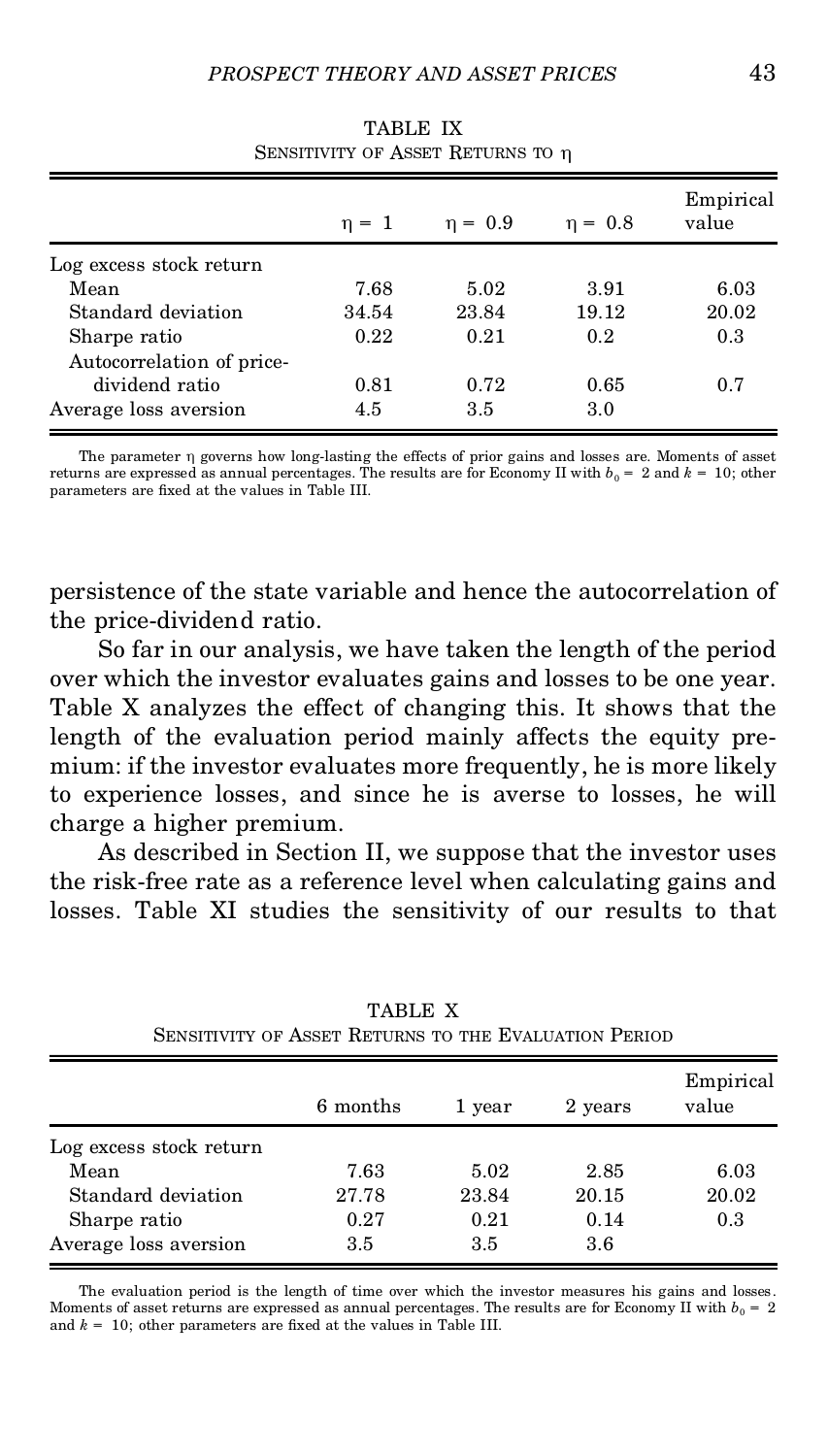|                         | $0\%$ | $-1\%$ | $-2%$ | Empirical<br>value |
|-------------------------|-------|--------|-------|--------------------|
| Log excess stock return |       |        |       |                    |
| Mean                    | 5.02  | 4.11   | 3.43  | 6.03               |
| Standard deviation      | 23.84 | 24.25  | 25.20 | 20.02              |
| Sharpe ratio            | 0.21  | 0.17   | 0.14  | 0.3                |
| Average loss aversion   | 3.5   | 3.5    | 3.7   |                    |

TABLE XI SENSITIVITY OF ASSET RETURNS TO THE REFERENCE LEVEL

A "0%" reference level means that the investor compares the stock return with the risk-free rate when measuring gains and losses. "-1%" means a reference level one percent lower than the risk-free rate. Moments of asset returns are expressed as annual percentages. The results are for Economy II with  $b<sub>0</sub> = 2$ and  $k = 10$ ; other parameters are fixed at the values in Table III.

assumption. Given the parameter values in Table III, the riskfree rate is  $R_f$  – 1 = 3.86 percent. The table shows the effect of using a reference level that is one or two percentage points lower than this. Note that the equity premium falls as we use a lower reference level: a lower reference point means that the investor is less likely to code stock market movements as losses, and hence less inclined to charge a high premium for holding stocks.

#### VI. THE IMPORTANCE OF PRIOR OUTCOMES

The model in Section II makes use of both loss aversion and the effect of prior outcomes to match asset prices. The reader may wonder whether both these ingredients are truly necessary. After all, Benartzi and Thaler [1995] show that a loss-averse investor is very reluctant to allocate much of his portfolio to stocks even when faced with the large historical equity premium. This sug gests that perhaps an equilibrium model with loss aversion *alone* would be enough to understand the data. Is it really necessary to incorporate the effect of prior outcomes?

We answer this by examining the predictions of a version of the model of Section II which ignores the effect of prior outcomes. In particular, we make the utility *v* of a gain or loss a function of the gain or loss  $X_{t+1}$  *alone*, and remove the dependence on the state variable  $z_t$ . In this model, the degree of loss aversion is the same in all circumstances, regardless of the investor's prior in vestment performance.

More formally, the investor chooses consumption  $C_t$  and an allocation to the risky asset  $S_t$  to maximize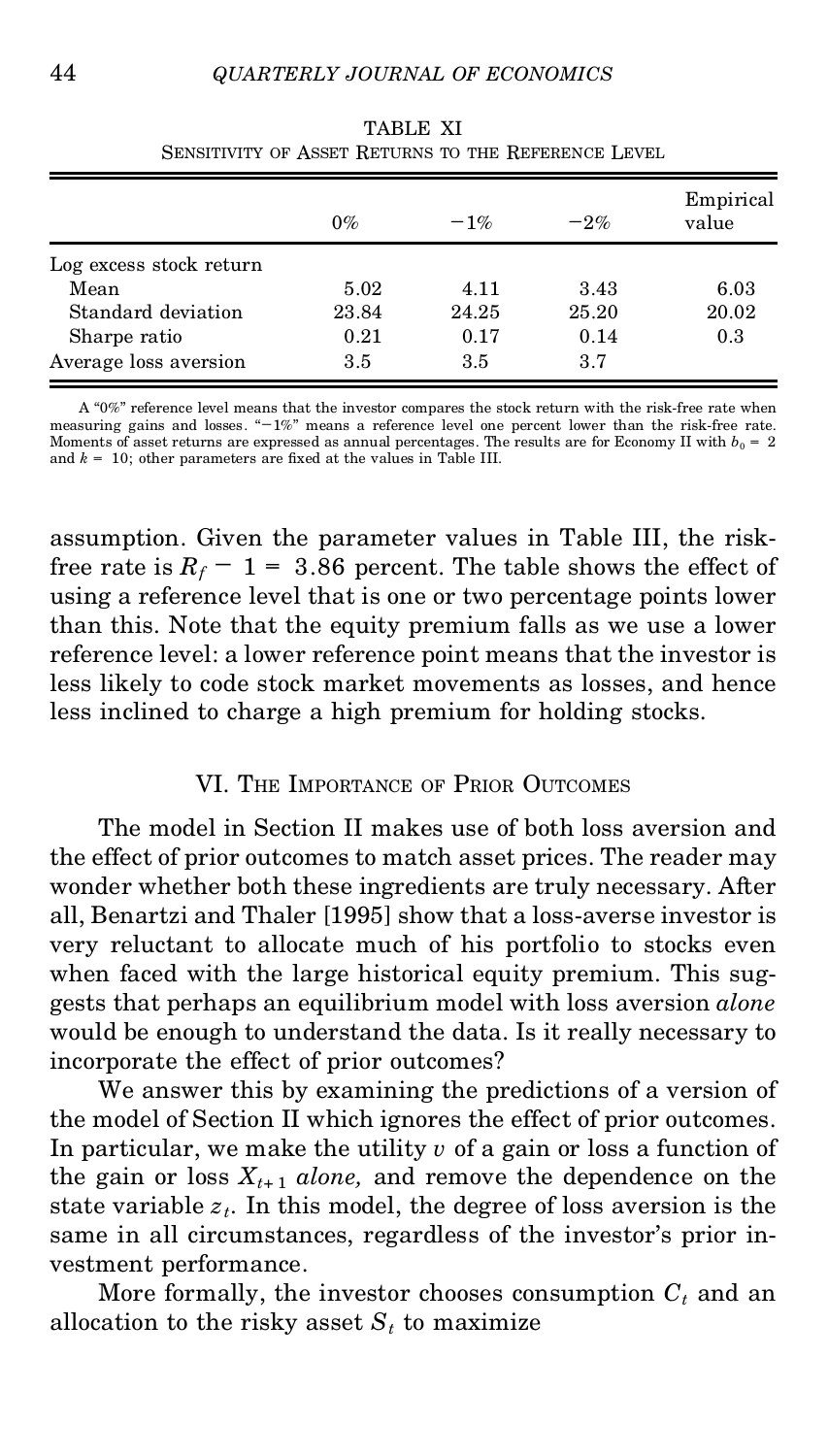(39) 
$$
E\left[\sum_{t=0}^{\infty}\left(\rho^{t}\frac{C_{t}^{1-\gamma}}{1-\gamma}+b_{t}\rho^{t+1}v(X_{t+1})\right)\right],
$$

subject to the standard budget constraint, where

$$
(40) \t\t X_{t+1} = S_t R_{t+1} - S_t R_{f,t},
$$

and

(41) 
$$
v(X_{t+1}) = \begin{cases} X_{t+1} & \text{for} \quad X_{t+1} \geq 0 \\ \lambda X_{t+1} & \text{for} \quad X_{t+1} < 0. \end{cases}
$$

The next proposition presents the equations that govern equilibrium prices in an economy like Economy II where con sumption and dividends are separated out. We show that there is an equilibrium in which the risk-free rate and the stock's price dividend ratio are both constant and stock returns are i.i.d.

PROPOSITION 3. For the preferences given by  $(39)–(41)$ , there exists an equilibrium in which the gross risk-free interest rate is constant at

(42) 
$$
R_f = \rho^{-1} e^{\gamma g_c - \gamma^2 \sigma_c^2/2},
$$

and the stock's price-dividend ratio,  $f_t$ , is constant at  $f$  and given by

$$
(43) \quad 1 = \rho e^{g_D - \gamma g_{C^+} \gamma^2 \sigma_c^2 (1 - \omega^2)/2} \frac{1 + f}{f} \mathbf{E}_t [e^{(\sigma_D - \gamma \omega \sigma_C) \epsilon_{t+1}}] + b_0 \rho \mathbf{E}_t \bigg[ \hat{v} \bigg( \frac{1 + f}{f} e^{g_D + \sigma_D \epsilon_{t+1}} \bigg) \bigg],
$$

where

(44) 
$$
\hat{v}(R_{t+1}) = \begin{cases} R_{t+1} - R_{f,t} & \text{for} \quad R_{t+1} \ge R_{f,t} \\ \lambda(R_{t+1} - R_{f,t}) & \text{for} \quad R_{t+1} < R_{f,t}. \end{cases}
$$

That returns are i.i.d. is a direct consequence of the fact that the price-dividend ratio is constant. To see this, note that the stock return is related to the stock's price-dividend ratio, denoted by  $f_t = P_t/D_t$ , as follows:

(45) 
$$
R_{t+1} = \frac{P_{t+1} + D_{t+1}}{P_t} = \frac{1 + P_{t+1}/D_{t+1}}{P_t/D_t} \frac{D_{t+1}}{D_t} = \frac{1 + f_{t+1}}{f_t} \frac{D_{t+1}}{D_t}.
$$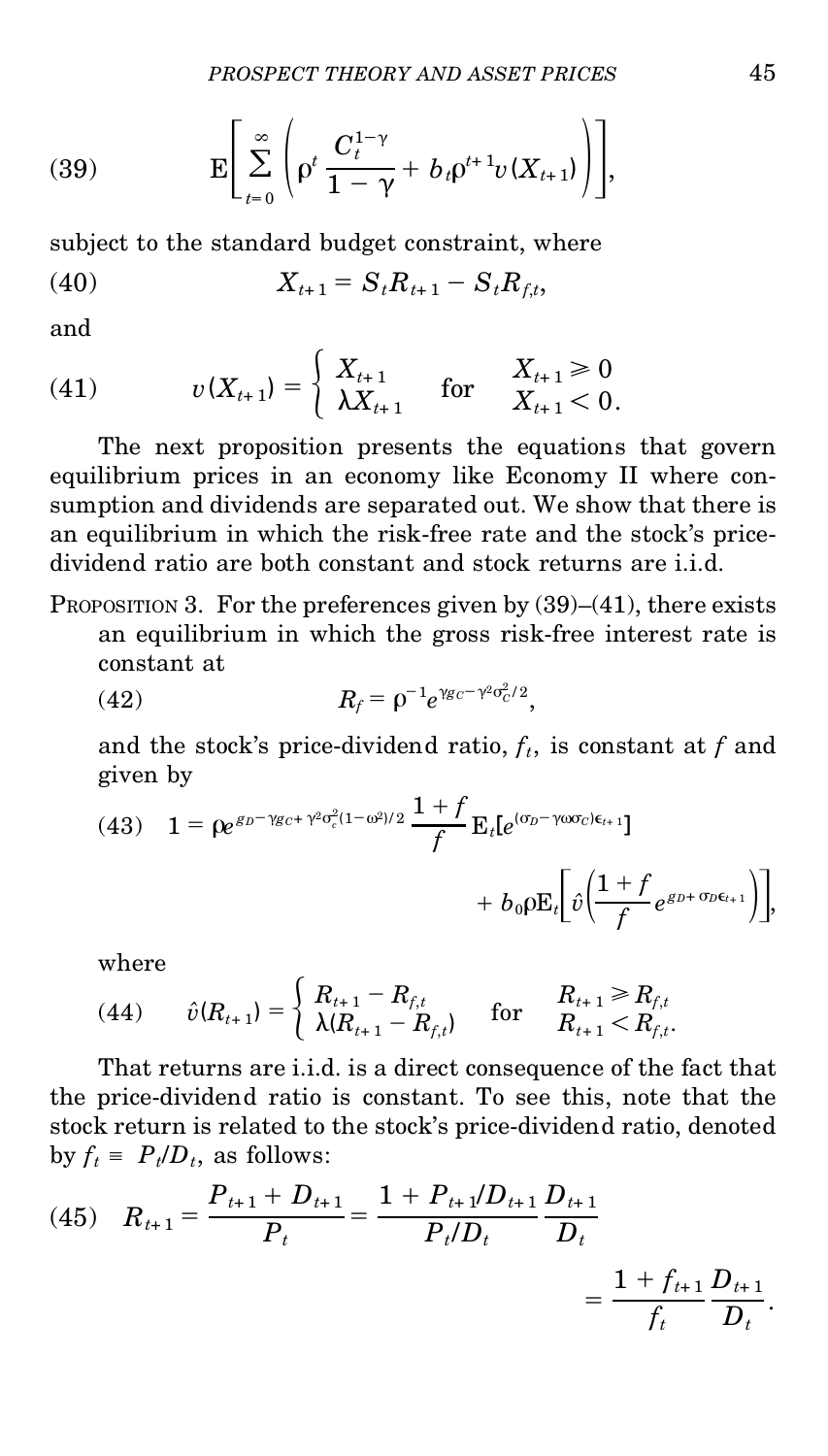| Parameter        | Section VI | Subsection V.D |
|------------------|------------|----------------|
| gc               | 1.84%      | 1.84%          |
| $g_D$            | 1.84%      | 1.84%          |
| $\sigma_C$       | 3.79%      | 3.79%          |
| $\sigma_D$       | 12.0%      | 12.0%          |
| γ                | 1.0        | 1.0            |
| $\rho$           | 0.98       | 0.98           |
| λ                | 2.25       | 2.25           |
| $\boldsymbol{k}$ |            | (range)        |
| $b_0$            | (range)    | (range)        |
| η                |            | 0.9            |

TABLE XII PARAMETER VALUES FOR A MODEL WHERE PRIOR OUTCOMES HAVE NO EFFECT

Parameter values used for Economy II in subsection V.D are presented alongside for comparison.

Given the assumption that the dividend growth is i.i.d. (see (1)), a constant price-dividend ratio  $f_t = f$  implies that stock returns are i.i.d.

Table XII summarizes our choices of parameter values. Many of the parameters of the earlier model now no longer play a role. The parameters that remain are  $g_c$ ,  $g_p$ ,  $\sigma_c$ ,  $\sigma_p$ ,  $\gamma$ ,  $\rho$ ,  $\lambda$ , and  $b_0$ , and we assign them exactly the same values as those chosen earlier. For comparison, we list the earlier parameters alongside.

Figure VII presents the implied values of the price-dividend ratio and equity premium for different values of  $b_0$  and Table XIII



FIGURE VII

Stock Prices and Returns When Prior Outcomes Have No Effect The price-dividend ratio and the equity premium are plotted against  $b<sub>0</sub>$ , which controls how much the investor cares about financial wealth fluctuations.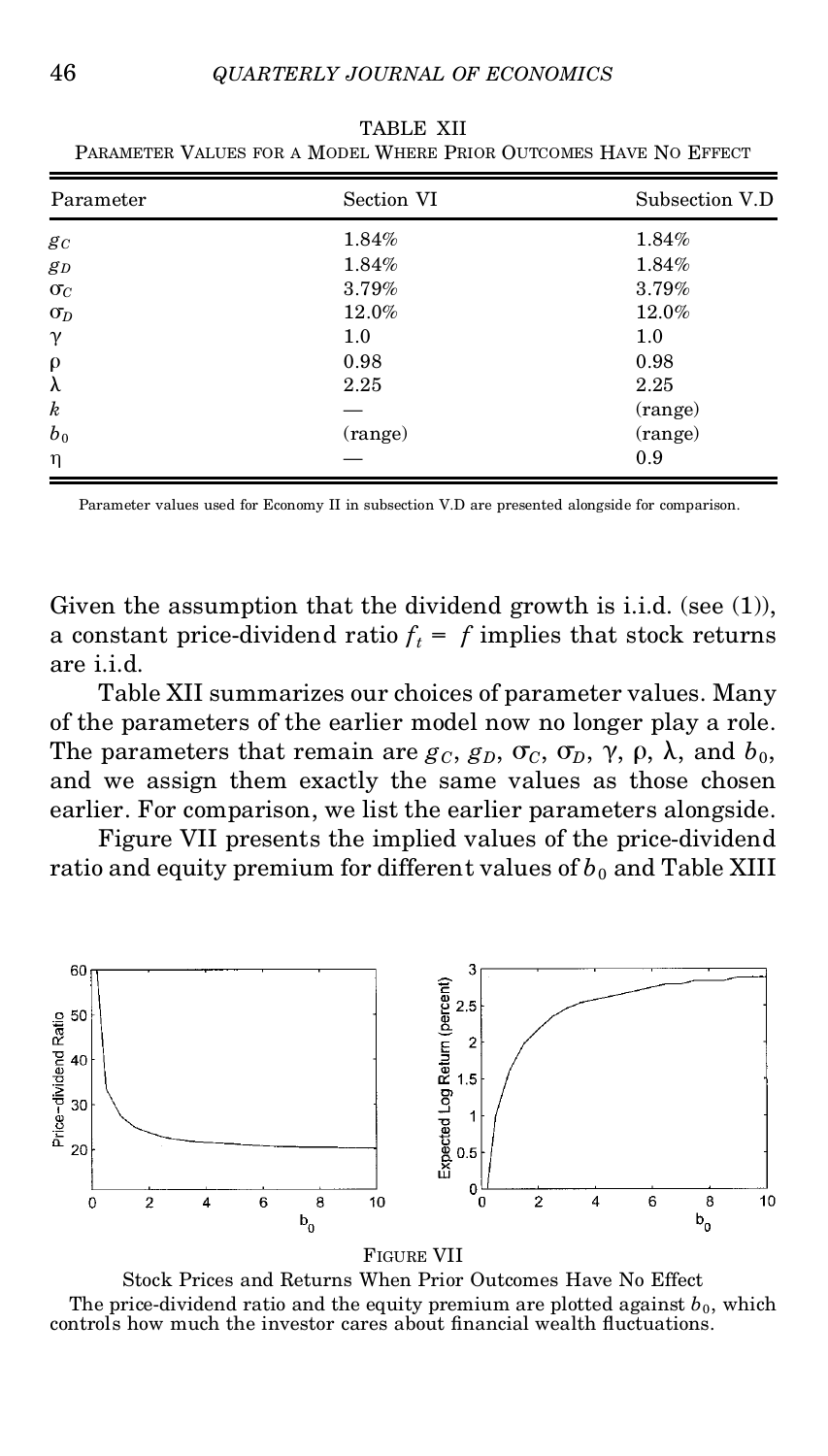|                                               |         | $b_0 = 0$ $b_0 = 0.7$ $b_0 = 2$ $b_0 = 100$ |      |      | Empirical<br>value |
|-----------------------------------------------|---------|---------------------------------------------|------|------|--------------------|
| Log risk-free rate<br>Log excess stock return | 3.79    | 3.79                                        | 3.79 | 3.79 | 0.58               |
| Mean                                          | $-0.65$ | 1.30                                        | 2.17 | 2.88 | 6.03               |
| Standard deviation                            | 12.0    | 12.0                                        | 12.0 | 12.0 | 20.02              |
| Sharpe ratio                                  | $-0.05$ | 0.11                                        | 0.18 | 0.24 | 0.3                |

TABLE XIII ASSET RETURNS WHEN PRIOR OUTCOMES HAVE NO EFFECT

Moments of asset returns are expressed as annual percentages. Empirical values are based on Treasury Bill and NYSE data from 1926–1995. The parameter  $b_0$  controls how much the investor cares about financial wealth fluctuations.

reports unconditional moments of returns. By comparing the results in Table XIII with those in the bottom panel of Table IV, we can isolate the impact of prior outcomes.

Our results suggest that a model which relies on loss aver sion alone cannot provide a complete description of aggregate stock market behavior. The fundamental weakness of such a model comes in explaining volatility: the standard deviations of returns in Table XIII are much lower than both the empirical value and the values in Table IV. The reason for this failure is straightforward. Since

(46) 
$$
R_{t+1} = \frac{P_{t+1} + D_{t+1}}{P_t} = \frac{1 + f_{t+1}}{f_t} \frac{D_{t+1}}{D_t} = \frac{1 + f}{f} e^{g_D + \sigma_D \epsilon_{t+1}},
$$

the volatility of log returns in this model is equal to the volatility of log dividend growth, namely 12 percent. This problem is not unique to the model of this section, but is shared by all consumption-based models with constant discount rates.<sup>27</sup>

The unrealistically low stock return volatility generated by the model also hampers its ability to explain the equity premium: the average stock returns in Table XIII are considerably lower than the empirical value. Intuitively, even though our investor is loss averse, the stock market fluctuations are not large enough to scare him into demanding a high equity premium as compensation. More generally, our results show that loss aversion can be helpful in understanding the equity premium, but only in con-

27. This category includes papers that use first-order risk-aversion, such as Epstein and Zin [1990]. See Campbell [2000] for a discussion of this issue.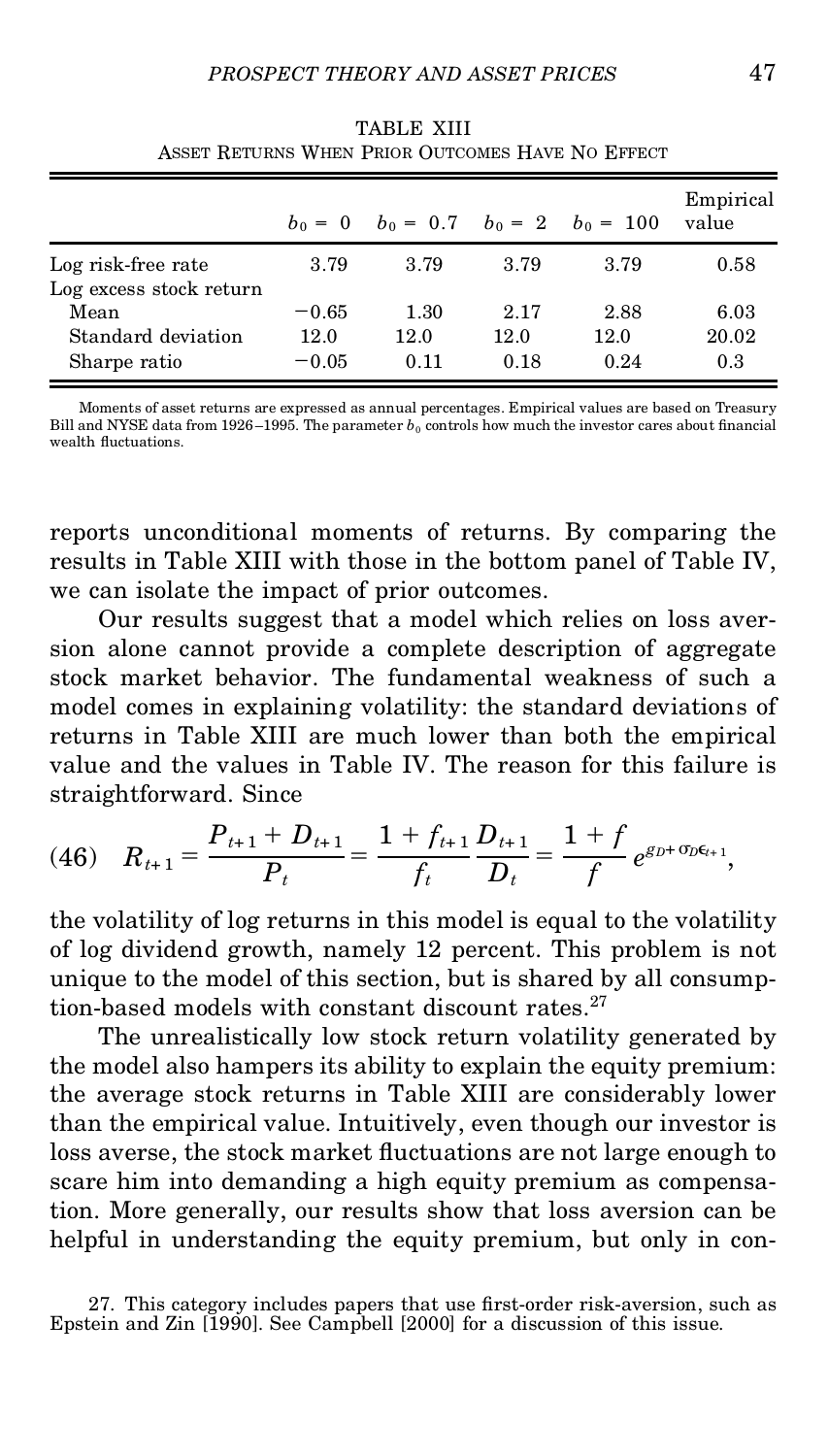junction with a mechanism that makes stock returns more volatile than underlying cash flows. In our model, this mechanism is a changing degree of loss aversion, but it could also be based on changing perceptions of risk, or excessive extrapolation of cash flows into the future.

#### VII. CONCLUSION

In this paper we study asset prices in an economy where investors derive direct utility not only from consumption but also from fluctuations in the value of their financial wealth. They are loss averse over these fluctuations and how loss averse they are, depends on their prior investment performance.

Our main finding is that in such an economy, asset prices exhibit phenomena very similar to what has been observed in historical data. In particular, stock returns have a high mean, are excessively volatile, and are signicantly predictable in the time series. They are also only weakly correlated with consumption growth.

The analysis in this paper raises a number of questions for further investigation. For the sake of simplicity, we have studied an economy containing a single risky asset. In a more realistic economy with many risky assets, it is not immediately clear what investors are loss averse about: do they feel loss averse over changes in the value of individual securities that they own, or only over portfolio fluctuations? In essence, this is a question about how people summarize and think about their investment performance, or about how they do their "mental accounting," in the language of psychology. How mental accounting affects asset prices is as yet an unexplored topic.

Another question that may warrant further study asks to what extent our preferences can explain not only financial data but also experimental evidence on attitudes to risky gambles. In order to explain the high equity premium, consumption-based models typically assume a high curvature of utility over consumption. As is well-known, this high curvature is consistent with attitudes to small-scale gambles, but unfortunately also predicts that people will reject extremely attractive large-scale gambles.<sup>28</sup> In our model, we do not use a high curvature of utility of con-

<sup>28.</sup> See, for example, Epstein and Zin [1990] and Kandel and Stambaugh  $[1991]$ .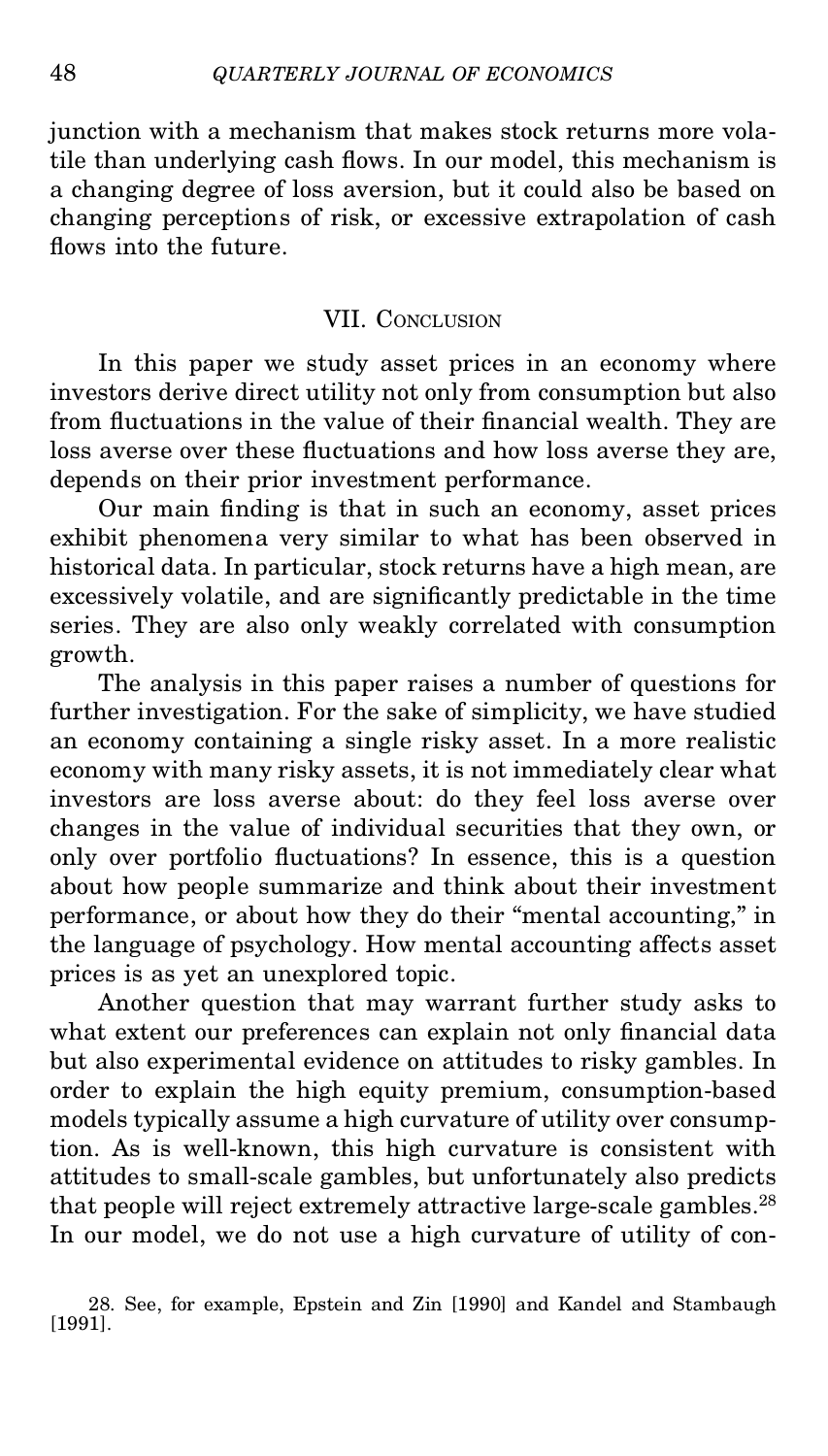sumption, and the loss aversion we assume is not far from that estimated from experimental evidence. This offers the intriguing possibility that preferences of the kind studied here may be able to reconcile attitudes to both large- and small-scale gambles with the empirical facts about stock returns.

#### **APPENDIX**

*Proof of Proposition 1.* Proposition 1 is a special case of Proposition 2 with  $Y_t = 0$  and  $C_t = D_t$  for all *t*.

*Proof of Proposition 2.* We first show that if the risk-free interest rate is given by (33) and stock returns are determined by (18), (19), (32), and (34), then the strategy of consuming  $C_t = \overline{C_t} =$  $D_t$  +  $Y_t$  and holding the market supply of financial securities indeed satisfies the Euler equations of optimality  $(27)$  and  $(28)$ . We then show that these Euler equations are necessary and sufficient conditions for optimality.

Given (29), the interest rate  $R_f$  in (33) satisfies the Euler equation (27). For Euler equation (28), note that  $z_{t+1}$  is determined only by  $z_t$  and  $\epsilon_{t+1}$  through (18) and (32), so we have

$$
\mathbf{E}_{t}\bigg[R_{t+1}\bigg(\frac{\bar{C}_{t+1}}{C_{t}}\bigg)^{-\gamma}\bigg] = \mathbf{E}_{t}\bigg[\frac{1+f(z_{t+1})}{f(z_{t})}e^{g_{D}+\sigma_{D}\epsilon_{t+1}}e^{-\gamma(g_{C}+\sigma_{C}\eta_{t+1})}\bigg]
$$
\n
$$
= e^{g_{D}-\gamma g_{C}}\mathbf{E}_{t}\bigg[\mathbf{E}_{t}[e^{-\gamma\sigma_{C}\eta_{t+1}}|\epsilon_{t+1}]e^{\sigma_{D}\epsilon_{t+1}}\frac{1+f(z_{t+1})}{f(z_{t})}\bigg]
$$
\n
$$
= e^{g_{D}-\gamma g_{C}+\gamma^{2}\sigma_{c}^{2}(1-\omega^{2})/2}\mathbf{E}_{t}\bigg[\frac{1+f(z_{t+1})}{f(z_{t})}e^{(\sigma_{D}-\gamma\omega\sigma_{C})\epsilon_{t+1}}\bigg].
$$

Applying this, we find that the strategy of consuming  $\bar{C}_t$  and holding the market securities indeed satisfies Euler equation (28).

Euler equations are necessary conditions for optimality. To prove that they are sufficient conditions as well, we apply a method used by Duffie and Skiadas [1994] and Constantinides and Duffie [1996].

To simplify notation, let  $u_t(C_t) = \rho^t C_t^{1-\gamma}/(1-\gamma)$  and  $\bar{b}_t =$  $\rho^{t+1}b_t$ . Assume that the strategy  $(C^*,S^*)$  satisfies the Euler equations,

(47) 
$$
u'_{t}(C_{t}^{*}) = R_{f} \mathbf{E}_{t}[u'_{t+1}(C_{t+1}^{*})],
$$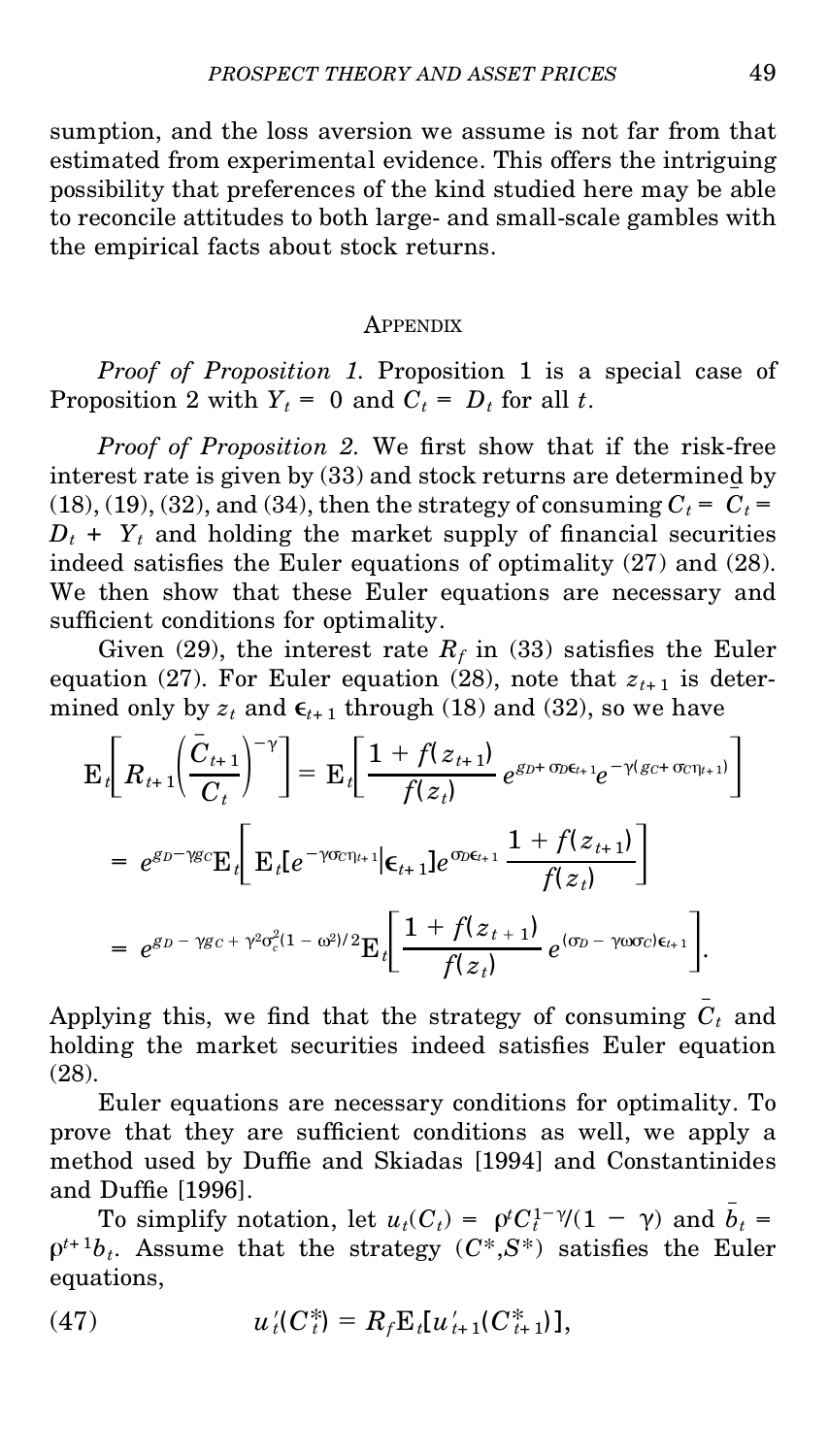(48) 
$$
u'_{t}(C_{t}^{*}) = \mathbb{E}_{t}[R_{t+1}u'_{t+1}(C_{t+1}^{*})] + \bar{b}_{t}\mathbb{E}_{t}[\hat{v}(R_{t+1}, z_{t})].
$$

Consider any alternative strategy  $(C^* + \delta C, S^* + \delta S)$  that satisfies the budget constraint

$$
(49) \qquad \delta W_{t+1} = (\delta W_t - \delta C_t) R_f + \delta S_t (R_{t+1} - R_f).
$$

The increase in expected utility from using the alternative strat egy is

(50) 
$$
E\left[\sum_{t=0}^{\infty} [u_t(C_t^* + \delta C_t) - u_t(C^*) + \bar{b}_t \delta S_t \hat{v}(R_{t+1}, z_t)]\right]
$$

$$
(51) \leq \Delta(\delta C, \delta S) = \mathbf{E} \Bigg[ \sum_{t=0}^{\infty} [u_t'(C_t^*) \delta C_t + \bar{b}_t \delta S_t \hat{v}(R_{t+1}, z_t)] \Bigg],
$$

where we have made use of the concavity of  $u_t(\cdot)$  and the linearity of the prospect utility term with respect to  $S_t$ . It is therefore enough to show that  $\Delta(\delta C, \delta S) = 0$  under budget constraint (49).

Multiplying  $u'_{t+1}(C^*_{t+1})$  with (49) and applying Euler equations (47) and (48), we have

(52) 
$$
E_t[u_t'(C_t^*)\delta C_t + \bar{b}_t \delta S_t \hat{v}(R_{t+1}, z_t)]
$$
  
=  $u_t'(C_t^*)\delta W_t - E_t[u_{t+1}'(C_{t+1}^*)\delta W_{t+1}].$ 

Summing up (52) for all *t* and taking expectations, we have

$$
\Delta(\delta C, \delta S) = u_0(C_0^*) \delta W_0 - \lim_{T \to \infty} E[u_T'(C_T^*) \delta W_T].
$$

The budget constraint implies that  $\delta W_0 = 0$ . By requiring feasible strategies to use bounded units of financial securities, and with a unit of the risk-free security priced at one, we can show that the limiting term also goes to zero if our model parameters satisfy  $\log \rho - \gamma g_C + g_D + 0.5(\gamma^2 \sigma_C^2 - 2\gamma \omega \sigma_C \sigma_D + \sigma_D^2) < 0$ , a condition which we already noted in footnote  $21.^{29}$  So  $\Delta$ ( $\delta C$ ,  $\delta S$ ) = 0 for any feasible alternative to (*C*\*, *S*\*).

We have thus shown that any other budget feasible strategy cannot increase utility. The Euler equations are therefore neces sary and sufficient conditions of optimality.

29. The proof of this last step is available upon request.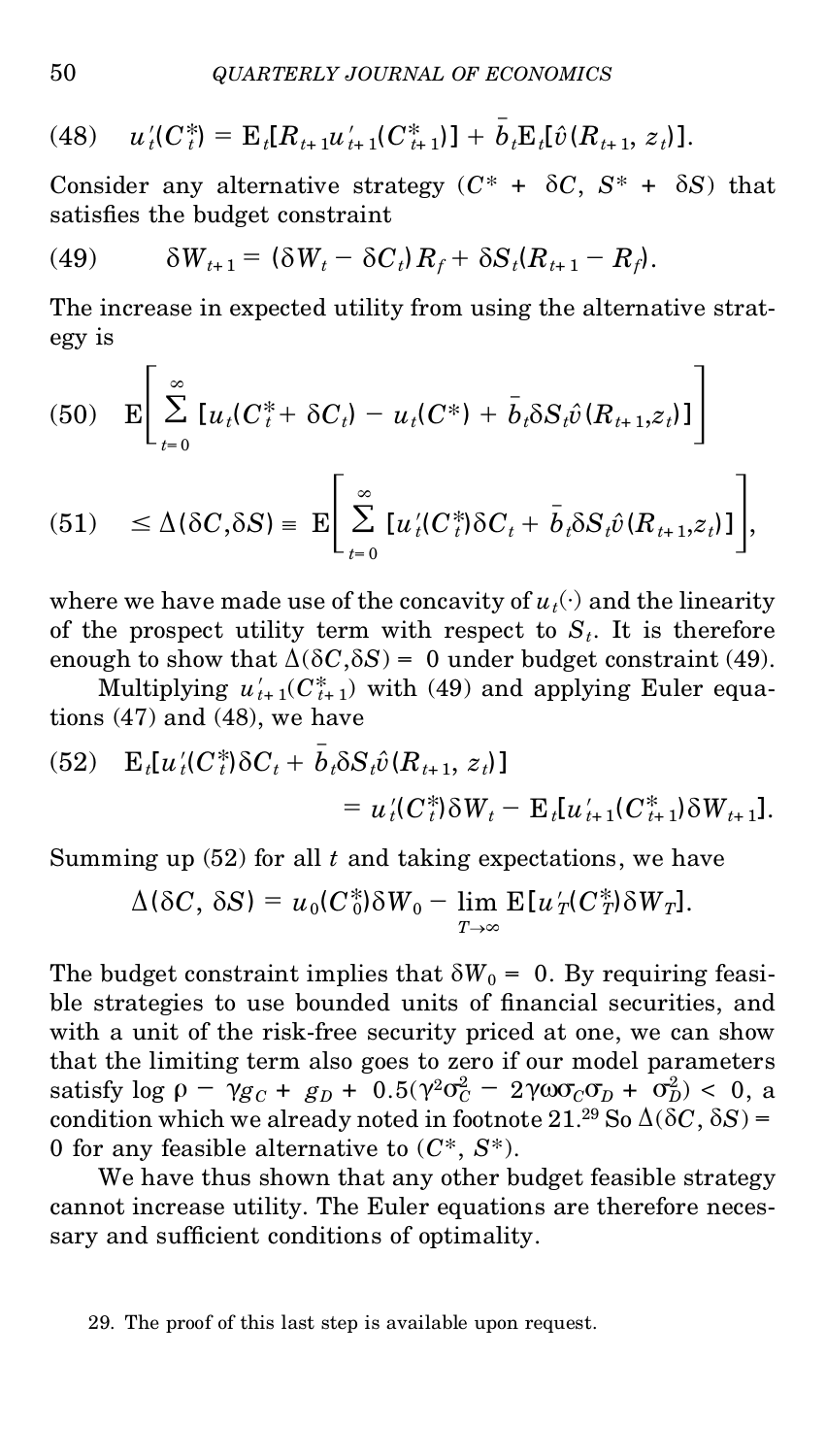*Proof of Proposition 3.* This is a special case of Proposition 1 with  $\eta = 0$  and  $z_t = 1$  for all *t*, which is in turn a special case of Proposition 2, proved above.

*Computation of Average Loss Aversion.* Many of the tables present the investor's average loss aversion over time. There is only one difficulty in computing this quantity: when  $z_t < 1$ —in other words, when the investor has prior gains—part of any subsequent loss is penalized at a rate of one, and part of it is penalized at a rate of 2.25. Therefore, it is not obvious what single number should be used to describe the investor's loss aversion in this case. When  $z_t \geq 1$ , there is no such problem because losses are penalized at a single rate: 2.25 for  $z<sub>t</sub> = 1$ , and higher than 2.25 for  $z_t > 1$ .

We adopt the following technique for dealing with the case of  $z_t \leq 1$ : we take the loss aversion component of the investor's utility, namely

$$
v(X_{t+1}, S_t, z_t)
$$
  
= 
$$
\begin{cases} S_t R_{t+1} - S_t R_{f,t} \\ S_t (z_t R_{f,t} - R_{f,t}) + \lambda S_t (R_{t+1} - z_t R_{f,t}) \end{cases}
$$
 for 
$$
\begin{cases} R_{t+1} \ge z_t R_{f,t} \\ R_{t+1} < z_t R_{f,t}, \end{cases}
$$

and for  $S_t = 1$  and a risk-free rate of  $R_{t,t} = 3.86$  percent, we compute  $E(v)$ , the expected loss aversion when the excess stock return is distributed as

$$
\log R_{t+1} - \log R_f \sim N(0.06, 0.2^2),
$$

a good approximation to the historical distribution of the excess stock return. We then compute the quantity  $\bar{\lambda}$  for which an investor with utility function

$$
\bar{v}(X_{t+1}, S_t) = \begin{cases} S_t(R_{t+1} - R_{f,t}) & \text{for} \quad R_{t+1} \ge R_{f,t} \\ \bar{\lambda} S_t(R_{t+1} - R_{f,t}) & \text{for} \quad R_{t+1} < R_{f,t} \end{cases}
$$

would have exactly the same expected loss aversion for this distribution of the excess stock return, again with  $S_t = 1$ . This  $\bar{\lambda}$  is our measure of the investor's effective loss aversion for any particular  $z_t < 1$ .

UNIVERSITY OF CHICAGO GRADUATE SCHOOL OF BUSINESS AND NATIONAL BUREAU OF ECONOMIC RESEARCH STANFORD UNIVERSITY GRADUATE SCHOOL OF BUSINESS UNIVERSITY OF CHICAGO GRADUATE SCHOOL OF BUSINESS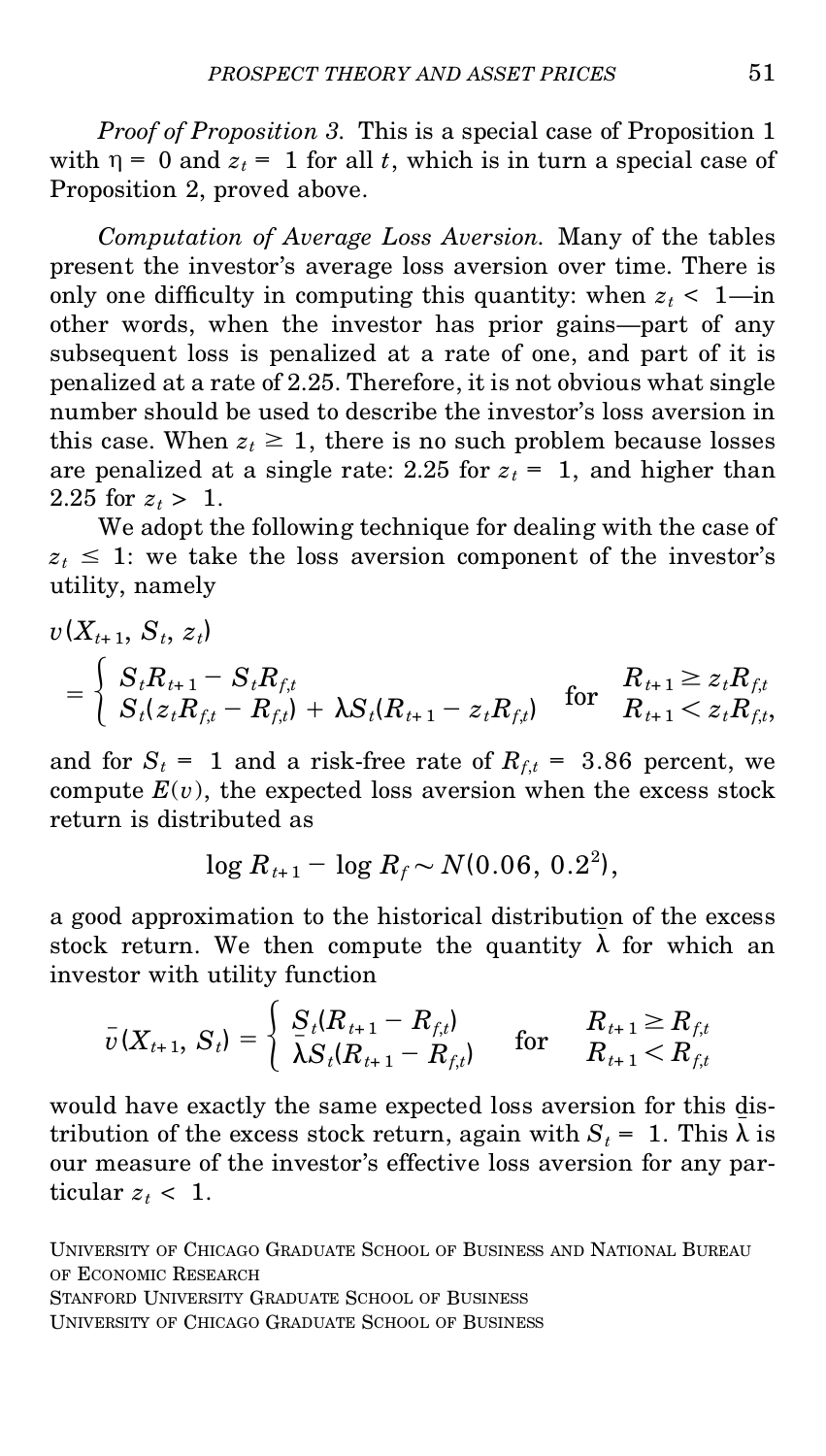#### **REFERENCES**

- Abel, Andrew, "Asset Prices under Habit Formation and Catching up with the Joneses," American Economic Review, LXXX (1990), 38–42.
- Barberis, Nicholas, Andrei Shleifer, and Robert Vishny, "A Model of Investor Sentiment," *Journal of Financial [Economics,](http://ernesto.catchword.com/nw=1/rpsv/cgi-bin/linker?ext=a&reqidx=/0304-405X^281998^2949L.307[aid=894402])* XLIX (1998), 307–343.
- Benartzi, Shlomo, and Richard Thaler, "Myopic Loss Aversion and the Equity Premium Puzzle," *Quarterly Journal of Economics,* CX (1995), 73–92. Campbell, John Y., "Asset Prices, Consumption and the Business Cycle," in
- *Handbook of Macroeconomics,* John Taylor and Michael Woodford, eds. (Am sterdam: North-Holland, 2000).
- Campbell, John Y., and John H. Cochrane, "By Force of Habit: <sup>A</sup> Consumption- Based Explanation of Aggregate Stock Market Behavior," *Journal of Political Economy,* CVII (1999), 205–251.
- Campbell, John Y., Andrew W.Lo, and A. Craig MacKinlay, *The Econometrics of*
- Campbell, John Y., and Robert Shiller, "Stock Prices, Earnings, and Expected Dividends," *Journal of Finance,* XLIII (1988), 661– 676.
- Cecchetti, Stephen, Pok-sang Lam, and Nelson Mark, "Mean Reversion in Equi-
- Cochrane, John H., "Where Is the Market Going: Uncertain Facts and Novel Theories," Federal Reserve Bank of Chicago Discussion Paper, 1998.
- Constantinides, George, "Habit Formation: A Resolution of the Equity Premium
- Constantinides, George, and Darrell Duffie, "Asset Pricing with Heterogeneous Consumers," *Journal of Political Economy,* CIV (1996), 219–240.
- Daniel, Kent, David Hirshleifer, and Avanidhar Subrahmanyam, "Investor Psy chology and Security Market Under- and Over-reactions," *Journal of [Finance,](http://ernesto.catchword.com/nw=1/rpsv/cgi-bin/linker?ext=a&reqidx=/0022-1082^281998^2953L.1839[aid=894407])*
- Duffie, Darrell, and Costis Skiadas, "Continuous-Time Security Pricing: A Utility Gradient Approach," *Journal of Mathematical Economics,* XXIII (1994), 107–131.
- Durell, Alan, "Consumer Condence and Stock Market Returns," Working Paper, Harvard University, 1999.
- Epstein, Larry G., and Stanley E. Zin, "Substitution, Risk Aversion, and the Temporal Behavior of Asset Returns: A Theoretical Framework," *Economet-*
- *rica,* LVII (1989), 937–968. Epstein, Larry G., and Stanley E. Zin, "First-Order Risk Aversion and the Equity Premium Puzzle," *Journal of Monetary Economics,* XXVI (1990), 387– 407.
- Epstein, Larry G., and Stanley E. Zin, "Substitution, Risk Aversion, and the Temporal Behavior of Consumption Growth and Asset Returns II: An Em- pirical Analysis," *Journal of Political Economy,* XCIX (1991), 263–286.
- Fama, Eugene, and Kenneth French, "Permanent and Temporary Components of Stock Prices," *Journal of Political [Economy,](http://ernesto.catchword.com/nw=1/rpsv/cgi-bin/linker?ext=a&reqidx=/0022-3808^281988^2996L.246[aid=894410])* XCVI (1988a), 246 –273.
- Fama, Eugene, and Kenneth French, "Dividend Yields and Expected Stock Re- turns," *Journal of Financial Economics,* XXII (1988b), 3–25.
- Gertner, Robert, "Game Shows and Economic Behavior: Risk Taking on 'Card Sharks'," *Quarterly Journal of [Economics,](http://ernesto.catchword.com/nw=1/rpsv/cgi-bin/linker?ext=a&reqidx=/0033-5533^281993^29151L.507[aid=894411])* CLI (1993), 507–521.
- Hansen, Lars P., and Ravi Jagannathan, "Restrictions on Intertemporal Marginal Rates of Substitutions Implied by Asset Returns," *Journal of Political Econ omy,* XCIX (1991), 225–262.
- Hansen, Lars P., and Kenneth Singleton, "Stochastic Consumption, Risk Aversion and the Temporal Behavior of Asset Returns," *Journal of Political [Economy,](http://ernesto.catchword.com/nw=1/rpsv/cgi-bin/linker?ext=a&reqidx=/0022-3808^281983^2991L.249[aid=228546])* XCI [\(1983\),](http://ernesto.catchword.com/nw=1/rpsv/cgi-bin/linker?ext=a&reqidx=/0022-3808^281983^2991L.249[aid=228546]) <sup>249</sup> –265.
- Heaton, John, and Deborah Lucas, "Evaluating the Effects of Incomplete Markets on Risk Sharing and Asset Pricing," *Journal of Political Economy,* CIV (1996), 668–712.
- Hong, Harrison, and Jeremy Stein, "A Unified Theory of Underreaction, Momentum Trading and Overreaction in Asset Markets," *Journal of [Finance,](http://ernesto.catchword.com/nw=1/rpsv/cgi-bin/linker?ext=a&reqidx=/0022-1082^281999^2954L.2143[aid=894414])* LIV
- Kahneman, Daniel, and Amos Tversky, "Prospect Theory: An Analysis of Decision under Risk," *Econometrica,* XVLII (1979), 263–291.